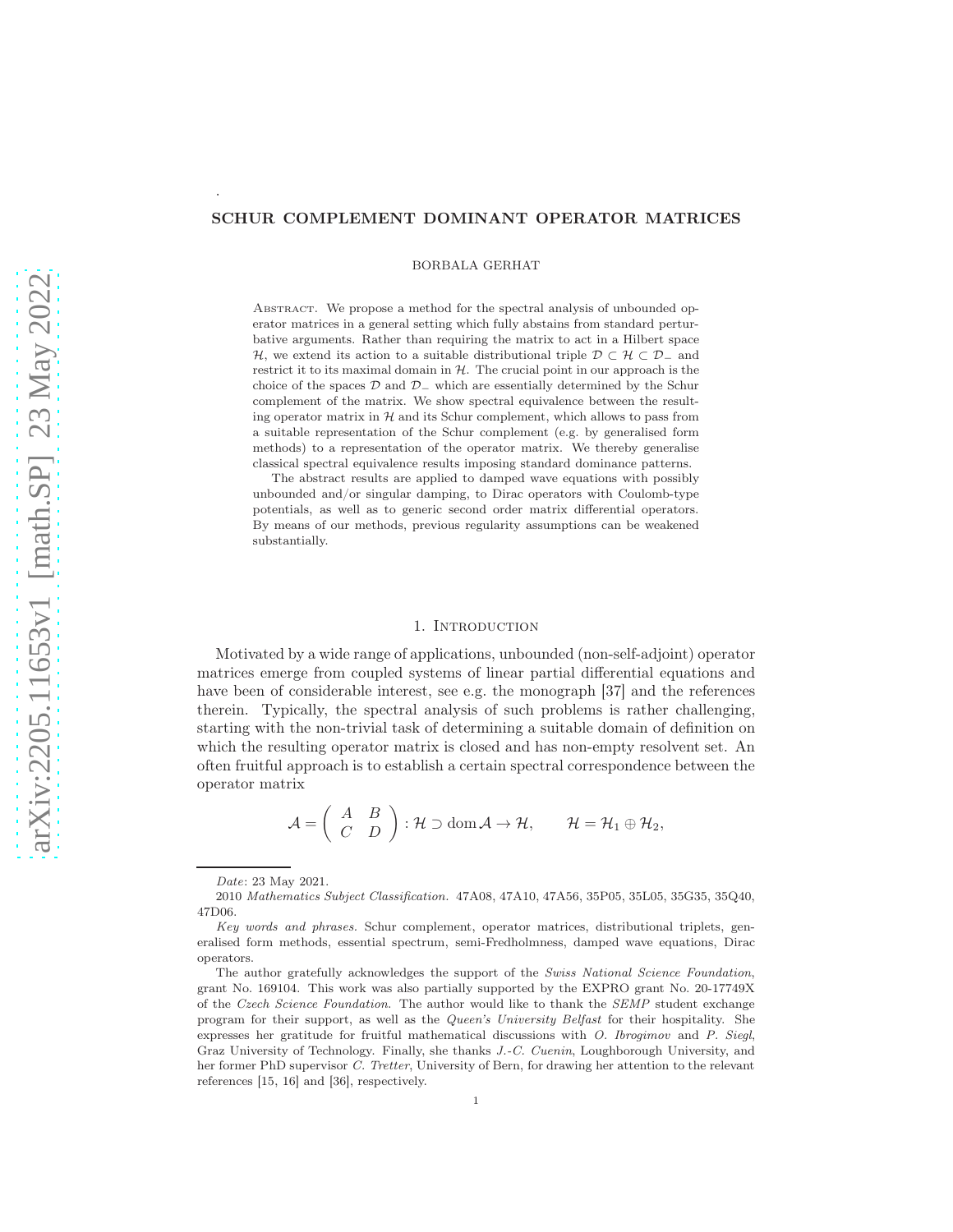and one of its (two) so-called Schur complements  $S(\cdot)$ , the (scalar) operator family

$$
S(\lambda) = A - \lambda - B(D - \lambda)^{-1}C : \mathcal{H}_1 \supset \text{dom } S(\lambda) \to \mathcal{H}_1, \qquad \lambda \in \rho(D).
$$

Although the latter gives rise to a non-linear spectral problem, in general, more methods are available for its analysis.

Up to now, the spectral correspondence described above has mainly been achieved by taking advantage of certain patterns of relative boundedness between the entries of the operator matrix, see e.g. the pioneering work [33] or the more recent article  $[32]$ . There are several results in  $[15, 16, 17, 20, 21, 22, 36]$ , however, which seem to abstain from this type of perturbative argument. Aiming to capture these phenomena, we propose a more general framework for operator matrices and allow a systematic approach to the spectral analysis of a wider class of problems. We point out that even though our approach was inspired by the conceptual observations in [17, 20, 21, 22], its scope goes beyond the latter; not only are our results due to their abstract nature much more versatile, but even applied to particular problems in the mentioned references, they allow much weaker natural and in some sense minimal (even distributional) regularity of the coefficients, see the applications in Sections 4 and 5.

Our method combines a distributional technique with the assumption that, in a certain sense, the Schur complement dominates all other terms in the Frobenius-Schur factorisation of the resolvent. Said distributional approach consists of extending the operator matrix to a suitable triplet of Hilbert spaces

$$
\mathcal{D}\subset\mathcal{H}\subset\mathcal{D}_{-},
$$

where each of the above inclusions represents a continuous embedding with dense range. More precisely, we define the action of  $A$  on a space of test functions  $D$  with values in a space of distributions  $\mathcal{D}_-$  and consider its restriction  $\mathcal{A}_0$  to the maximal domain

$$
\operatorname{dom} \mathcal{A}_0 = \{\mathbf{x} \in \mathcal{D} : \mathcal{A}\mathbf{x} \in \mathcal{H}\}.
$$

This method has been employed successfully in the past; however, except in [15, 16, 36], it seems that the spaces of test functions and distributions have consistently been determined by the underlying patterns of relative boundedness within the operator matrix, e.g. as form domain of some entry and its dual space in [5, Chap. 1.2.1] or [24].

The key novelty in our approach is to choose the spaces  $\mathcal D$  and  $\mathcal D_-\,$  in a way that the Schur complement  $S(\cdot)$  consists of bounded and boundedly invertible operators between their first components  $\mathcal{D}_S$  and  $\mathcal{D}_{-S}$ . This choice guarantees the required dominance of the Schur complement and allows us to relate invertibility and semi-Fredholmness of  $\mathcal{A}_0$  to invertibility and semi-Fredholmness of  $S_0(\cdot)$  defined as family of maximal operators in  $H_1$ . We thus obtain equivalence of their (point and essential) spectra, which in applications might eventually lead to desired properties like closedness and non-empty resolvent set of the operator matrix and its semigroup generation. Our technique can be viewed as a strategy to relate a well-behaved representation of the Schur complement, which can be implemented e.g. by the generalised form methods in [4], to a well-behaved representation of the operator matrix. We thereby extend classical results on spectral equivalence due to standard dominance patterns as e.g. diagonal dominance in [33], see Remark 2.11.

Although not closely related to our framework, we mention another non-standard approach in [34] towards the spectral analysis of operator matrices. The setting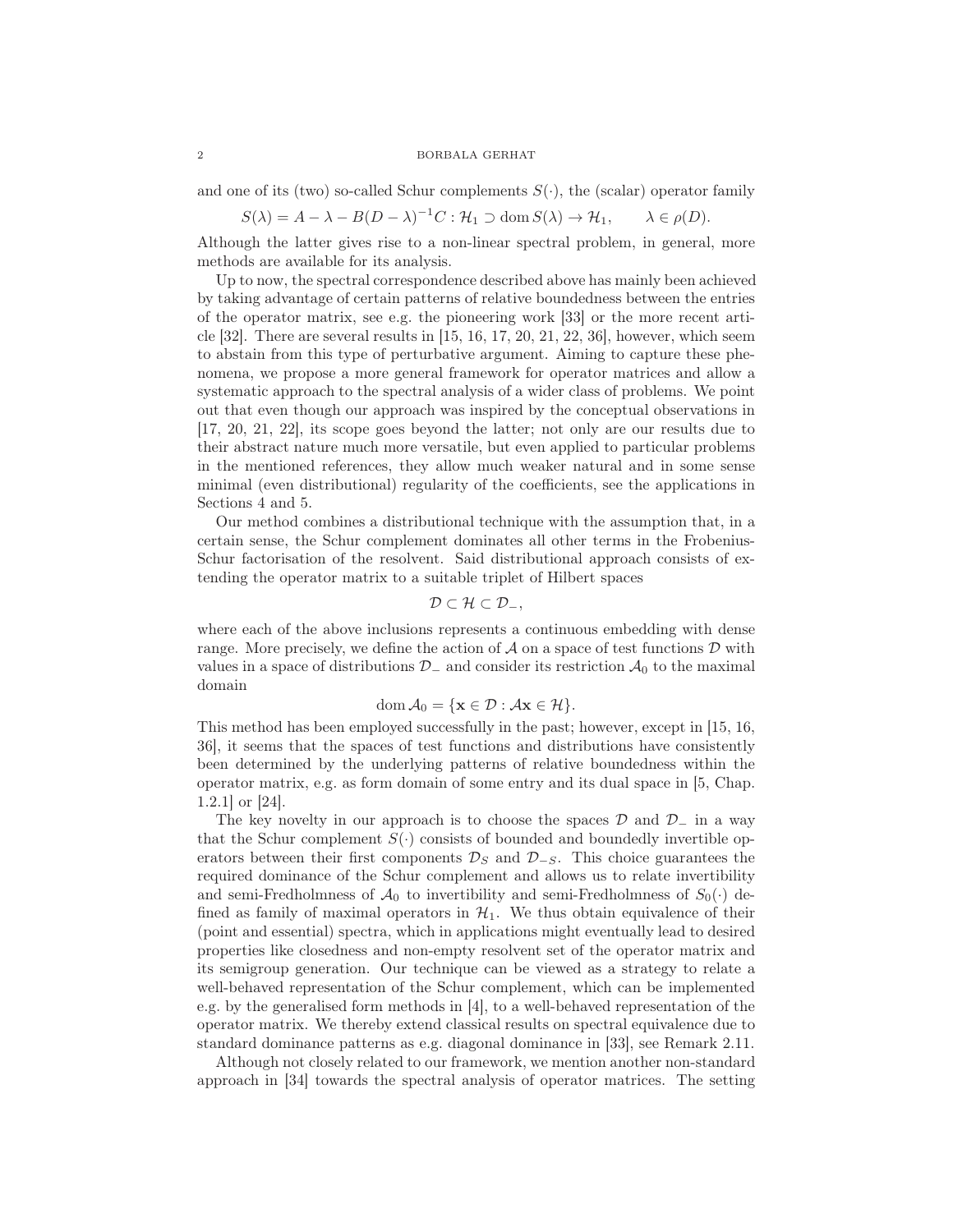therein, however, covers problems of different type and essentially aims at incorporating mixing boundary conditions. From a structural point of view, [34] is more restrictive than our approach since it requires diagonal dominance of the underlying operator matrix; the dominance assumption therein was relaxed to more general patterns in [6].

We apply our abstract results to linearly damped wave equations on  $\Omega \subset \mathbb{R}^n$  with non-negative damping  $a$  and potential  $q$ , which give rise to the operator matrix

$$
\mathcal{A} = \left( \begin{array}{cc} 0 & I \\ \Delta - q & -2a \end{array} \right) \tag{1.1}
$$

in a suitable Hilbert space. Unlike in most of the previously existing results, see e.g. [5, 19, 24], we allow the damping and potential to be singular and/or unbounded at infinity and do not require the damping to be relatively bounded with respect to  $\Delta - q$ . To the best of our knowledge, this case has only been covered in the works [17, 23] so far. In [17], essentially assuming that  $a \in W^{1,\infty}_{loc}(\overline{\Omega})$  and that for every  $\varepsilon > 0$  there exists  $C_{\varepsilon} \geq 0$  with  $|\nabla a| \leq \varepsilon a^{\frac{3}{2}} + C_{\varepsilon}$ , see [17, Asm. I] for the precise more general assumptions, the spectral equivalence of  $A$  to its second Schur complement

$$
S(\lambda) = -\frac{1}{\lambda}(-\Delta + q + 2\lambda a + \lambda^{2}), \qquad \lambda \in \mathbb{C} \setminus \{0\},\
$$

as an operator family in  $L^2(\Omega)$  is established. This leads to the generation of a contraction semigroup and thus to the existence and uniqueness of the solutions to the underlying equation. In [23] on the other hand, an approximation procedure is performed to construct a unique weak solution, whose norm and total energy are shown to decay polynomially in time.

Merely assuming  $a, q \in L^1_{loc}(\Omega)$ , our methods provide spectral correspondence between matrix and Schur complement, as well as the generation of a strongly continuous contraction semigroup. We thereby significantly generalise [17], where technical assumptions on growth and regularity of the damping are needed in order to describe the operator domain of the Schur complement. Notice that under the latter more restrictive assumptions, our realisation of the operator matrix (1.1) coincides with the one defined in [17], see Remark 4.3. Moreover, we point out that our method can equally be employed to realise more general distributional dampings including the ones considered in [5, 27, 28], see Remark 4.4.

As another application of our results, we present second order matrix differential operators of the form

$$
\mathcal{A} = \begin{pmatrix} -\Delta + q & \nabla \cdot \mathbf{b} \\ \mathbf{c} \cdot \nabla & d \end{pmatrix}
$$
 (1.2)

on  $\Omega \subset \mathbb{R}^n$  with low regularity coefficients. Problems of this type arise in areas like magnetohydrodynamics or astrophysics and have been previously studied in e.g. [8, 20, 21, 22, 26, 29]. Our methods allow us to avoid typical technical assumptions like  $q \in C(\Omega)$ , **b**, **c**  $\in C^1(\Omega)^n$  and  $d \in C^1(\Omega)$ , see e.g [21]. Under certain *natural weak* regularity conditions on the coefficients, see Assumption 5.1, we are able to define a closed realisation of the operator matrix (1.2) in the space  $L^2(\Omega) \oplus L^2(\Omega)$  with nonempty resolvent set. We show spectral equivalence to its first Schur complement and, imposing additional assumptions on the structure of the problem, that the operator matrix generates a strongly continuous contraction semigroup.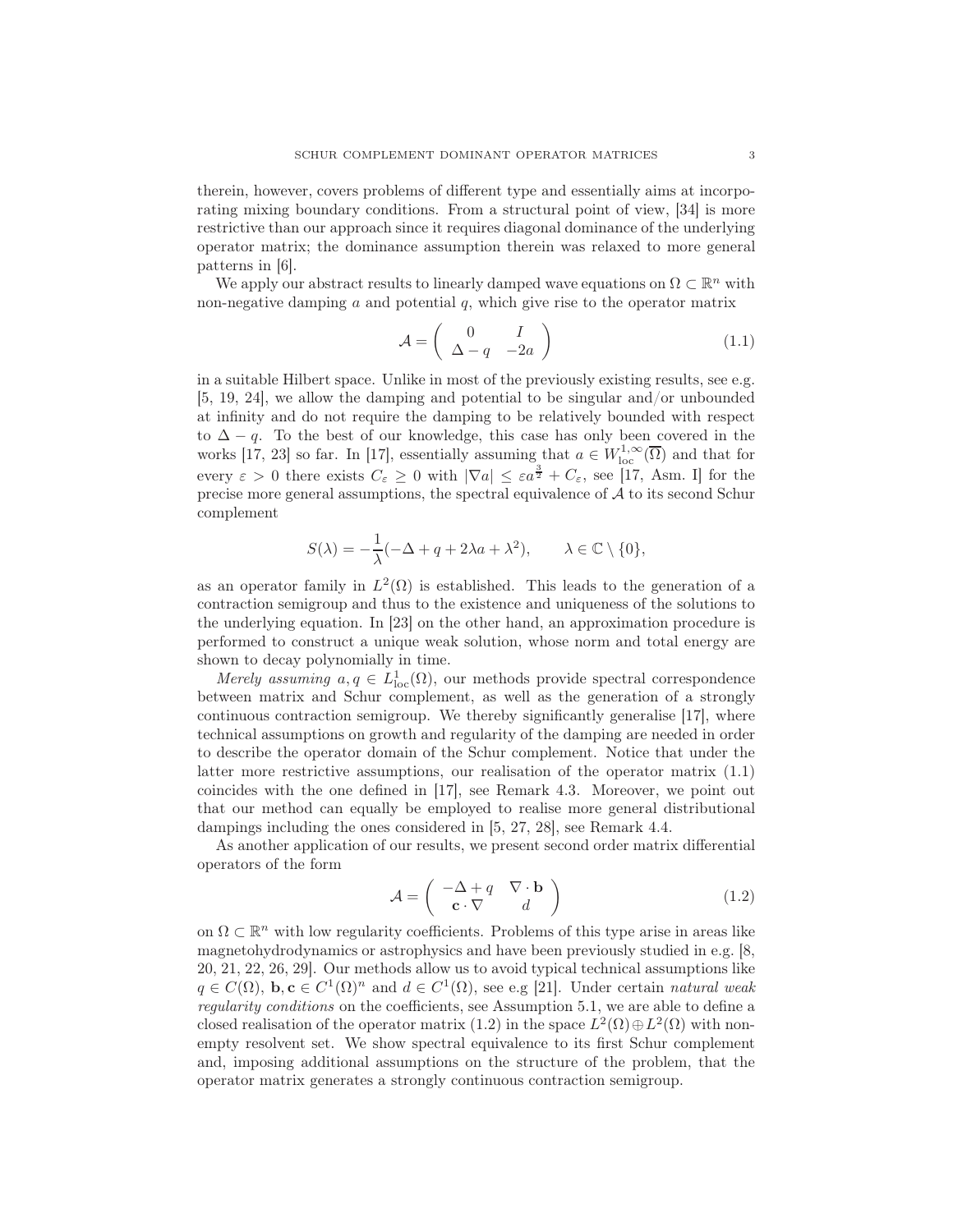Based on the application to Dirac operators subject to Coulomb type potentials in three dimensions, we compare our work to the results in [15, 16, 36]; the latter came to our attention only after developing the method at hand and are placed in a more restrictive self-adjoint setting. More precisely, we construct a self-adjoint realisation of the symmetric matrix differential expression

$$
\mathcal{A} = \begin{pmatrix} V+1 & -\operatorname{i}\sigma\cdot\nabla \\ -\operatorname{i}\sigma\cdot\nabla & V-1 \end{pmatrix}
$$

in  $L^2(\mathbb{R}^3)^2 \oplus L^2(\mathbb{R}^3)^2$ ; see Section 6 for details e.g. on the precise definition of  $\sigma \cdot \nabla$ . Besides assuming that the real-valued potential  $V$  is square integrable and bounded above, we suppose that it satisfies a Hardy-Dirac inequality, i.e. that there exists a constant  $\Lambda > \sup_{\mathbb{R}^3} V - 1$  such that

$$
\int_{\mathbb{R}^3} \frac{|\sigma \cdot \nabla f|^2}{1 + \Lambda - V} \, \mathrm{d}x + \int_{\mathbb{R}^3} (V + 1 - \Lambda) |f|^2 \, \mathrm{d}x \ge 0 \tag{1.3}
$$

for  $f \in C_0^{\infty}(\mathbb{R}^3)^2$ . It was shown in [10, 11] that the latter holds for a class of potentials which in particular include Coulombic ones. Inequality (1.3) is crucial and translates into coercivity of the first Schur complement on its form domain for certain spectral parameters, which eventually leads to the desired self-adjointness by establishing a spectral gap.

In the innovative works [15, 16], the authors take a similar approach and construct the same self-adjoint Dirac operator by means of (1.3). Even though they engage both a dominant Schur complement and a distributional setting, comparing to our result they require an additional assumption, see (6.3) below, which ensures that smooth compactly supported functions lie in the operator domain of the Schur complement. Since the Coulomb potentials  $V(x) = -\nu/|x|$  satisfy latter condition, [15, 16] provides a distinguished self-adjoint extension of the minimal operator for the full range of parameters  $\nu \in (0, 1]$ . In [13, 14], the form domain  $\mathcal{D}_S$  was further described in order to obtain min-max principles for the eigenvalues in the spectral gap. Approaching the problem from a slightly different more abstract perspective, in [36] a robust method was developed to obtain distinguished self-adjoint extensions of symmetric operators with gap (as well as to establish suitable min-max principles for their eigenvalues in the gap). Applied to the case of Dirac operators with Coulomb potentials, the technique therein allows to omit the requirement (6.3) in [15, 16] and recovers the same set of assumptions as our method. We point out that, while the constructions in [16, 36] are implemented on a fairly general abstract level, unlike our results they strongly rely on the symmetric structure of the underlying problem.

We next study Klein-Gordon equations with purely imaginary, merely locally square integrable potentials. The physically relevant case of real potentials, in which the problem exhibits an indefinite structure, was studied using several different methods, see e.g. [30, 31] where Krein spaces were employed or [38] where for linear potentials a different approach via oscillatory integrals was taken. The case of (purely) imaginary potentials, however, seems to have not been considered so far. In fact, the problem is then equivalent to a wave equation with suitable damping and potential and can be treated by applying our previously obtained results. We show spectral equivalence between the matrix and its second Schur complement and conclude that the resulting operator matrix is densely defined and boundedly invertible. In the particular case of the potential  $V(x) = i x$  in one dimension, we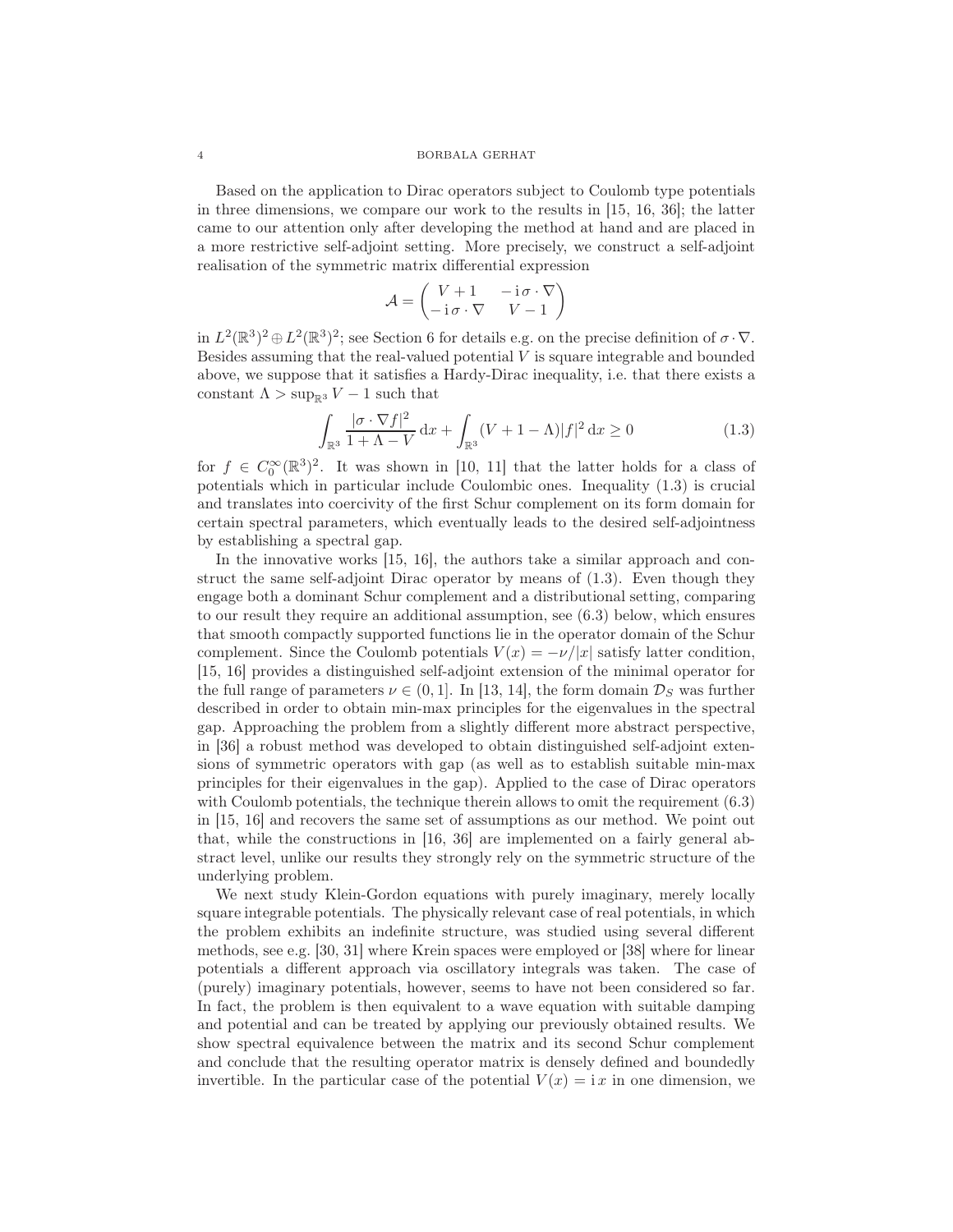prove that the spectrum of the matrix is empty; this is not surprising considering similar results related to the complex Airy operator in e.g. [2, 3].

Finally, we show that our method is not limited to applications where the spaces  $\mathcal{D}_S$  and  $\mathcal{D}_{-S}$  are the form domain of the Schur complement and its dual space. We demonstrate this fact based on a constant coefficient differential operator matrix where  $\mathcal{D}_S = H^1(\mathbb{R}^n)$  and  $\mathcal{D}_{-S} = H^{-2}(\mathbb{R}^n)$ , while the natural form domain of one of the Schur complements

$$
S(\lambda) = \Delta - \lambda + \Delta^2 (\Delta - \lambda)^{-1} \sqrt{-\Delta}, \qquad \lambda \in \mathbb{C} \setminus (-\infty, 0],
$$

in  $L^2(\mathbb{R}^n)$  is the fractional Sobolev space  $H^{\frac{3}{2}}(\mathbb{R}^n)$ . We stress that this example serves an illustrative purpose only and is kept as simple as possible; relevant problems with similar structure can be found in [20, 21, 22].

This paper is organised as follows. In Section 2, we present our main abstract results and lay the ground for the spectral equivalence between  $A_0$  and  $S_0$ ; the main theorems are Theorem 2.7 and 2.8, where we show that invertibility or semi-Fredholmness of  $\mathcal{A}_0$  and  $S_0$ , respectively, imply invertibility or semi-Fredholmness of  $S_0$  and  $A_0$ . In Section 3, we translate the results of Section 2 into several corollaries providing spectral equivalence between the operator matrix and its Schur complement as an operator family. In Section 4, we apply the established spectral equivalence to the damped wave equation with unbounded and/or singular damping and potential; in particular, the main Theorem 4.2 states the generation of a contraction semigroup for the underlying problem. Section 5 contains the application of our results to second order matrix differential operators with low regularity coefficients; the main results are Theorem 5.3, which states spectral equivalence between matrix and Schur complement, and Theorem 5.5, which shows the generation of a contraction semigroup under additional structural assumptions. Section 6 is devoted to Dirac operators with Coulomb type potentials; in the main Theorem 6.3, we construct a self-adjoint realisation by establishing a spectral gap. While Section 7 concerns the Klein-Gordon equation with purely imaginary potential, Section 8 further illustrates the nature of our results based on a constant coefficient matrix differential operator.

1.1. Notation and preliminaries. Let  $n \in \mathbb{N}$  be the spatial dimension, let  $\langle \cdot, \cdot \rangle_{\mathbb{C}^n}$ be the inner product and  $|\cdot|$  the euclidean norm on  $\mathbb{C}^n$ . We denote the real scalar product and tensor product on  $\mathbb{C}^n$ , respectively, by

$$
\xi \cdot \eta = \sum_{j=1}^{n} \xi_j \eta_j, \qquad \xi \otimes \eta = (\xi_j \eta_k)_{j,k} \in \mathbb{C}^{n \times n}, \qquad \xi, \eta \in \mathbb{C}^n.
$$

For  $\Omega \subset \mathbb{R}^n$  and a measurable function  $m : \Omega \to \mathbb{C}$ , we denote by dom m the maximal domain of the corresponding multiplication operator in  $L^2(\Omega)$ . Moreover, recall the definition of the essential range

$$
\operatorname{ess} \operatorname{ran} m = \{ z \in \mathbb{C} : \lambda^n (m^{-1}(B_{\varepsilon}(z))) > 0 \text{ for any } \varepsilon > 0 \},
$$

where  $\lambda^n$  is the *n*-dimensional Lebesgue measure, and note that ess ran *m* is closed. The space of matrix-valued locally integrable functions will be denoted

$$
L^1_{\text{loc}}(\Omega)^{n \times n} = \{ M = (M_{jk})_{j,k} : \Omega \to \mathbb{C}^{n \times n} : M_{jk} \in L^1_{\text{loc}}(\Omega), 1 \le j,k \le n \};
$$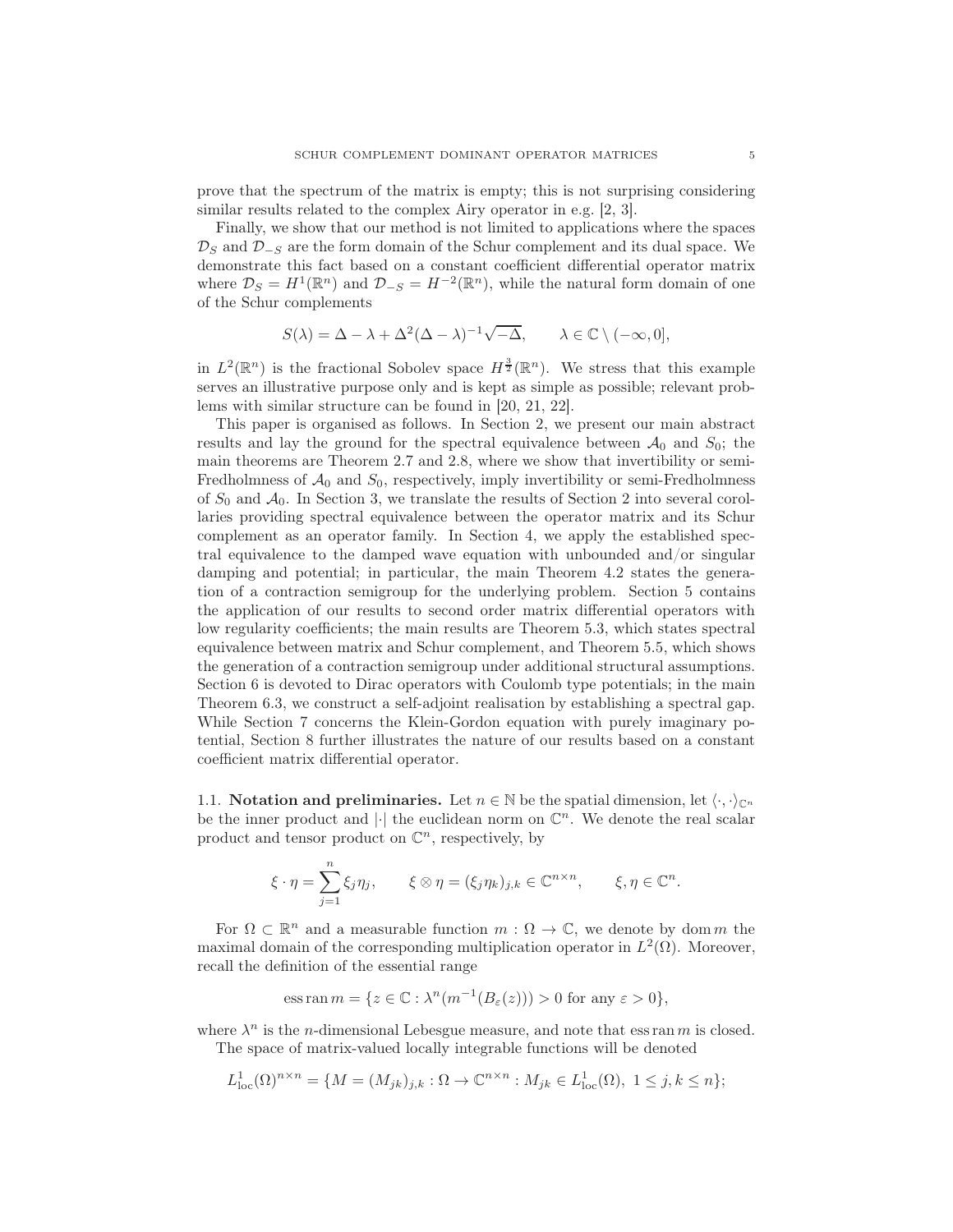note that this is equivalent to  $||M|| \in L^1_{loc}(\Omega)$  for any norm  $||\cdot||$  on  $\mathbb{C}^{n \times n}$ . The spaces  $L^{\infty}(\Omega)^n$  and  $L^2_{loc}(\Omega)^n$  shall be defined analogously. Moreover,  $L^2(\Omega;\omega)$  denotes the weighted  $L^2$ -space on  $\Omega$  with a non-negative measurable weight  $\omega$ .

Let  $\mathcal{G}_1$ ,  $\mathcal{G}_2$  and  $\mathcal{G}$  be Hilbert spaces. The set of closed linear operators from  $\mathcal{G}_1$ to  $\mathcal{G}_2$  will be denoted by  $\mathcal{C}(\mathcal{G}_1, \mathcal{G}_2)$ , the space of everywhere defined and bounded operators by  $\mathcal{B}(\mathcal{G}_1, \mathcal{G}_2)$  and the space of compact operators by  $\mathcal{K}(\mathcal{G}_1, \mathcal{G}_2)$ . Moreover, as usual, we write  $\mathcal{C}(\mathcal{G}) = \mathcal{C}(\mathcal{G}, \mathcal{G}), \mathcal{B}(\mathcal{G}) = \mathcal{B}(\mathcal{G}, \mathcal{G})$  and  $\mathcal{K}(\mathcal{G}) = \mathcal{K}(\mathcal{G}, \mathcal{G}).$ 

We denote the duality pairing and anti-dual space of  $\mathcal G$  by

$$
(\phi, f)_{\mathcal{G}^*\times\mathcal{G}} = \phi(f), \quad f \in \mathcal{G}, \quad \phi \in \mathcal{G}^* = \{\phi: \mathcal{G} \to \mathbb{C} : \phi \text{ antilinear, bounded}\};
$$

note that we hereby adopt the conventions in [12] and work with antilinear functionals, which allows us to identify bounded sesquilinear forms on  $G$  with bounded linear operators  $\mathcal{G} \to \mathcal{G}^*$ . This convention includes defining the space of distributions on  $\Omega \subset \mathbb{R}^n$ , denoted  $\mathcal{D}'(\Omega)$ , as *antilinear* continuous functionals on the space of test functions  $C_0^{\infty}(\Omega)$ .

The resolvent set, spectrum and point spectrum of a linear operator  $T$  in  $\mathcal G$  will be denoted by  $\rho(T)$ ,  $\sigma(T)$  and  $\sigma_{\rm p}(T)$ , respectively. We use the following (one of five in general non-equivalent) definitions of the essential spectrum

$$
\sigma_{e2}(T) = \{\lambda \in \mathbb{C} : T - \lambda \notin \mathcal{F}_+(\mathcal{G})\};
$$

here the semi-Fredholm operators in  $G$  with finite nullity and deficiency, respectively, are defined in the following way

$$
\mathcal{F}_{+}(\mathcal{G}) = \{ T \in \mathcal{C}(\mathcal{G}) : \text{ran } T \text{ closed, dim } \ker T < \infty \},\
$$
  

$$
\mathcal{F}_{-}(\mathcal{G}) = \{ T \in \mathcal{C}(\mathcal{G}) : \text{ran } T \text{ closed, dim } \text{coker } T < \infty \},\
$$

and the co-kernel of T is the closed subspace coker  $T = (\text{ran } T)^\perp$ . If  $T \in \mathcal{C}(\mathcal{G})$  and ran T is closed, one can define a generalised inverse  $T^{\#} \in \mathcal{B}(\mathcal{G})$  of T as

$$
T^{\#}x = \begin{cases} (T|_{\text{dom }T \cap (\ker T)^{\perp}})^{-1}x & x \in \operatorname{ran} T, \\ 0 & x \in \operatorname{coker} T; \end{cases}
$$
 (1.4)

it follows from the closedness of  $T$  and ran  $T$  that the above indeed defines a bounded operator. With this definition, if  $P$  and  $Q$ , respectively, denote the orthogonal projections on ker  $T$  and coker  $T$ , then

$$
\tan T^{\#} \subset \text{dom } T, \qquad TT^{\#} = I - Q, \qquad T^{\#}T = I - P|_{\text{dom } T}.
$$
 (1.5)

Note that, since  $T$  is closed, so is ker  $T$  and both projections above are bounded.

Throughout the entire paper,  $\mathcal{H}_1$  and  $\mathcal{H}_2$  denote complex Hilbert spaces and  $\mathcal{H} = \mathcal{H}_1 \oplus \mathcal{H}_2$  their orthogonal sum. The canonical projections of  $\mathcal{H}$  on  $\mathcal{H}_1$  and  $\mathcal{H}_2$ , respectively, are denoted by  $\pi_1$  and  $\pi_2$ ; their adjoints  $\pi_1^*$  and  $\pi_2^*$  are the corresponding canonical embeddings of  $\mathcal{H}_1$  and  $\mathcal{H}_2$  in  $\mathcal{H}$ .

Finally, we write  $\leq$  or  $\geq$  if the respective inequalities hold with a multiplicative constant depending only on quantities which are fixed and the dependence on which is thus irrelevant.

# 2. Main abstract results

We present a new abstract setting for the spectral analysis of operator matrices. Under fairly general assumptions, our approach allows to establish a correspondence between semi-Fredholmness and invertibility of an operator matrix and one of its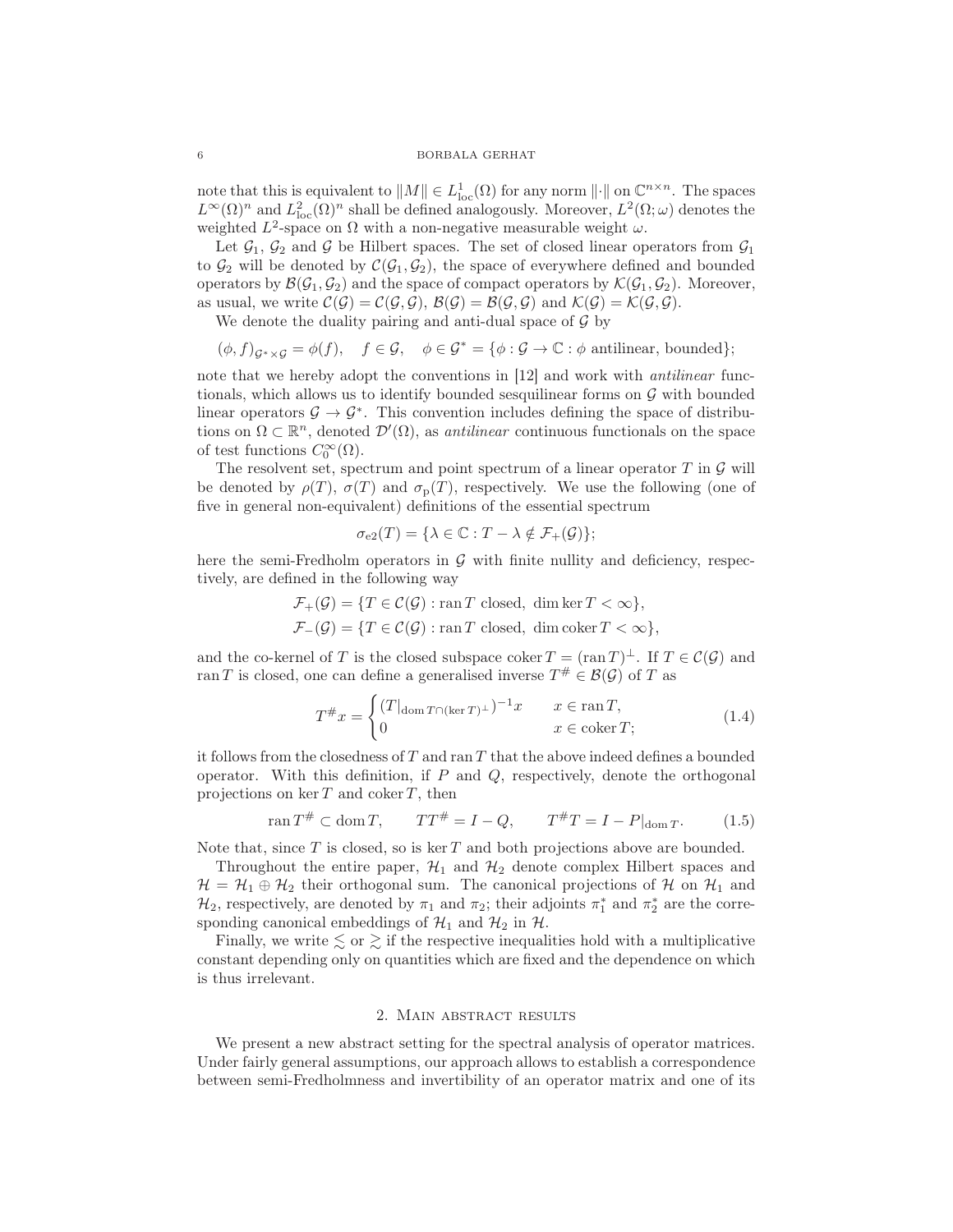Schur complements; the latter provides a relation between (point and essential) spectra of matrix and Schur complement as an operator family, see Section 3.

Our strategy is the following. Rather than directly defining an operator matrix in the product space  $\mathcal{H} = \mathcal{H}_1 \oplus \mathcal{H}_2$ , we consider its entries acting in suitable triplets  $(2.1)$  and restrict the matrix action to the maximal domain in  $H$ , see Definition 2.3. A crucial point of our construction is the choice of spaces  $\mathcal{D}_S$  and  $\mathcal{D}_{-S}$ , such that the Schur complement  $S: \mathcal{D}_S \to \mathcal{D}_{-S}$  is bounded and boundedly invertible. Notice also that we construct a generalised Schur complement, which unlike the classical definition does not require the entry  $D$  to be boundedly invertible but merely to have a generalised inverse, see Assumption 2.1 (iii) and (1.4), (1.5).

Proofs of the results in this section can be found in Section 2.5.

2.1. Assumptions and definitions. We work exclusively with the first Schur complement; clearly, all results in this section hold under analogous assumptions for the second Schur complement, see Remark 2.4.

**Assumption 2.1.** (i) Let  $\mathcal{D}_S$ ,  $\mathcal{D}_2$ ,  $\mathcal{D}_{-S}$ ,  $\mathcal{D}_{-1}$  and  $\mathcal{D}_{-2}$  be complex Hilbert spaces. Assume that

$$
\mathcal{D}_S \subset \mathcal{H}_1 \subset \mathcal{D}_{-S}, \qquad \mathcal{D}_2 \subset \mathcal{H}_2 \subset \mathcal{D}_{-2}, \tag{2.1}
$$

where the corresponding canonical embeddings are continuous and have dense ranges. Moreover, let  $\mathcal{D}_{-S} \subset \mathcal{D}_{-1}$  be continuously embedded.

(ii) Assume that the operators  $A, B$  and  $C$  are bounded between the spaces

$$
A \in \mathcal{B}(\mathcal{D}_S, \mathcal{D}_{-1}), \qquad B \in \mathcal{B}(\mathcal{D}_2, \mathcal{D}_{-1}), \qquad C \in \mathcal{B}(\mathcal{D}_S, \mathcal{D}_{-2}).
$$

(iii) Let  $D_0 \in \mathcal{C}(\mathcal{H}_2)$  have closed range in  $\mathcal{H}_2$ , let dom  $D_0 \subset \mathcal{D}_2$  be dense in  $\mathcal{D}_2$ and assume that there exist extensions

$$
D_0 \subset D \in \mathcal{B}(\mathcal{D}_2, \mathcal{D}_{-2}), \qquad D_0^{\#} \subset D^{\ddagger} \in \mathcal{B}(\mathcal{D}_{-2}, \mathcal{D}_2).
$$

Remark 2.2. We point out that  $\mathcal{D}_{-S} = \mathcal{D}_{-1}$  in the applications in Sections 4, 7 and 8. However, allowing  $A$  and  $B$  to map to a larger space widens the range of applicability of our assumptions, see e.g. Sections 5 and 6 where  $\mathcal{D}_{-S} \subsetneq \mathcal{D}_{-1}$ . While  $\mathcal{D}_{-S}$  plays an essential role and is determined by the Schur complement, the auxiliary space  $\mathcal{D}_{-1}$  merely provides an environment for the operations needed in order to define the latter; notice that in Sections 5 and 6 it is clear from the construction that  $\mathcal{D}_{-1}$  can even be chosen arbitrarily large in a suitable sense. //

The operator matrix  $\mathcal{A}_0$  and its first Schur complement  $S_0$  are defined as the following maximal operators in the underlying Hilbert spaces. We emphasise that, although their extensions  $A$  and  $S$  are assumed to be bounded between suitable spaces,  $\mathcal{A}_0$  and  $S_0$  are in general unbounded in H and  $\mathcal{H}_1$ , respectively.

Definition 2.3. Let Assumption 2.1 be satisfied. We define

$$
\mathcal{A} := \left( \begin{array}{cc} A & B \\ C & D \end{array} \right) \in \mathcal{B}(\mathcal{D}, \mathcal{D}_-), \qquad S := A - BD^{\ddagger}C \in \mathcal{B}(\mathcal{D}_S, \mathcal{D}_{-1}), \tag{2.2}
$$

where  $\mathcal{D} := \mathcal{D}_S \oplus \mathcal{D}_2$  and  $\mathcal{D}_- := \mathcal{D}_{-1} \oplus \mathcal{D}_{-2}$ . Moreover, let the corresponding maximal operators  $\mathcal{A}_0 := \mathcal{A}|_{\text{dom }\mathcal{A}_0}$  in  $\mathcal{H}$  and  $S_0 := S|_{\text{dom }S_0}$  in  $\mathcal{H}_1$  be defined on their respective domains

$$
\operatorname{dom} \mathcal{A}_0 := \{ (f, g) \in \mathcal{D} : \mathcal{A}(f, g) \in \mathcal{H} \}, \qquad \operatorname{dom} S_0 := \{ f \in \mathcal{D}_S : Sf \in \mathcal{H}_1 \}.
$$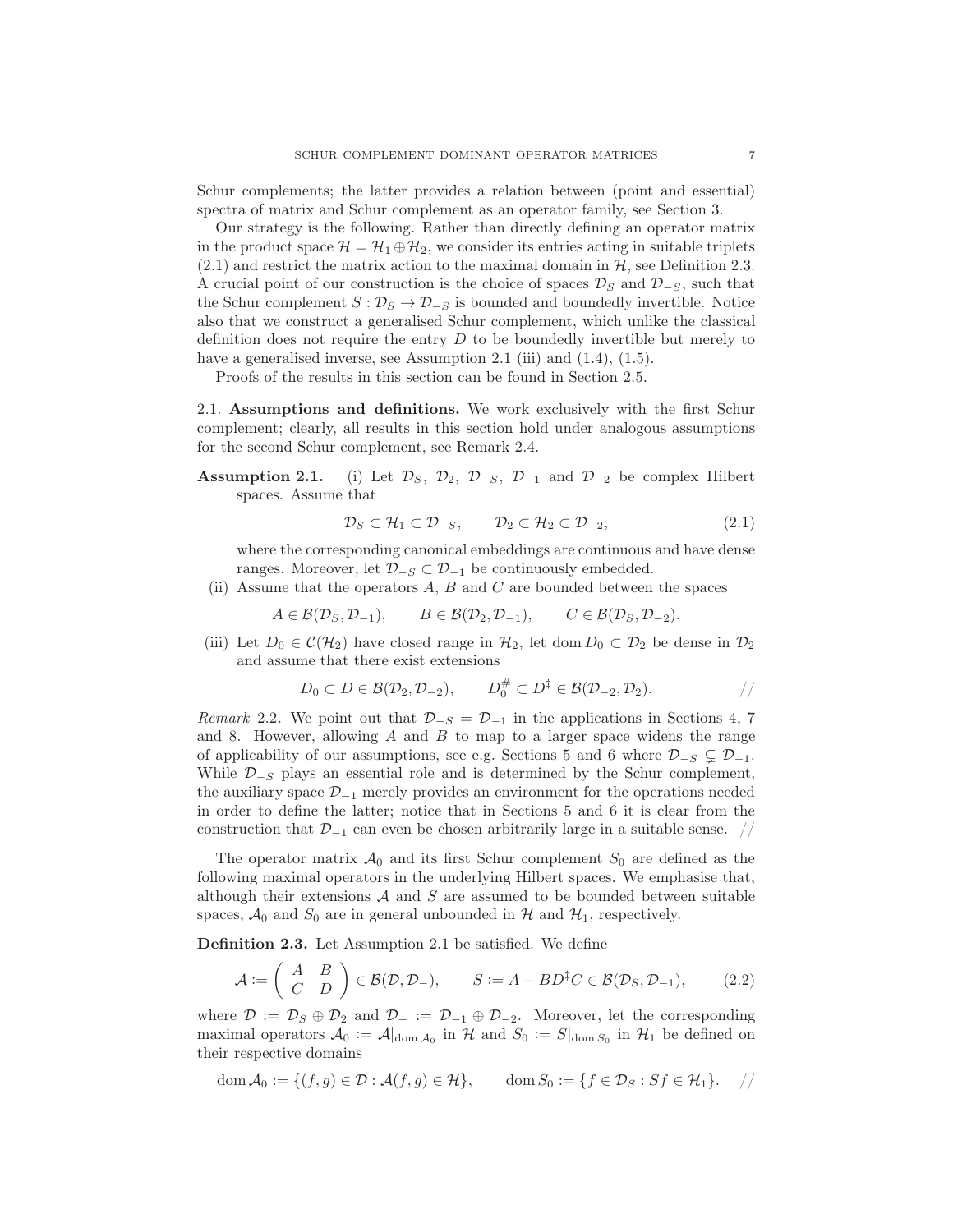Notice that if  $0 \in \rho(D_0)$ , then  $D^{\ddagger} = D^{-1}$  and the definition of S reduces to the standard formula for the Schur complement, see Lemma 2.13 below.

Remark 2.4. All results in the present section hold analogously for the second Schur complement. The assumptions have to be translated in a straightforward way as follows. One assumes the following inclusions between the Hilbert spaces

$$
\mathcal{D}_1 \subset \mathcal{H}_1 \subset \mathcal{D}_{-1}, \qquad \mathcal{D}_S \subset \mathcal{H}_2 \subset \mathcal{D}_{-S} \subset \mathcal{D}_{-2},
$$

where the corresponding canonical embeddings are continuous and all except the embedding  $\mathcal{D}_{-S} \hookrightarrow \mathcal{D}_{-2}$  are assumed to have dense range. Moreover,

$$
B\in \mathcal{B}(\mathcal{D}_S, \mathcal{D}_{-1}), \qquad C\in \mathcal{B}(\mathcal{D}_1, \mathcal{D}_{-2}), \qquad D\in \mathcal{B}(\mathcal{D}_S, \mathcal{D}_{-2}).
$$

The operator  $A_0 \in \mathcal{C}(\mathcal{H}_1)$  has closed range in  $\mathcal{H}_1$ , dom  $A_0$  is dense in  $\mathcal{D}_1$  and

$$
A_0 \subset A \in \mathcal{B}(\mathcal{D}_1, \mathcal{D}_{-1}), \qquad A_0^{\#} \subset A^{\ddagger} \in \mathcal{B}(\mathcal{D}_{-1}, \mathcal{D}_1).
$$

Then the matrix A is defined as in (2.2) with  $\mathcal{D} = \mathcal{D}_1 \oplus \mathcal{D}_S$  and the second Schur complement is given by

$$
S = D - CA^{\dagger}B \in \mathcal{B}(\mathcal{D}_S, \mathcal{D}_{-2}).
$$

With domains analogous to the ones in Definition 2.3,  $\mathcal{A}_0$  and  $S_0$ , respectively, are the corresponding maximal operators in  $\mathcal{H}$  and  $\mathcal{H}_2$ . the corresponding maximal operators in  $H$  and  $H_2$ .

2.2. Dense domain and point spectrum. We start our analysis of the relation between  $\mathcal{A}_0$  and  $S_0$  by providing sufficient conditions for the matrix  $\mathcal{A}_0$  to be densely defined in H.

Proposition 2.5. Let Assumption 2.1 be satisfied.

(i) Let coker  $D_0 = \{0\}$ , let dom  $S_0$  be dense in  $\mathcal{H}_1$  and assume with

$$
\text{dom}\, B_0 := \{ f \in \mathcal{D}_2 : Bf \in \mathcal{H}_1 \} \tag{2.3}
$$

that dom  $B_0 \cap$  dom  $D_0$  is dense in  $\mathcal{H}_2$ . Then dom  $\mathcal{A}_0$  is dense in  $\mathcal{H}$ .

(ii) Let  $\mathcal{D}_{-S} = \mathcal{D}_{-1}$ , let  $0 \in \rho(D_0) \cap \rho(S_0)$  and let dom  $S_0$  be dense in  $\mathcal{D}_S$ . Moreover, assume there exists  $z \in \mathbb{C}$  such that  $ran(S_0 - z)$  is closed in  $\mathcal{H}_1$ with  $\text{coker}(S_0 - z) = \{0\}$  and such that there exists an extension

$$
(S_0 - z)^{\#} \subset S_z^{\dagger} \in \mathcal{B}(\mathcal{D}_{-S}, \mathcal{D}_S). \tag{2.4}
$$

Then dom  $\mathcal{A}_0$  is dense in both  $\mathcal D$  and  $\mathcal H$ .

If  $D_0$  is boundedly invertible, the kernels and thus point spectra of  $\mathcal{A}_0$  and  $S_0$ are related as follows.

**Proposition 2.6.** Let Assumption 2.1 be satisfied and  $0 \in \rho(D_0)$ . Then

$$
0 \in \sigma_{\mathbf{p}}(\mathcal{A}_0) \iff 0 \in \sigma_{\mathbf{p}}(S_0)
$$

and the following identities hold

$$
\ker \mathcal{A}_0 = \{ (f, -D^{-1}Cf) : f \in \ker S_0 \}, \qquad \dim \ker \mathcal{A}_0 = \dim \ker S_0.
$$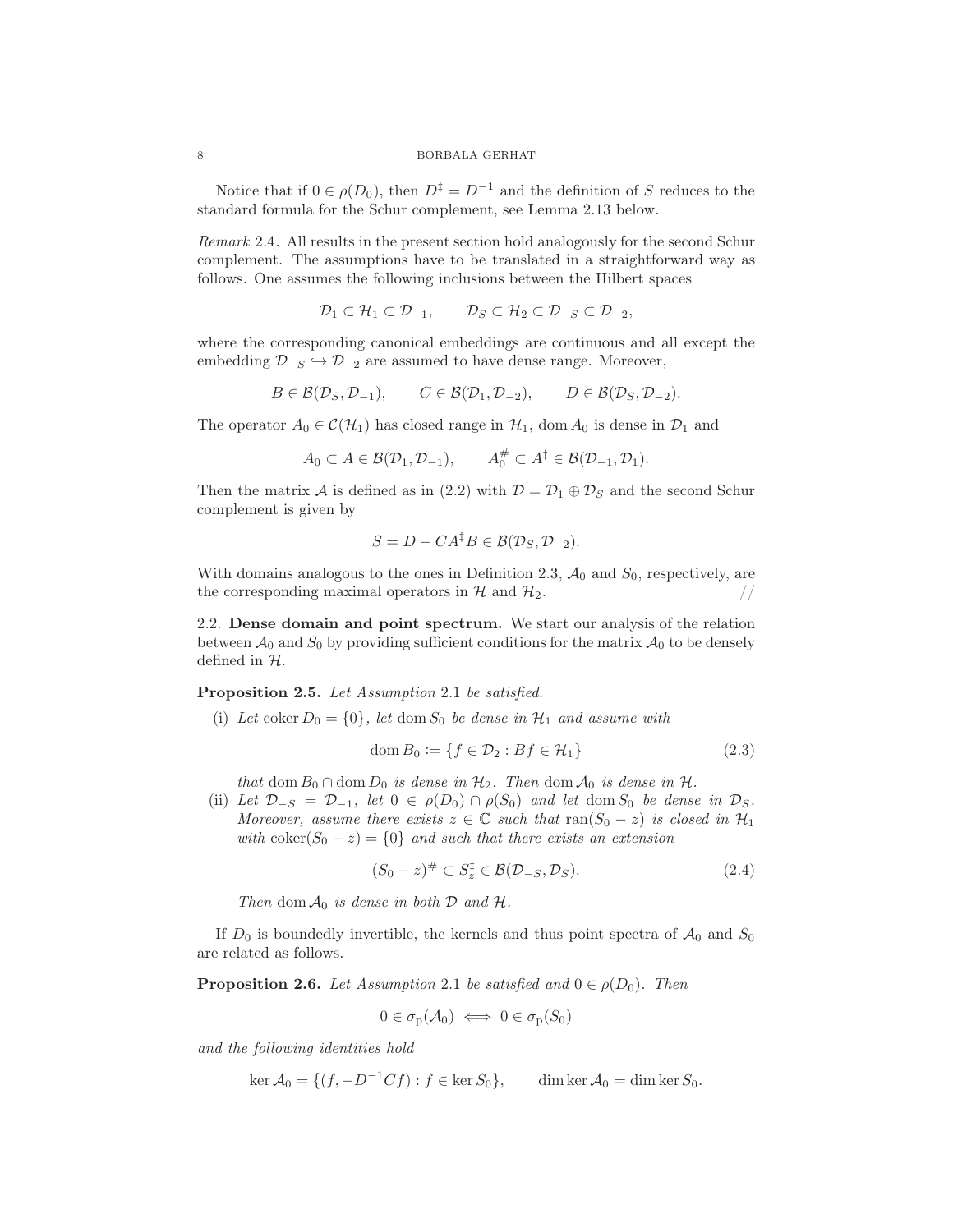2.3. Semi-Fredholmness and bounded invertibility. We proceed by establishing a relation between bounded invertibility/semi-Fredholmness of the matrix and bounded invertibility/semi-Fredholmness of its Schur complement. This in turn provides a connection between the (essential) spectra of  $\mathcal{A}_0$  and  $S_0(\cdot)$  as an operator family, see Section 3. Proofs of the following results can be found in Section 2.5.

Theorem 2.7. Let Assumption 2.1 be satisfied.

(i) Let  $0 \in \rho(D_0)$ . Then

$$
0\in \rho(\mathcal{A}_0)\implies 0\in \rho(S_0).
$$

(ii) Let  $S_0 \in \mathcal{C}(\mathcal{H}_1)$  and assume either that  $\text{coker } D_0 = \{0\}$  or that  $D_0 \in \mathcal{F}_-(\mathcal{H}_2)$ with coker  $D_0 \subset \text{dom } C_0^*$  and  $\text{dom } C_0$  is dense in  $\mathcal{D}_S$ , where

$$
C_0 := C|_{\text{dom }C_0}, \qquad \text{dom }C_0 := \{f \in \mathcal{D}_S : Cf \in \mathcal{H}_2\}.
$$

Then

$$
\mathcal{A}_0 \in \mathcal{F}_+(\mathcal{H}) \implies S_0 \in \mathcal{F}_+(\mathcal{H}_1).
$$

We establish the reverse implication, i.e. bounded invertibility/semi-Fredholmness of  $S_0$  implying bounded invertibility/semi-Fredholmness of  $\mathcal{A}_0$ .

**Theorem 2.8.** Let Assumption 2.1 be satisfied and assume that  $S \in \mathcal{B}(\mathcal{D}_S, \mathcal{D}_{-S})$ and  $B(\text{dom } D_0) \subset \mathcal{D}_{-S}$ .

- (i) Let  $0 \in \rho(D_0)$ . If  $S^{-1} \in \mathcal{B}(\mathcal{D}_{-S}, \mathcal{D}_S)$  (which by the continuity of the embeddings  $\mathcal{D}_S \hookrightarrow \mathcal{H}_1 \hookrightarrow \mathcal{D}_{-S}$  implies that  $0 \in \rho(S_0)$ , then  $0 \in \rho(\mathcal{A}_0)$ .
- (ii) Let dom  $S_0$  be dense in  $\mathcal{D}_S$ , let  $D_0 \in \mathcal{F}_+(\mathcal{H}_2)$  and  $S_0 \in \mathcal{F}_+(\mathcal{H}_1)$  such that there exists an extension  $S^{\ddagger} \supset S_0^{\#}$  with  $S^{\ddagger} \in \mathcal{B}(\mathcal{D}_{-S}, \mathcal{D}_S)$ . Then  $\mathcal{A}_0 \in \mathcal{F}_+(\mathcal{H})$ .

Finally, we provide a sufficient condition for the existence of the extension  $S^{\ddagger}$ above; a corollary of Theorem 2.8 then reads as follows.

Corollary 2.9. Let Assumption 2.1 be satisfied, let  $S \in \mathcal{B}(\mathcal{D}_S, \mathcal{D}_{-S})$ , let dom  $S_0$ be dense in  $\mathcal{D}_S$  and  $B(\text{dom } D_0) \subset \mathcal{D}_{-S}$ . Moreover, assume there exists  $z \in \mathbb{C}$  such that ran( $S_0 - z$ ) is closed in  $\mathcal{H}_1$  with  $\text{coker}(S_0 - z) = \{0\}$  and such that there exists an extension  $S_z^{\ddagger}$  as in (2.4).

(i) Let  $0 \in \rho(D_0)$ . Then

$$
0\in \rho(S_0)\implies 0\in \rho(\mathcal{A}_0).
$$

(ii) Let  $D_0 \in \mathcal{F}_+(\mathcal{H}_2)$ . Then  $S_0 \in \mathcal{F}_+(\mathcal{H}_1) \implies \mathcal{A}_0 \in \mathcal{F}_+(\mathcal{H}).$ 

Remark 2.10. The claims of both Proposition 2.5 (ii) and Corollary 2.9 remain true for finite dimensional coker( $S_0 - z$ )  $\neq$  {0} if the orthogonal projection on coker( $S_0$ −z) in  $\mathcal{H}_1$  has an extension in  $\mathcal{B}(\mathcal{D}_{-S}, \mathcal{H}_1)$ . Analogously, Proposition 2.5 (i) still holds if coker  $D_0 \neq \{0\}$  is finite dimensional and the orhtogonal projection on coker  $D_0$  in  $\mathcal{H}_2$  has a bounded extension in  $\mathcal{B}(\mathcal{D}_{-2}, \mathcal{H}_2)$ .

Remark 2.11. Our results generalise the spectral equivalence in the diagonally dominant case established in the classical work [33]. More precisely, this concerns linear operator matrices

$$
\mathcal{A} = \begin{pmatrix} A & B \\ C & D \end{pmatrix} : \mathcal{H} \supset \text{dom}\, A \times \text{dom}\, D \to \mathcal{H}
$$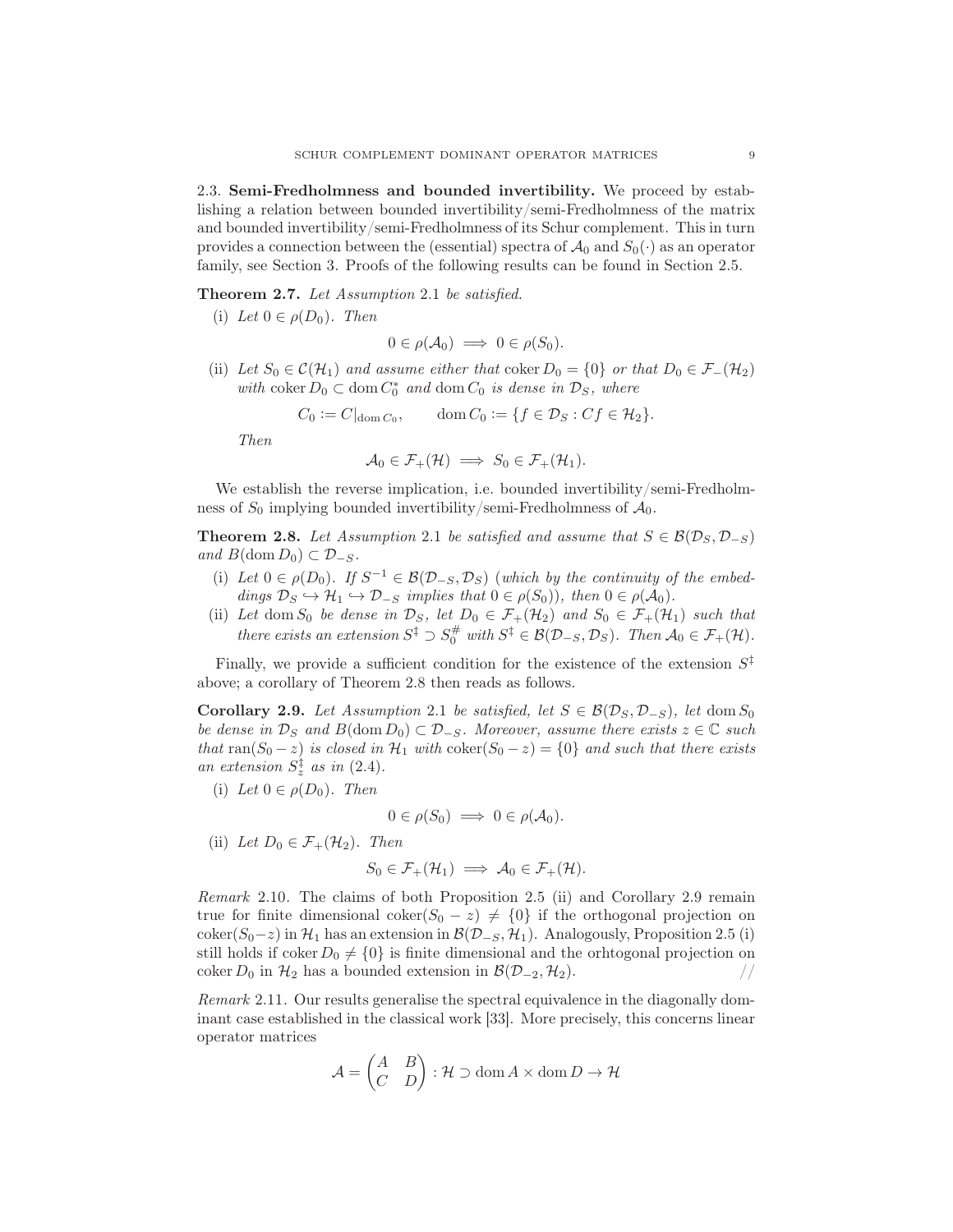where A and D, respectively, are densely defined with non-empty resolvent set in  $\mathcal{H}_1$ and  $\mathcal{H}_2$ , and where C and B, respectively, are linear operators (from  $\mathcal{H}_1$  to  $\mathcal{H}_2$  and vice versa) which are relatively bounded with respect to  $A$  and  $D$ . The equivalence between [33, Thm. 2.4] (a) and (b) can then be recovered from Theorems 2.7 (i) and 2.8 (i) applied to the matrix  $\mathcal{A} - \lambda = \mathcal{A}_0 - \lambda$  and its Schur complement  $S(\lambda) = S_0(\lambda)$  in a straightforward way with

$$
\mathcal{D}_S := \text{dom}\, A, \quad \mathcal{D}_{-S} := \mathcal{D}_{-1} := \mathcal{H}_1, \quad \mathcal{D}_2 := \text{dom}\, D, \quad \mathcal{D}_{-2} := \mathcal{H}_2.
$$

Here the Hilbert spaces  $\mathcal{D}_S$  and  $\mathcal{D}_2$  shall be equipped with the scalar products associated to the graph norms of  $A$  and  $D$ , respectively. Notice that in this particular case, we have

$$
0 \in \rho(S(\lambda)) \implies S(\lambda)^{-1} \in \mathcal{B}(\mathcal{H}_1, \text{dom } A),
$$

cf. Lemma 2.12. The equivalence between  $[33, Thm. 2.4]$  (a) and (c) can be seen analogously using the second Schur complement.

We mention that, while in [33] only spectral parameters in  $\rho(A) \cap \rho(D)$  are considered, this extends the result to  $\rho(D)$  or  $\rho(A)$ , respectively, when employing the first or second Schur complement; cf. Corollaries  $3.6$  (i) and  $3.7$  (i) below.

2.4. Technical lemmas. We start by stating and proving some auxiliary results.

**Lemma 2.12.** Let  $\mathcal{G}_1$ ,  $\mathcal{G}_2$  and  $\mathcal{G}_3$  be Hilbert spaces such that  $\mathcal{G}_2 \subset \mathcal{G}_3$  is continuously embedded. If  $T \in \mathcal{B}(\mathcal{G}_1, \mathcal{G}_3)$  and  $\text{ran } T \subset \mathcal{G}_2$ , then  $T \in \mathcal{B}(\mathcal{G}_1, \mathcal{G}_2)$ .

*Proof.* Since  $T \in \mathcal{C}(\mathcal{G}_1, \mathcal{G}_3)$  and  $\mathcal{G}_2$  is continuously embedded in  $\mathcal{G}_3$ , we also have  $T \in \mathcal{C}(\mathcal{G}_1, \mathcal{G}_2)$ . The claim now follows from the closed graph theorem.  $T \in \mathcal{C}(\mathcal{G}_1, \mathcal{G}_2)$ . The claim now follows from the closed graph theorem.

**Lemma 2.13.** Let  $\mathcal{G}_1$ ,  $\mathcal{G}$  and  $\mathcal{G}_{-1}$  be Hilbert spaces such that

$$
\mathcal{G}_1 \subset \mathcal{G} \subset \mathcal{G}_{-1}
$$

and the corresponding canonical embeddings are continuous. Let  $T_0 \in \mathcal{C}(\mathcal{G})$  have closed range in  $\mathcal{G}$ , let dom  $T_0 \subset \mathcal{G}_1$  and assume there exist extensions

$$
T_0 \subset T \in \mathcal{B}(\mathcal{G}_1, \mathcal{G}_{-1}), \qquad T_0^{\#} \subset T^{\ddagger} \in \mathcal{B}(\mathcal{G}_{-1}, \mathcal{G}_1).
$$

Let P and Q, respectively, denote the orthogonal projections on ker  $T_0$  and coker  $T_0$ in G. Then

$$
TT^{\ddagger}|_{\mathcal{G}}=I-Q
$$

and, if G is dense in  $\mathcal{G}_{-1}$ , then coker  $T_0 = \{0\}$  implies  $TT^{\ddagger} = I$ . If dom  $T_0$  is dense  $\mathcal{G}_1$ , then

$$
T^{\ddagger}T = I - P|_{\mathcal{G}_1}
$$

and ker  $T_0 = \{0\}$  implies  $T^{\ddagger}T = I$ . In particular, if  $0 \in \rho(T_0)$ ,  $\mathcal G$  is dense in  $\mathcal G_{-1}$ and dom  $T_0$  is dense in  $\mathcal{G}_1$ , then  $T^{\ddagger} = T^{-1}$ .

*Proof.* Using relation (1.5) and since  $\text{ran } T_0^{\#} \subset \text{dom } T_0$ , we obtain

$$
TT^{\ddagger}|_{\mathcal{G}} = T_0 T_0^{\#} = I - Q.
$$

If G is dense in  $\mathcal{G}_{-1}$  and coker  $T_0 = \{0\}$ , then  $TT^{\ddagger} = I$  follows from the above identity and from  $TT^{\ddagger} \in \mathcal{B}(\mathcal{G}_{-1})$ .

Let dom  $T_0$  be dense in  $\mathcal{G}_1$ . From Lemma 2.12, we obtain  $P \in \mathcal{B}(\mathcal{G}, \mathcal{G}_1)$ . Consequently, again using (1.5), we see that  $T^{\ddagger}T \in \mathcal{B}(\mathcal{G}_1)$  and  $I - P|_{\mathcal{G}_1} \in \mathcal{B}(\mathcal{G}_1)$  satisfy

$$
T^{\ddagger}T|_{\text{dom }T_0} = T_0^{\#}T_0 = I - P|_{\text{dom }T_0}.
$$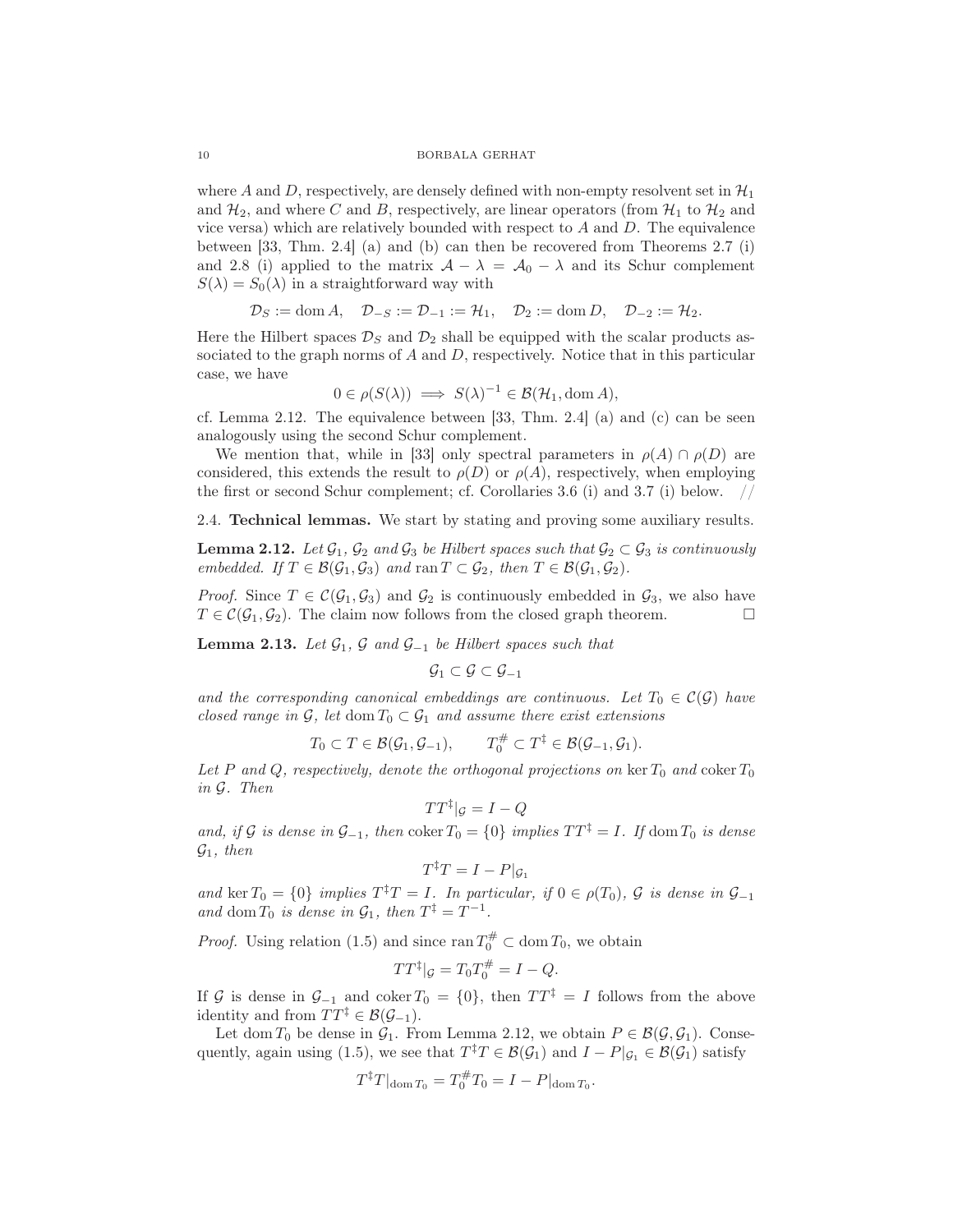Hence,  $T^{\dagger}T = I - P|_{\mathcal{G}_1}$  is a consequence of the density of dom  $T_0$  in  $\mathcal{G}_1$  and clearly,  $T^{\ddagger}T = I$  holds if ker  $T_0 = \{0\}$ . The last claim is now immediate.

**Lemma 2.14.** If Assumption 2.1 holds, then ker  $D = \text{ker } D_0$  and  $\text{ran } D^{\ddagger} \perp_{\mathcal{H}_2}$ ker  $D_0$ .

*Proof.* We first show ker  $D = \ker D_0$ . Let  $f \in \ker D$ . Since dom  $D_0$  is dense in  $\mathcal{D}_2$ , there exists a sequence  $\{f_m\}_m \subset \text{dom } D_0$  such that  $f_m \to f$  in  $\mathcal{D}_2$  as  $m \to \infty$ . Consequently, from  $D_0^{\#} D_0 \subset D^{\ddagger} D \in \mathcal{B}(\mathcal{D}_2)$  and  $Df = 0$ , with  $g_m := (I - D_0^{\#} D_0) f_m$ we conclude

$$
||g_m - f||_{\mathcal{H}_2} \lesssim ||g_m - f||_{\mathcal{D}_2} \le ||f_m - f||_{\mathcal{D}_2} + ||D^{\ddagger}Df_m||_{\mathcal{D}_2} \to 0, \quad m \to \infty.
$$

Note that  $I - D_0^{\#} D_0$  is the orthogonal projection on ker  $D_0$  in  $\mathcal{H}_2$ , see (1.5). Hence, the closedness of  $D_0$  and  $g_m \in \text{ker } D_0$ ,  $m \in \mathbb{N}$ , imply  $f \in \text{dom } D_0$  and  $D_0 f = 0$ .

It remains to show ran  $D^{\ddagger} \perp_{\mathcal{H}_2}$  ker  $D_0$ . However, since  $\mathcal{H}_2$  is dense in  $\mathcal{D}_{-2}$  and  $D^{\ddagger}: \mathcal{D}_{-2} \to \mathcal{D}_2$  is continuous, we have

$$
\operatorname{ran} D^{\ddagger} = D^{\ddagger} \left( \overline{\mathcal{H}_2}^{\mathcal{D}_{-2}} \right) \subset \overline{D^{\ddagger}(\mathcal{H}_2)}^{\mathcal{D}_2}.
$$
 (2.5)

Moreover, from  $\mathcal{D}_2$  being continuously embedded in  $\mathcal{H}_2$  and (1.4), we conclude

$$
\overline{\operatorname{ran} D_0^{\#}}^{\mathcal{D}_2} \subset \overline{\operatorname{ran} D_0^{\#}}^{\mathcal{H}_2} \perp_{\mathcal{H}_2} \ker D_0. \tag{2.6}
$$

Considering  $D^{\ddagger}|_{\mathcal{H}_2} = D_0^{\#}$ , the claim now follows from (2.5) and (2.6).

 $\mathbb{R}^2$ 

2.5. Proofs. We start by proving Proposition 2.5 (i); for technical reasons, the proof of (ii) is given at the end of this section.

*Proof of Proposition* 2.5 (i). By Lemma 2.13, we have that  $DD^{\ddagger} = I$ . Moreover, it is straightforward to check the following inclusion

$$
\{(f, h - D\ddagger Cf) : f \in \text{dom } S_0, h \in \text{dom } B_0 \cap \text{dom } D_0\} \subset \text{dom } \mathcal{A}_0. \tag{2.7}
$$

Let  $(u, v) \in \mathcal{H}$  with  $(u, v) \perp_{\mathcal{H}} \text{dom } \mathcal{A}_0$ ; we need to show  $u = v = 0$ . By  $(2.7)$ ,

$$
\langle f, u \rangle_{\mathcal{H}_1} + \langle h - D^{\ddagger} C f, v \rangle_{\mathcal{H}_2} = 0, \quad f \in \text{dom} S_0, \quad h \in \text{dom} B_0 \cap \text{dom} D_0. \tag{2.8}
$$

Setting  $f = 0$  in (2.8), from the density of dom  $B_0 \cap$  dom  $D_0$  in  $\mathcal{H}_2$  it follows that  $v = 0$ . Hence, (2.8) implies  $u \perp \text{dom } S_0$  and we obtain  $u = 0$  from the density of dom  $S_0$  in  $\mathcal{H}_1$ . dom  $S_0$  in  $\mathcal{H}_1$ .

*Proof of Proposition* 2.6. By Lemma 2.13,  $0 \in \rho(D_0)$  implies  $D^{\ddagger} = D^{-1}$ . Let  $(f, g) \in \ker \mathcal{A}_0$ , i.e.

$$
Af + Bg = 0, \qquad Cf + Dg = 0,
$$

where  $f \in \mathcal{D}_S$  and  $g \in \mathcal{D}_2$ . Applying  $D^{-1}$  to the second equation and inserting it in the first one, we obtain

$$
g = -D^{-1}Cf
$$
,  $0 = Af - BD^{-1}Cf = Sf = S_0f$ .

Conversely,  $f \in \text{ker } S_0$  and  $g = -D^{-1}Cf$  clearly imply  $0 = \mathcal{A}(f,g) = \mathcal{A}_0(f,g)$ . The equality of dimensions now follows immediately.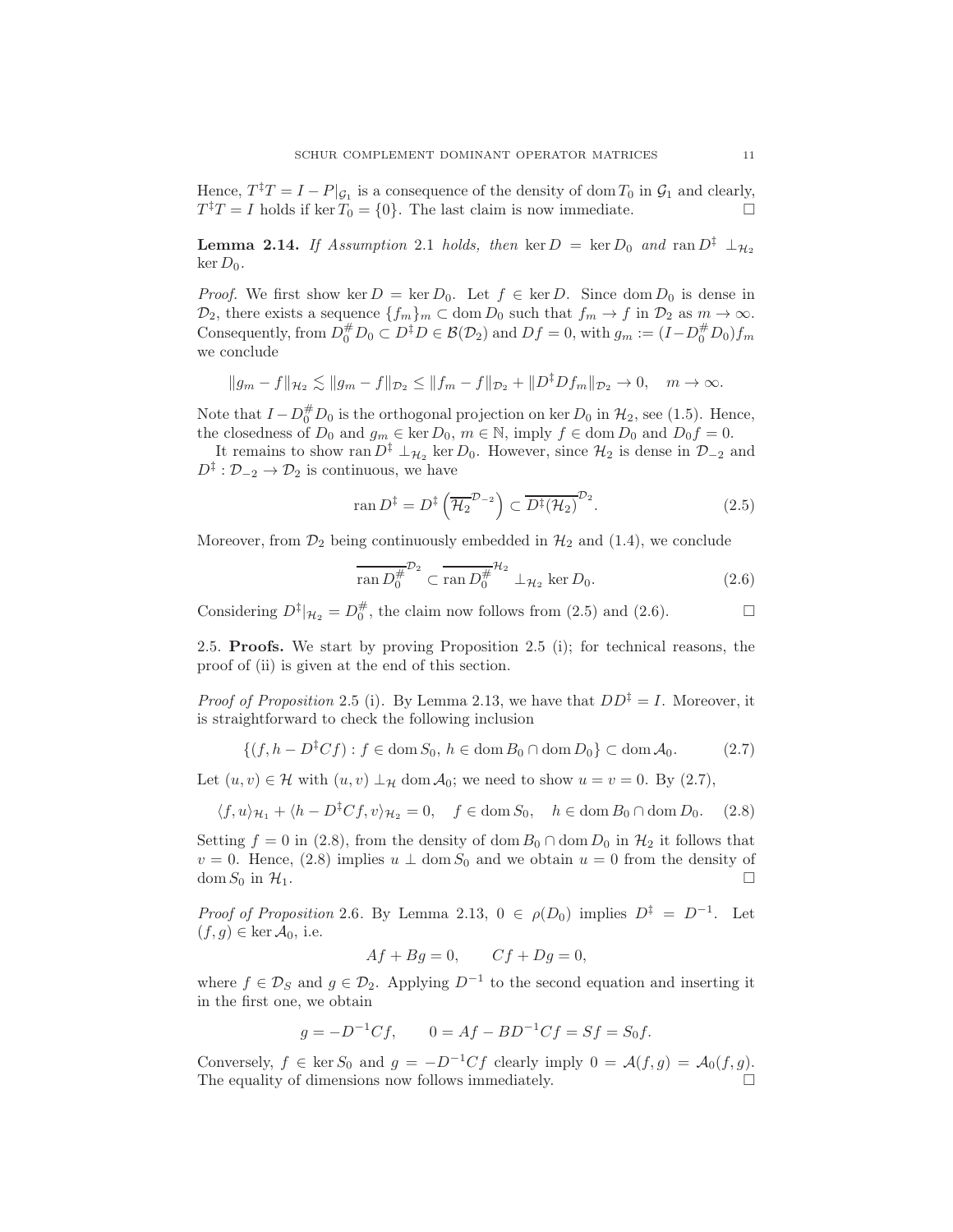*Proof of Theorem* 2.7. (i) We show that  $S_0^{-1} = L := \pi_1 \mathcal{A}_0^{-1} \pi_1^* \in \mathcal{B}(\mathcal{H}_1)$ , thus implying  $0 \in \rho(S_0)$ ; recall that  $\pi_1$  denotes the canonical projection from H onto  $\mathcal{H}_1$ . Let therefore  $f \in \text{dom } S_0$ . Since  $D^{\ddagger} = D^{-1}$  by  $0 \in \rho(D_0)$  and Lemma 2.13, we have  $(f, -D^{-1}Cf) \in \text{dom } A_0$  and

$$
\mathcal{A}_0(f, -D^{-1}Cf) = (S_0f, 0) = \pi_1^*S_0f.
$$

By applying  $\pi_1 \mathcal{A}_0^{-1}$  to the above identity, one obtains  $f = LS_0 f$ .

Conversely, let  $f \in \mathcal{H}_1$  be arbitrary. Then

$$
(f,0) = \mathcal{A}_0 \mathcal{A}_0^{-1} \pi_1^* f = (ALf + B\pi_2 \mathcal{A}_0^{-1} \pi_1^* f, CLf + D\pi_2 \mathcal{A}_0^{-1} \pi_1^* f). \tag{2.9}
$$

Applying  $D^{-1}$  to the second component of (2.9), we obtain

$$
\pi_2 \mathcal{A}_0^{-1} \pi_1^* f = -D^{-1} CLf.
$$

We insert this identity in the first component of (2.9) to conclude

$$
\mathcal{H}_1 \ni f = ALf - BD^{-1}CLf = SLf,
$$

which in turn implies that  $Lf \in \text{dom } S_0$  and  $S_0 L f = f$ .

(ii) Let us proceed by contraposition, i.e. let us show that if  $S_0 \notin \mathcal{F}_+(\mathcal{H}_1)$ , then  $\mathcal{A}_0 \notin \mathcal{F}_+(\mathcal{H})$ . Assume that  $\mathcal{A}_0$  is closed, since otherwise  $\mathcal{A}_0 \notin \mathcal{F}_+(\mathcal{H})$  by definition. Since  $S_0$  is closed, there exists a sequence  $\{f_m\}_m \subset \text{dom } S_0$  with  $||f_m||_{\mathcal{H}_1} = 1$ ,  $m \in \mathbb{N}$ , such that

$$
S_0 f_m \xrightarrow{\mathcal{H}_1} 0, \qquad f_m \xrightarrow{w} 0 \text{ in } \mathcal{H}_1, \qquad m \to \infty,
$$
 (2.10)

see [12, Thm. IX.1.3 (i)] and the preceding paragraph (note that the density of the domain is only needed for part (ii) of the Theorem).

We construct a singular sequence for  $\mathcal{A}_0$  and conclude  $\mathcal{A}_0 \notin \mathcal{F}_+(\mathcal{H})$  by [12, Thm. IX.1.3 (i)]. Define the sequence  $\{x_m := (f_m, -D^{\ddagger} C f_m)\}_m \subset \mathcal{D}$ , then

$$
\|\mathbf{x}_{m}\|_{\mathcal{H}} \ge \|f_{m}\|_{\mathcal{H}_{1}} = 1, \qquad \mathcal{A}\mathbf{x}_{m} = (S_{0}f_{m}, (I - DD^{\ddagger})Cf_{m}), \qquad m \in \mathbb{N}. \tag{2.11}
$$

We show that  $\mathbf{x}_m \in \text{dom}\, \mathcal{A}_0$  and  $\mathcal{A}_0\mathbf{x}_m \to 0$  in H as  $m \to \infty$ . If coker  $D_0 = \{0\},$ then Lemma 2.13 implies  $DD^{\ddagger} = I$  and consequently,

$$
\mathcal{A}\mathbf{x}_m = (S_0 f_m, 0) = \mathcal{A}_0 \mathbf{x}_m \xrightarrow{\mathcal{H}} 0, \qquad m \to \infty.
$$

Consider the case that

$$
\{0\} \neq \operatorname{coker} D_0 = \operatorname{span}\{\phi_j\}_{1 \leq j \leq k} \subset \operatorname{dom} C_0^*;
$$

recall that dim coker  $D_0 < \infty$  as  $D_0 \in \mathcal{F}_-(\mathcal{H}_2)$ . Then, using that  $Cf \in \mathcal{H}_2$  for  $f \in \text{dom}\, C_0 \subset \mathcal{D}_S$ , that  $DD^{\ddagger}|_{\mathcal{H}_2} = D_0D_0^{\#}$  and relation (1.5), we obtain the identity

$$
(I - DD^{\ddagger})Cf = \sum_{j=1}^{k} \langle Cf, \phi_j \rangle_{\mathcal{H}_2} \phi_j = \sum_{j=1}^{k} \langle f, C_0^* \phi_j \rangle_{\mathcal{H}_1} \phi_j, \quad f \in \text{dom}\, C_0. \tag{2.12}
$$

By density of dom  $C_0$  in  $\mathcal{D}_S$  and since both left and right hand side of (2.12) are continuous in f with respect to  $\|\cdot\|_S$  (with values in  $\mathcal{D}_{-2}$ ), formula (2.12) is valid for all  $f \in \mathcal{D}_S$ . We can thus extend

$$
(I - DD^{\ddagger})C \subset K := \sum_{j=1}^{k} \langle \cdot, C_0^* \phi_j \rangle_{\mathcal{H}_1} \phi_j \in \mathcal{K}(\mathcal{H}_1, \mathcal{H}_2),
$$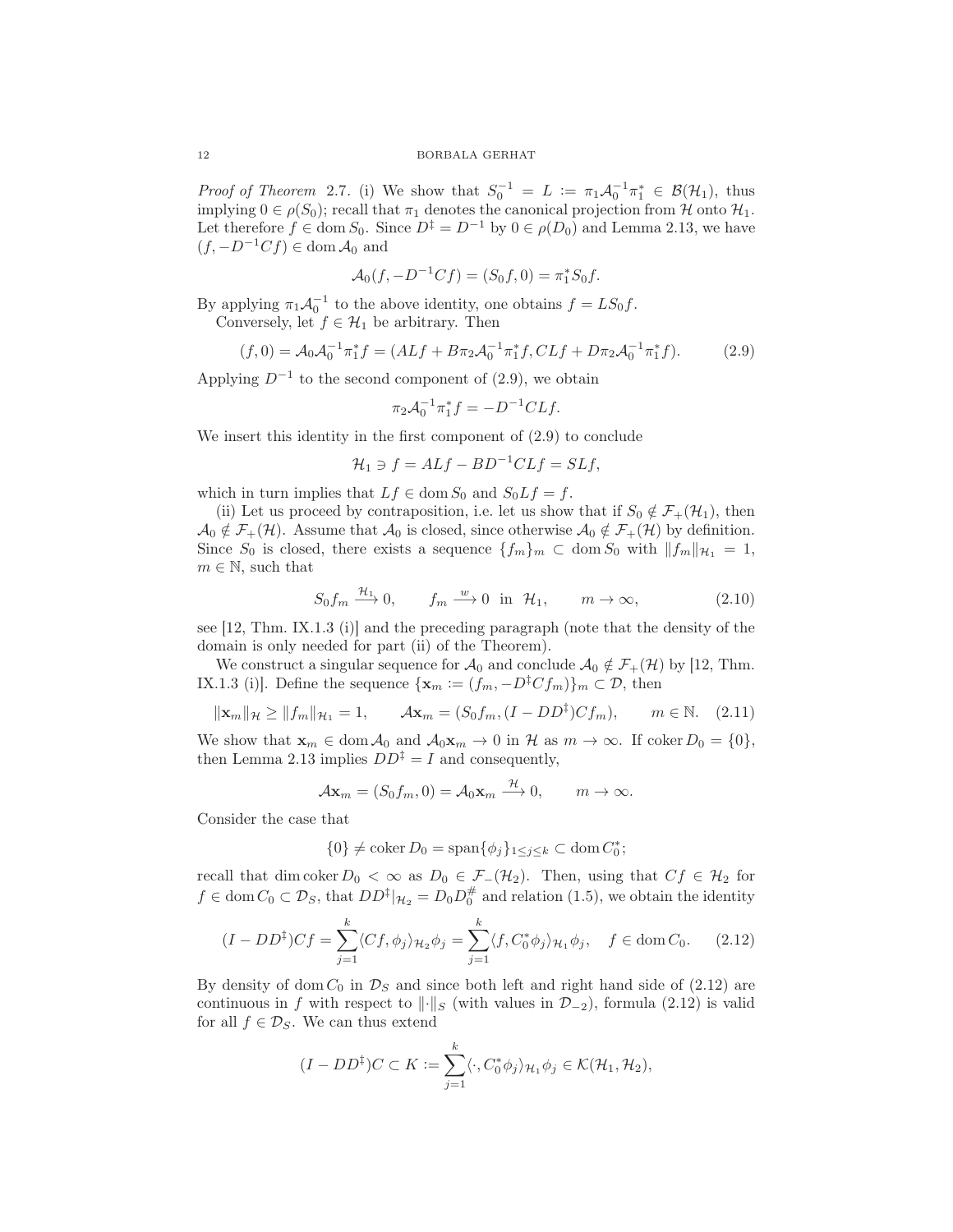hence from (2.11) we see that  $\mathbf{x}_m \in \text{dom} \mathcal{A}_0$  and (2.10) implies that  $\mathcal{A}_0 \mathbf{x}_m =$  $(S_0 f_m, K f_m) \to 0$  strongly in H as  $m \to \infty$ . Since  $\|\mathbf{x}_m\|_{\mathcal{H}} \geq 1$ , in both cases coker  $D_0 = \{0\}$  and coker  $D_0 \neq \{0\}$ , we obtain an H-normalised sequence

$$
\widetilde{\mathbf{x}}_m := \frac{\mathbf{x}_m}{\|\mathbf{x}_m\|_{\mathcal{H}}} \in \text{dom}\,\mathcal{A}_0, \qquad \mathcal{A}_0 \widetilde{\mathbf{x}}_m \stackrel{\mathcal{H}}{\to} 0, \qquad m \to \infty. \tag{2.13}
$$

It remains to show that  ${\{\tilde{\mathbf{x}}_m\}}_m$  has no convergent subsequence in  $\mathcal{H}$ . We assume the opposite, i.e. that there exists  $(f, g) \in \mathcal{H}$  and a subsequence (again denoted by  ${\{\tilde{\mathbf{x}}_m\}_m}$  such that  ${\tilde{\mathbf{x}}_m \to (f,g)}$  in H as  $m \to \infty$ . Consequently, from  $\|\mathbf{x}_m\|_{\mathcal{H}} \geq 1$ and (2.10) it follows for arbitrary  $u \in \mathcal{H}_1$  that

$$
|\langle f, u \rangle_{\mathcal{H}_1}| = \lim_{m \to \infty} \frac{|\langle f_m, u \rangle_{\mathcal{H}_1}|}{\|\mathbf{x}_m\|_{\mathcal{H}}} \le \lim_{m \to \infty} |\langle f_m, u \rangle_{\mathcal{H}_1}| = 0,
$$

thus  $f = 0$ . Since  $\mathcal{A}_0$  is closed, (2.13) and  $\widetilde{\mathbf{x}}_m \to (0, g)$  imply

$$
(0,g) \in \text{dom}\,\mathcal{A}_0, \qquad \mathcal{A}_0(0,g) = (Bg,Dg) = 0,
$$

in particular  $g \in \text{ker } D = \text{ker } D_0$  by Lemma 2.14. Since by construction  $\pi_2 \tilde{\mathbf{x}}_m \in$ ran  $D^{\ddagger}$ , Lemma 2.14 ultimately leads to the contradiction

$$
1 = \lim_{m \to \infty} \|\widetilde{\mathbf{x}}_m\|_{\mathcal{H}}^2 = \|g\|_{\mathcal{H}_2}^2 = \lim_{m \to \infty} \langle \pi_2 \widetilde{\mathbf{x}}_m, g \rangle_{\mathcal{H}_2} = 0.
$$

The proof of Theorem 2.8 is based on constructing a (left approximate) inverse for  $A_0$ . Its main ingredient is the following proposition.

Proposition 2.15. Let the assumptions of Theorem 2.8 (ii) be satisfied. Then

$$
\mathcal{L} := \begin{pmatrix} S_0^{\#} & -S^{\ddagger}BD_0^{\#} \\ -D^{\ddagger}CS_0^{\#} & D_0^{\#} + D^{\ddagger}CS^{\ddagger}BD_0^{\#} \end{pmatrix} \in \mathcal{B}(\mathcal{H}, \mathcal{D}) \tag{2.14}
$$

satisfies  $\mathcal{LA}_0 = I + \mathcal{K}|_{\text{dom } \mathcal{A}_0}$ , where

$$
\mathcal{K} := \begin{pmatrix} -P_S & S^{\dagger} B P_D \\ D^{\dagger} C P_S & -P_D - D^{\dagger} C S^{\dagger} B P_D \end{pmatrix} \in \mathcal{K}(\mathcal{H}, \mathcal{D}) \tag{2.15}
$$

has finite rank. Here  $P_S$  and  $P_D$  denote the orthogonal projections on ker  $S_0$  in  $\mathcal{H}_1$ and on ker  $D_0$  in  $\mathcal{H}_2$ , respectively.

*Proof.* From Lemma 2.12, it follows that  $P_S \in \mathcal{B}(\mathcal{H}_1, \mathcal{D}_S)$  and  $P_D \in \mathcal{B}(\mathcal{H}_2, \mathcal{D}_2)$ . Moreover,  $B(\text{dom }D_0) \subset \mathcal{D}_{-S}$  implies ran  $BP_D \subset \mathcal{D}_{-S}$  and again by Lemma 2.12 we obtain  $BP_D \in \mathcal{B}(\mathcal{H}_2, \mathcal{D}_{-S})$ . Altogether, we have  $\mathcal{K} \in \mathcal{B}(\mathcal{H}, \mathcal{D})$ . Since ker  $S_0$  and ker  $D_0$  are finite dimensional, K has finite rank and is thus compact.

We next show that  $\mathcal L$  is well defined and in  $\mathcal B(\mathcal H, \mathcal D)$ . Notice therefore that

$$
D_0^{\#} = D^{\ddagger} |_{\mathcal{H}_2} \in \mathcal{B}(\mathcal{H}_2, \mathcal{D}_2), \qquad S_0^{\#} = S^{\ddagger} |_{\mathcal{H}_1} \in \mathcal{B}(\mathcal{H}_1, \mathcal{D}_S).
$$

Hence, from  $B(\text{dom } D_0) \subset \mathcal{D}_{-S}$ , we conclude that ran  $BD_0^{\#} \subset \mathcal{D}_{-S}$  and, applying Lemma 2.12, that  $BD_0^{\#} \in \mathcal{B}(\mathcal{H}_2, \mathcal{D}_{-S})$ . This shows the claimed boundedness.

It remains to prove that

$$
\mathcal{LA}_0(f,g) = (f,g) + \mathcal{K}(f,g), \qquad (f,g) \in \text{dom}\,\mathcal{A}_0.
$$

Since  $S_0^{\#} \subset S^{\ddagger}$  and  $D_0^{\#} \subset D^{\ddagger} : \mathcal{D}_{-2} \to \mathcal{D}_2$ , and since  $Cf, Dg \in \mathcal{D}_{-2}$ , we can write  $\pi_1 \mathcal{L} \mathcal{A}_0(f,g) = S^{\ddagger} (Af + Bg - BD^{\ddagger} (Cf + Dg)) = S^{\ddagger} (Sf + Bg - BD^{\ddagger} Dg).$  (2.16) Applying Lemma 2.13 to  $S_0$  and  $D_0$ , we obtain the identities

$$
S^{\ddagger}S = I - P_S|_{\mathcal{D}_S}, \qquad D^{\ddagger}D = I - P_D|_{\mathcal{D}_2}.
$$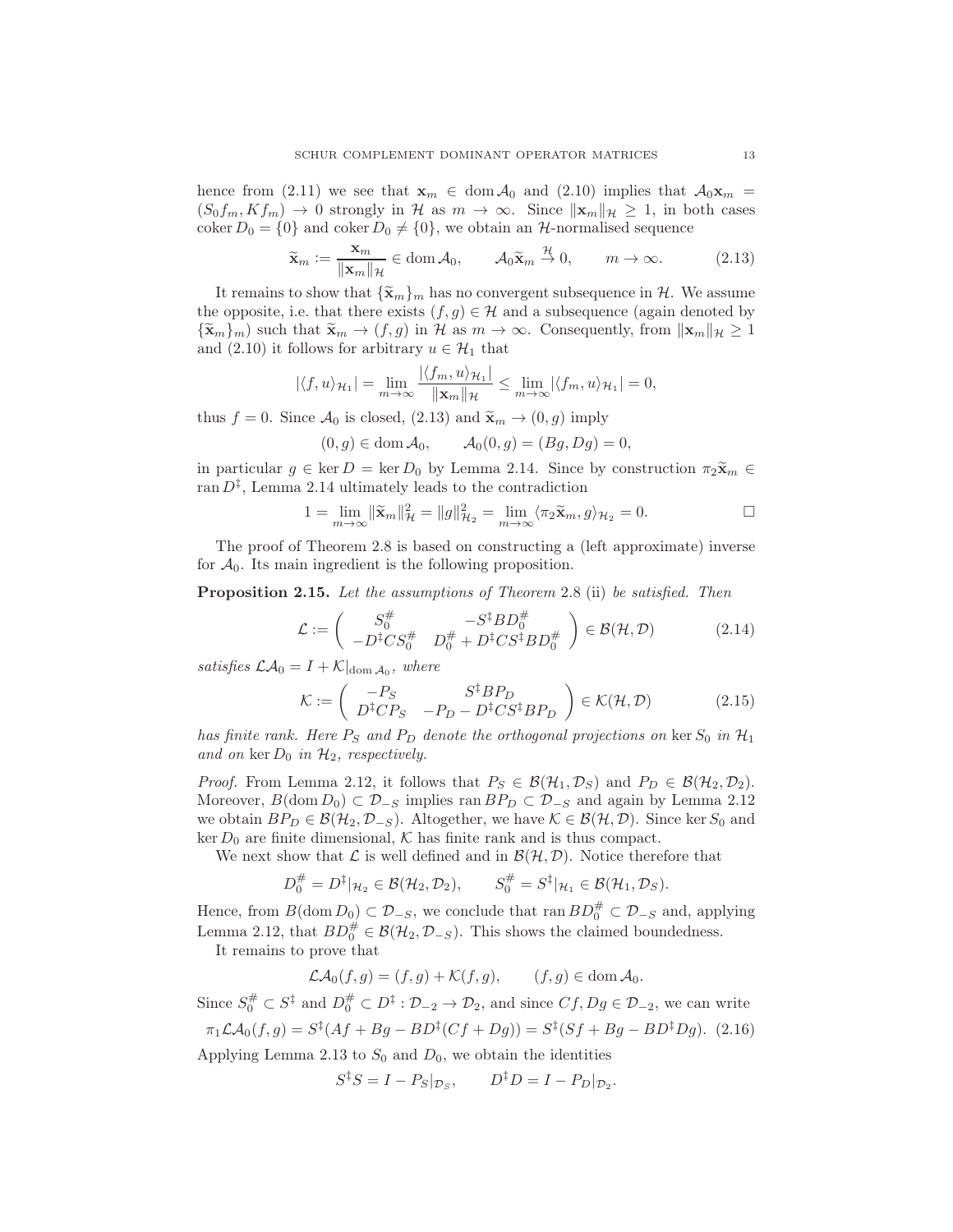Using this,  $(2.16)$ ,  $S^{\ddagger}$ :  $\mathcal{D}_{-S} \to \mathcal{D}_S$  and  $Sf, BP_Dg \in \mathcal{D}_{-S}$  gives

$$
\pi_1\mathcal{LA}_0(f,g) = S^{\ddagger}(Sf + BP_Dg) = f - P_Sf + S^{\ddagger}BP_Dg = f + \pi_1\mathcal{K}(f,g).
$$

The proof of  $\pi_2\mathcal{LA}_0(f,g) = g + \pi_2\mathcal{K}(f,g)$  is analogous.

Employing the above proposition, we are now able to prove Theorem 2.8.

Proof of Theorem 2.8. (i) We apply Proposition 2.15. Note that all the assumptions are satisfied with  $S^{\ddagger} = S^{-1}$ ; the density of dom  $S_0$  in  $\mathcal{D}_S$  follows from the density of  $\mathcal{H}_1$  in  $\mathcal{D}_{-S}$  and  $S^{-1} \in \mathcal{B}(\mathcal{D}_{-S}, \mathcal{D}_{S}).$ 

From  $0 \in \rho(D_0)$ , we conclude  $D_0^{\#} = D_0^{-1}$ ,  $P_D = 0$  and  $D^{\ddagger} = D^{-1}$  by Lemma 2.13. Moreover, Lemma 2.13 gives  $S_0^{\#} = S_0^{-1}$  and  $P_S = 0$  since  $0 \in \rho(S_0)$ . Hence  $\mathcal{K} = 0$ , i.e. the operator matrix

$$
\mathcal{L}=\left(\begin{array}{cc} S_0^{-1} & -S^{-1}BD_0^{-1} \\ -D^{-1}CS_0^{-1} & D_0^{-1}+D^{-1}CS^{-1}BD_0^{-1} \end{array}\right)
$$

from Proposition 2.15 is a left inverse for  $\mathcal{A}_0$ . We show that  $\mathcal{L} \in \mathcal{B}(\mathcal{H}, \mathcal{D})$  is also a right inverse for  $\mathcal{A}_0$ ; as  $\mathcal{D} \subset \mathcal{H}$  is continuously embedded,  $0 \in \rho(\mathcal{A}_0)$  then follows from

$$
\mathcal{A}_0^{-1}=\mathcal{L}\in\mathcal{B}(\mathcal{H}).
$$

Let  $(f, g) \in \mathcal{H}$ , then we have  $\mathcal{L}(f, g) \in \mathcal{D}$  and, using  $D_0^{-1} \subset D^{-1}$  and  $S_0^{-1} \subset S^{-1}$ , we can write

$$
\pi_1 \mathcal{AL}(f,g) = A(S^{-1}f - S^{-1}BD^{-1}g) + B(-D^{-1}CS^{-1}f + D^{-1}g + D^{-1}CS^{-1}BD^{-1}g).
$$

Since  $A: \mathcal{D}_S \to \mathcal{D}_{-1}$  and  $B: \mathcal{D}_2 \to \mathcal{D}_{-1}$ , we can break the parentheses in the above identity and obtain

$$
\pi_1 \mathcal{AL}(f,g) = (A - BD^{-1}C)S^{-1}f + (I - AS^{-1} + BD^{-1}CS^{-1})BD^{-1}g
$$

and further conclude

$$
\pi_1 \mathcal{AL}(f, g) = SS^{-1} f + (I - SS^{-1}) BD^{-1} g = f.
$$

In the same way, one shows that  $\pi_2 A\mathcal{L}(f,g) = g$ . Hence,  $\mathcal{AL}(f,g) = (f,g)$ , which implies ran  $\mathcal{L} \subset \text{dom } \mathcal{A}_0$  and  $\mathcal{A}_0 \mathcal{L} = I$ .

(ii) By Proposition 2.15, the identity

$$
\mathcal{LA}_0 = I + \mathcal{K}|_{\text{dom } \mathcal{A}_0} \tag{2.17}
$$

holds true with  $\mathcal{L} \in \mathcal{B}(\mathcal{H}, \mathcal{D})$  and  $\mathcal{K} \in \mathcal{B}(\mathcal{H}, \mathcal{D})$  as in (2.14) and (2.15). We first show that  $\mathcal{A}_0$  is closed in H. Let therefore  $\{(f_m, g_m)\}_m \subset \text{dom}\,\mathcal{A}_0$  and  $(f, g), (u, v) \in \mathcal{H}$ such that  $(f_m, g_m) \to (f, g)$  and  $\mathcal{A}_0(f_m, g_m) \to (u, v)$  in H as  $m \to \infty$ . The continuity of  $\mathcal L$  and  $\mathcal K$  imply

$$
(f_m, g_m) = \mathcal{LA}_0(f_m, g_m) - \mathcal{K}(f_m, g_m) \xrightarrow{\mathcal{D}} \mathcal{L}(u, v) - \mathcal{K}(f, g), \quad m \to \infty,
$$

and so the sequence  $\{(f_m, g_m)\}_m$  is convergent in both  $H$  and  $D$ . Since  $D \subset H$  is continuously embedded, the limits must coincide, thus  $(f_m, g_m) \rightarrow (f, g)$  in  $\mathcal D$  as  $m \to \infty$ . Consequently,  $\mathcal{A} \in \mathcal{B}(\mathcal{D}, \mathcal{D}_-)$  implies

$$
\mathcal{A}_0(f_m,g_m)=\mathcal{A}(f_m,g_m)\xrightarrow{\mathcal{D}_{\rightharpoonup}}\mathcal{A}(f,g),\quad m\to\infty.
$$

Hence,  $\{\mathcal{A}_0(f_m, g_m)\}_m$  is convergent in both  $\mathcal{H}$  and  $\mathcal{D}_-$ , which, since  $\mathcal{H} \subset \mathcal{D}_$ is continuously embedded, gives the equality  $A(f,g) = (u, v) \in \mathcal{H}$ . This in turn implies  $(f, g) \in \text{dom } A_0$  and  $A_0(f, g) = (u, v)$ .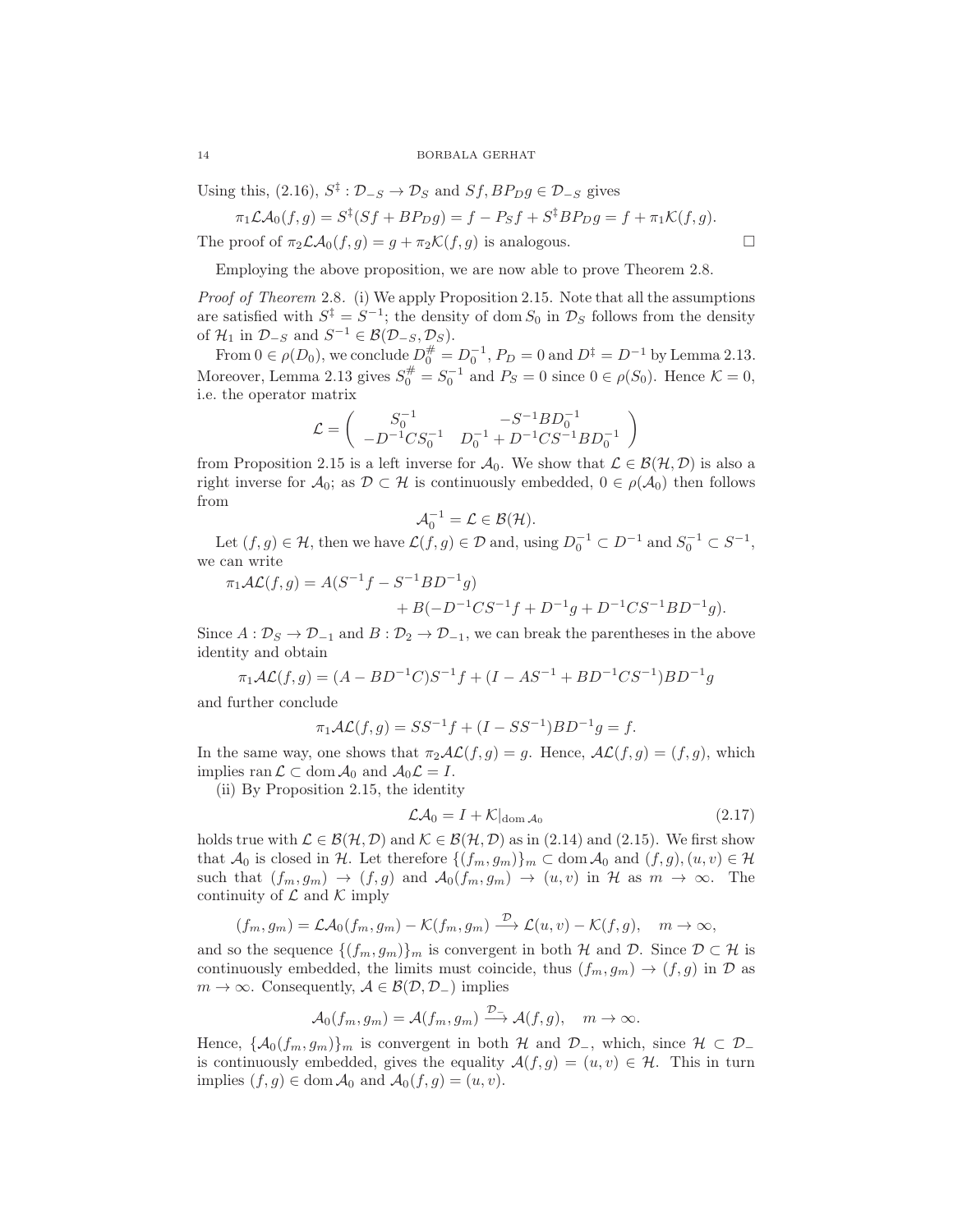By the continuity of the embedding  $\mathcal{D} \subset \mathcal{H}$ , we have  $\mathcal{L}, \mathcal{K} \in \mathcal{B}(\mathcal{H})$ . Moreover, it follows from Proposition 2.15 that K has finite rank, thus  $\mathcal{K} \in \mathcal{K}(\mathcal{H})$  and from (2.17) we see that  $\mathcal L$  is a bounded left approximate inverse for  $\mathcal A_0$ . Finally, from the closedness of  $\mathcal A_0$ , (2.17) and [12, Thm. I.3.13], we conclude  $\mathcal A_0 \in \mathcal F_+(\mathcal H)$ . the closedness of  $\mathcal{A}_0$ , (2.17) and [12, Thm. I.3.13], we conclude  $\mathcal{A}_0 \in \mathcal{F}_+(\mathcal{H})$ .

*Proof of Corollary* 2.9. Let  $S_0 \in \mathcal{F}_+(\mathcal{H}_1)$ ; note that this in particular holds if  $0 \in$  $\rho(S_0)$ . We start by deriving a resolvent type identity for  $S_0^{\#}$  in order to construct an extension

$$
S_0^{\#} \subset S^{\ddagger} \in \mathcal{B}(\mathcal{D}_{-S}, \mathcal{D}_S).
$$

Let P denote the orthogonal projection on ker  $S_0$  in  $\mathcal{H}_1$ . From (1.5), we conclude (notice that coker  $S_0 = \{0\}$  and thus  $Q = 0$ )

$$
(S_0 - z)^{\#} - S_0^{\#} = (S_0^{\#} S_0 + P)(S_0 - z)^{\#} - S_0^{\#}(S_0 - z)(S_0 - z)^{\#} = (zS_0^{\#} + P)(S_0 - z)^{\#}.
$$

We can thus define an extension

$$
S_0^{\#} \subset S_z^{\ddagger} - (zS_0^{\#} + P)S_z^{\ddagger} =: S^{\ddagger}.
$$

By Lemma 2.12, one has  $zS_0^{\#} + P \in \mathcal{B}(\mathcal{H}_1, \mathcal{D}_S)$ . Moreover,  $S_z^{\ddagger} \in \mathcal{B}(\mathcal{D}_{-S}, \mathcal{H}_1)$  since  $\mathcal{D}_S$  is continuously embedded in  $\mathcal{H}_1$ . Altogether,  $S^{\ddagger} \in \mathcal{B}(\mathcal{D}_{-S}, \mathcal{D}_S)$  is shown.

The statements (i) and (ii), respectively, now immediately follow from Theorem 2.8 (i) and (ii); notice that in (i) the assumption  $0 \in \rho(S_0)$  together with Lemma 2.13 implies  $S^{-1} = S^{\ddagger}$ . Lemma 2.13 implies  $S^{-1} = S^{\ddagger}$ .

It remains to prove Proposition 2.5 (ii).

*Proof of Proposition* 2.5 (ii). Notice first that the assumptions of Theorem 2.8 (i) are satisfied, in particular  $S^{-1} \in \mathcal{B}(\mathcal{D}_{-S}, \mathcal{D}_S)$ , see the proof of Corollary 2.9 (i). Moreover, since  $\mathcal{D}_{-S} = \mathcal{D}_{-1}$ , the inverse  $\mathcal L$  in the proof of Theorem 2.8 (i) has the following bounded extension

$$
\widetilde{\mathcal{L}}:=\begin{pmatrix} S^{-1} & -S^{-1}BD^{-1} \\ -D^{-1}CS^{-1} & D^{-1}+D^{-1}CS^{-1}BD^{-1} \end{pmatrix} \in \mathcal{B}(\mathcal{D}_{-},\mathcal{D}).
$$

It is straightforward to check that  $\tilde{\mathcal{L}} = \mathcal{A}^{-1}$ , which by the density of  $\mathcal{H}$  in  $\mathcal{D}_{-}$ immediately implies the density of dom  $\mathcal{A}_0$  in D. The density of dom  $\mathcal{A}_0$  in H then follows from the density of  $D$  in  $H$  and the continuity of its canonical embedding.

# 3. Spectral equivalence between operator matrix and Schur **COMPLEMENT**

We apply the results from Section 2 in order to obtain spectral correspondence between the matrix  $\mathcal{A}_0$  and its Schur complement  $S_0(\cdot)$  as an operator family. More precisely, we assume that  $\Theta \subset \mathbb{C}$  is a set such that, for a fixed  $\lambda \in \Theta$ , Assumption 2.1 is satisfied with  $A - \lambda$ ,  $D_0 - \lambda$  and  $D - \lambda$  instead of A,  $D_0$  and D, respectively. Our main theorems (which correspond to the case  $\lambda = 0$ ) then apply to the matrix  $\mathcal{A}-\lambda$  and its (generalised) Schur complement  $S(\lambda)$ , see (3.1). This relates semi-Fredholmness/bounded invertibility of  $\mathcal{A}_0 - \lambda$  to semi-Fredholmness/bounded invertibility of  $S_0(\lambda)$  and thereby provides an equivalence of the type

$$
\lambda \in \sigma(\mathcal{A}_0) \iff 0 \in \sigma(S_0(\lambda)) \iff \lambda \in \sigma(S_0(\cdot)),
$$

and analogously with  $\sigma_{\rm p}$  and  $\sigma_{\rm e2}$  instead of  $\sigma$ . Recall that the spectrum of the operator family  $\{S_0(\lambda): \lambda \in \Theta\}$  is defined as

$$
\sigma(S_0(\cdot)) = \{\lambda \in \Theta : 0 \in \sigma(S_0(\lambda))\};
$$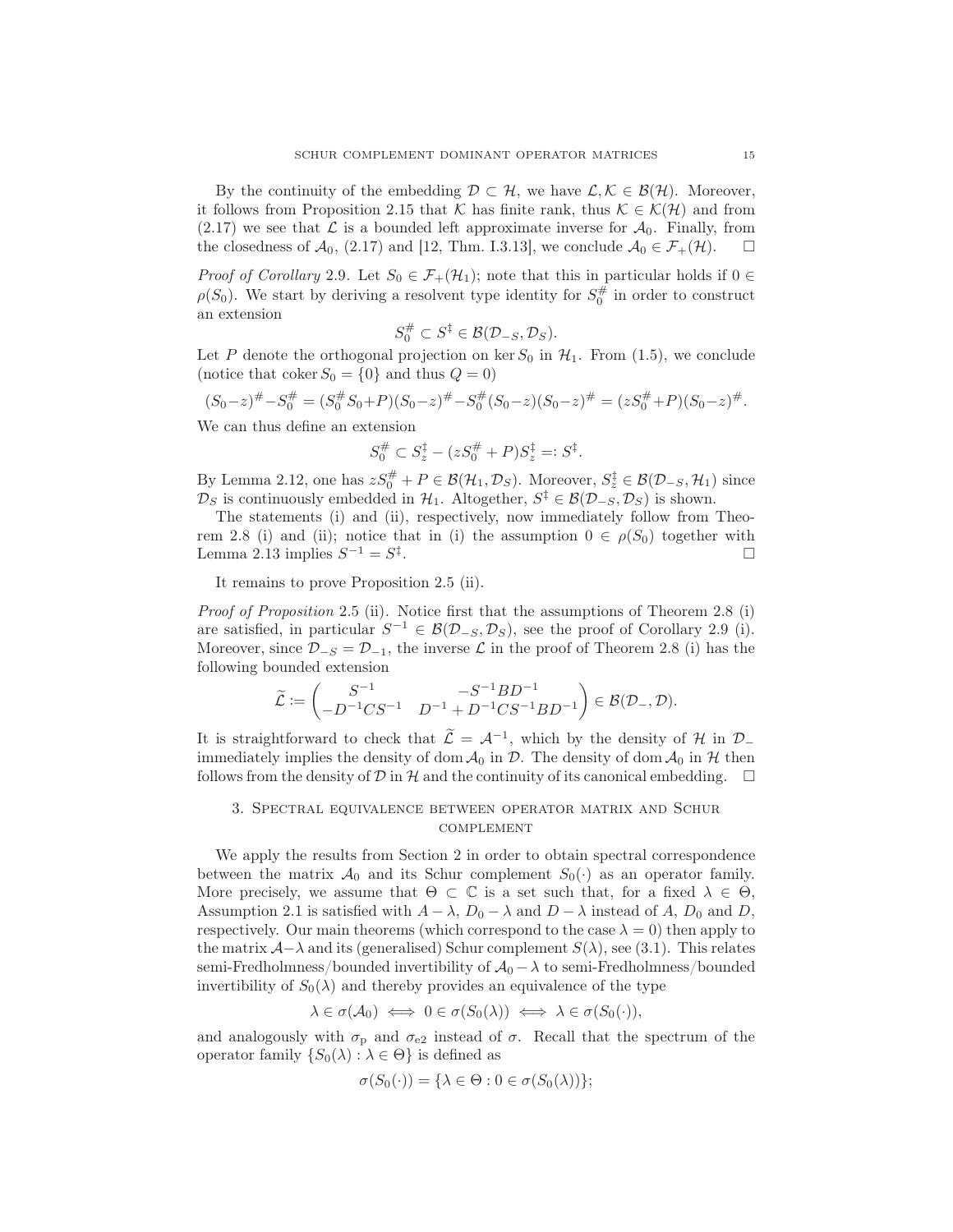its resolvent set, essential spectrum and point spectrum are defined analogously.

Assumption 3.1. Throughout this section, we assume the following.

- (i) Let Assumption 2.1 (i) and (ii) be satisfied.
- (ii) Let  $D_0 \in \mathcal{C}(\mathcal{H}_2)$  such that dom  $D_0 \subset \mathcal{D}_2$  is dense in  $\mathcal{D}_2$  and assume that there exists an extension

$$
D_0 \subset D \in \mathcal{B}(\mathcal{D}_2, \mathcal{D}_{-2}).
$$

The assumptions above allow us to introduce the operator matrix  $A$  and its maximal restriction  $\mathcal{A}_0$  in H analogously to Definition 2.3. Moreover, we can define the Schur complement  $S(\lambda)$  for a subset  $\Theta$  of spectral parameters  $\lambda \in \mathbb{C}$  such that  $D_0 - \lambda$  and its extension  $D - \lambda$  satisfy Assumption 2.1 (iii). Notice that, in line with Assumption 2.1 (iii), we do not require  $\lambda \in \rho(D_0)$  but allow  $\lambda \in \mathbb{C}$  such that  $D_0 - \lambda$  merely has a generalised inverse, see (1.4) and (1.5).

**Definition 3.2.** Let Assumption 3.1 be satisfied and define  $A \in \mathcal{B}(\mathcal{D}, \mathcal{D}_-)$ , dom  $\mathcal{A}_0$ and  $A_0$  as in Definition 2.3. Moreover, define the following family of operators

$$
S(\lambda) := A - \lambda - BD^{\dagger}(\lambda)C \in \mathcal{B}(\mathcal{D}_S, \mathcal{D}_{-1}), \qquad \lambda \in \Theta,
$$
\n(3.1)

where the set  $\Theta \subset \mathbb{C}$  satisfies

 $\Theta \subset {\lambda \in \mathbb{C} : \text{ran}(D_0 - \lambda) \text{ closed in } \mathcal{H}_2},$ 

$$
\exists \text{ extension } (D_0 - \lambda)^\# \subset D^\ddagger(\lambda) \in \mathcal{B}(\mathcal{D}_{-2}, \mathcal{D}_2) \}. \tag{3.2}
$$

Let the corresponding family of maximal operators in  $\mathcal{H}_1$  be defined as

 $S_0(\lambda) := S(\lambda)|_{\text{dom }S_0(\lambda)}, \text{ dom }S_0(\lambda) := \{f \in \mathcal{D}_S : S(\lambda)f \in \mathcal{H}_1\}, \lambda \in \Theta. \quad //$ 

Remark 3.3. The spaces in Assumption 3.1 (i) are chosen such that, independently of  $\lambda \in \Theta$ , the results of Section 2 apply to  $\mathcal{A} - \lambda$  and  $S(\lambda)$ . However, if the spaces and operators in Assumption 3.1 may depend on  $\lambda \in \Theta$ , our method defines an operator matrix valued family

$$
\mathcal{L}(\lambda) = \begin{pmatrix} A(\lambda) & B(\lambda) \\ C(\lambda) & D(\lambda) \end{pmatrix} \in \mathcal{B}(\mathcal{D}(\lambda), \mathcal{D}_{-}(\lambda)), \quad \lambda \in \Theta,
$$

whose domain dom  $\mathcal{L}_0(\lambda) \subset \mathcal{H}$  in general depends on the spectral parameter. //

Let us state the first of four corollaries, which are a translation of the results in Section 2 to the present setting. Namely, if the assumptions of Proposition 2.5 are satisfied in one point  $\lambda_0 \in \Theta$ , then  $\mathcal{A}_0$  is densely defined in H and/or D.

Corollary 3.4. Let Assumption 3.1 be satisfied and let  $\mathcal{A}_0$ ,  $S_0$  and  $\Theta$  be as in Definition 3.2.

- (i) Let dom  $B_0 \cap \text{dom } D_0$  (with dom  $B_0$  defined as in (2.3)) be dense in  $\mathcal{H}_2$ . Assume there exists  $\lambda_0 \in \Theta$  such that  $\mathrm{coker}(D_0 - \lambda_0) = \{0\}$  and such that dom  $S_0(\lambda_0)$  is dense in  $\mathcal{H}_1$ . Then dom  $\mathcal{A}_0$  is dense in  $\mathcal{H}$ .
- (ii) Let  $\mathcal{D}_{-S} = \mathcal{D}_{-1}$  and assume that there exists  $\lambda_0 \in \Theta$  such that  $D_0 \lambda_0$  and  $S_0(\lambda_0)$  satisfy the assumptions of Proposition 2.5 (ii). Then dom  $\mathcal{A}_0$  is dense in both D and H.

*Proof.* The assumptions imply that Assumption 2.1 is satisfied with  $A - \lambda_0$ ,  $D_0 - \lambda_0$ and  $D - \lambda_0$  instead of A,  $D_0$  and D, respectively. Hence, the claims in (i) and (ii) follow from Proposition 2.5 (i) and (ii) applied to  $\mathcal{A}_0 - \lambda_0$  and  $S_0(\lambda_0)$  and from

$$
\operatorname{dom} \mathcal{A}_0 = \operatorname{dom} (\mathcal{A}_0 - \lambda_0), \qquad \operatorname{dom} D_0 = \operatorname{dom} (D_0 - \lambda_0).
$$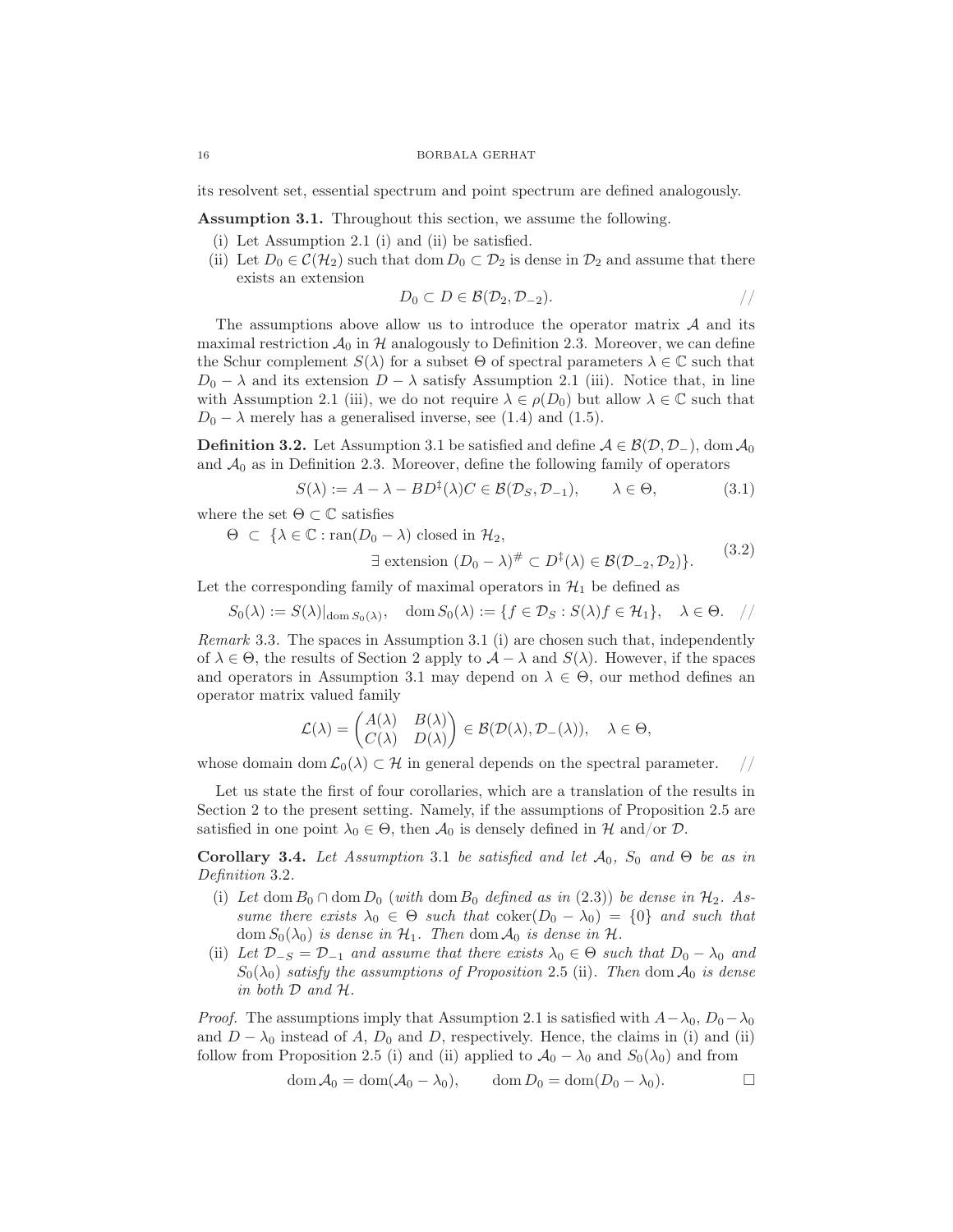The point spectra of  $\mathcal{A}_0$  and  $S_0(\cdot)$  correspond on  $\Theta \cap \rho(D_0)$ .

Corollary 3.5. Let Assumption 3.1 be satisfied and let  $\mathcal{A}_0$ ,  $S_0$  and  $\Theta$  be as in Definition 3.2. Then

$$
\sigma_{\mathbf{p}}(\mathcal{A}_0) \cap \rho(D_0) \cap \Theta = \sigma_{\mathbf{p}}(S_0(\cdot)) \cap \rho(D_0).
$$

*Proof.* Let  $\lambda \in \Theta \cap \rho(D_0)$ . By Proposition 2.6 applied to  $\mathcal{A}_0 - \lambda$  and  $S_0(\lambda)$ , we conclude that  $0 \in \ker(\mathcal{A}_0 - \lambda)$  if and only if  $0 \in \ker S_0(\lambda)$ . Hence,

$$
\sigma_{\mathbf{p}}(\mathcal{A}_0) \cap \rho(D_0) \cap \Theta = \sigma_{\mathbf{p}}(S_0(\cdot)) \cap \rho(D_0) \cap \Theta = \sigma_{\mathbf{p}}(S_0(\cdot)) \cap \rho(D_0).
$$

On subsets of Θ where the assumptions of Theorem 2.7 are satisfied, we obtain an inclusion of the (essential) spectrum of  $S_0(\cdot)$  in the (essential) spectrum of  $\mathcal{A}_0$ .

Corollary 3.6. Let Assumption 3.1 be satisfied and let  $\mathcal{A}_0$ ,  $S_0$  and  $\Theta$  be defined as in Definition 3.2.

(i) The following inclusion holds

$$
\sigma(S_0(\cdot)) \cap \rho(D_0) \subset \sigma(\mathcal{A}_0) \cap \rho(D_0) \cap \Theta.
$$

(ii) If  $\Sigma \subset \Theta$  is such that, for all  $\lambda \in \Sigma$ , the assumptions of Theorem 2.7 (ii) are satisfied with  $A_0 - \lambda$  and  $S_0(\lambda)$ , then

$$
\sigma_{e2}(S_0(\cdot)) \cap \Sigma \subset \sigma_{e2}(\mathcal{A}_0) \cap \Sigma.
$$

Proof. The statements in (i) and (ii), respectively, follow similarly to the proof of Corollary 3.5 by applying Theorem 2.7 (i) and (ii) to  $\mathcal{A}_0 - \lambda$  and  $S_0(\lambda)$  (with fixed  $\lambda \in \rho(D_0) \cap \Theta$  in (i) and  $\lambda \in \Sigma$  in (ii)).  $\lambda \in \rho(D_0) \cap \Theta$  in (i) and  $\lambda \in \Sigma$  in (ii)).

The reverse inclusions are obtained from Corollary 2.9.

Corollary 3.7. Let Assumption 3.1 be satisfied and let  $\mathcal{A}_0$ , S,  $S_0$  and  $\Theta$  be defined as in Definition 3.2.

(i) If  $\Sigma \subset \Theta$  is such that, for all  $\lambda \in \Sigma$ , the assumptions of Corollary 2.9 (i) are satisfied with  $\mathcal{A}_0 - \lambda$ ,  $S(\lambda)$  and  $S_0(\lambda)$ , then

$$
\sigma(\mathcal{A}_0) \cap \Sigma \subset \sigma(S_0(\cdot)) \cap \Sigma.
$$

(ii) If  $\Sigma \subset \Theta$  is such that, for all  $\lambda \in \Sigma$ , the assumptions of Corollary 2.9 (ii) are satisfied with  $A_0 - \lambda$ ,  $S(\lambda)$  and  $S_0(\lambda)$ , then

$$
\sigma_{e2}(\mathcal{A}_0) \cap \Sigma \subset \sigma_{e2}(S_0(\cdot)) \cap \Sigma.
$$

Proof. The statements follow similarly to the proof of Corollary 3.5 by applying Corollary 2.9 to  $\mathcal{A}_0 - \lambda$  and  $S_0(\lambda)$  (with fixed  $\lambda \in \Sigma$ ).

4. Damped wave equation with irregular damping and potential

As an application of our results, we consider the linearly damped wave equation

$$
\partial_t^2 u(t, x) + 2a(x)\partial_t u(t, x) = (\Delta_x - q(x))u(t, x), \qquad t > 0, \quad x \in \Omega,
$$
\n(4.1)

on  $\Omega \subset \mathbb{R}^n$  with non-negative and possibly singular and/or unbounded damping  $a$ and potential  $q$ . Equation (4.1) can be written as the following first order Cauchy problem

$$
\partial_t \left( \begin{array}{c} u_1(t,x) \\ u_2(t,x) \end{array} \right) = \left( \begin{array}{cc} 0 & 1 \\ \Delta_x - q(x) & -2a(x) \end{array} \right) \left( \begin{array}{c} u_1(t,x) \\ u_2(t,x) \end{array} \right). \tag{4.2}
$$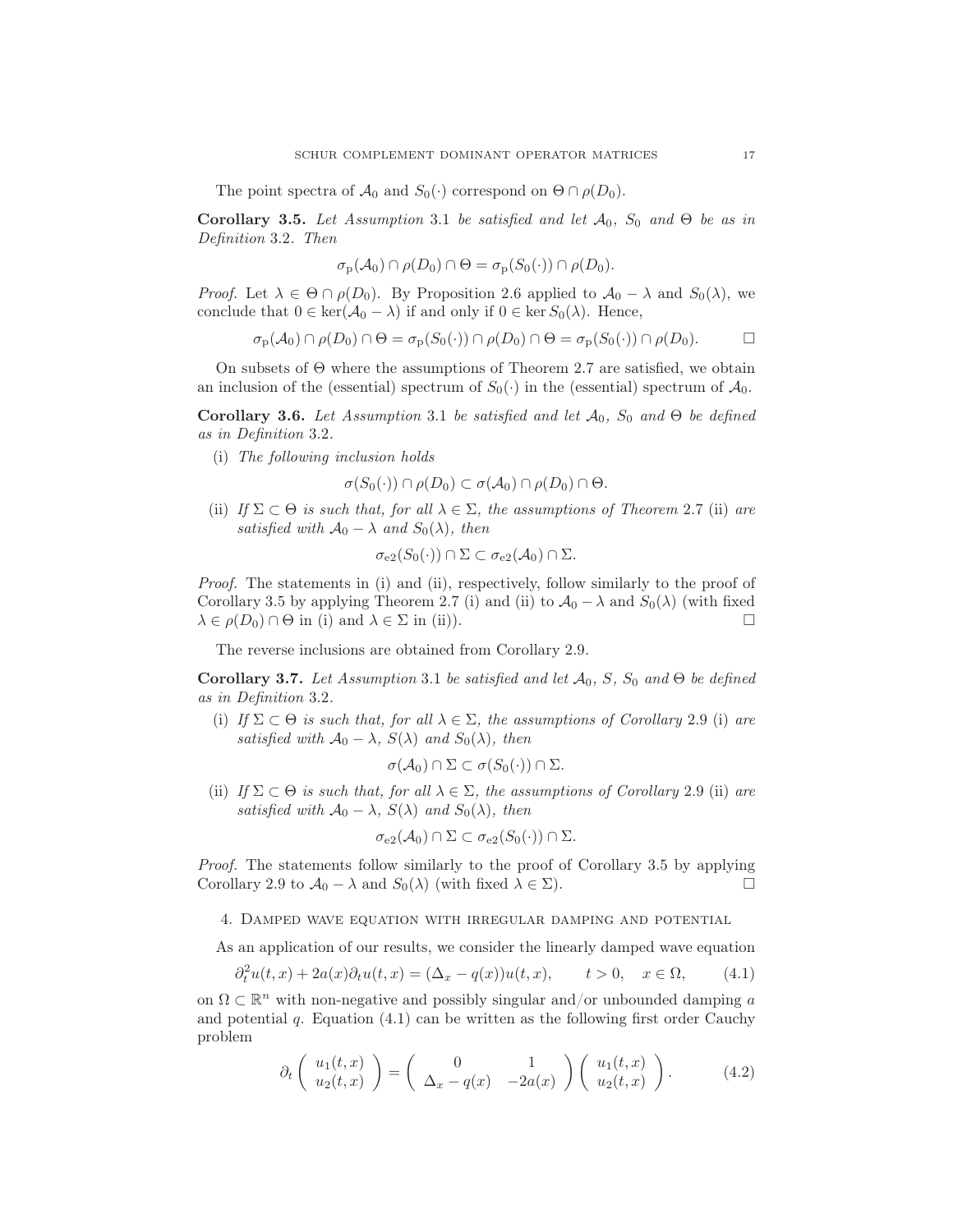Spectral properties of the operator matrix above determine existence, uniqueness and behaviour of the solutions to (4.1) and have been studied extensively. While the majority of results relies on relative boundedness of a with respect to  $\Delta - q$ , see e.g. [5, 19, 24], the recent results [17, 23] do not follow standard patterns and allow stronger damping. Combining a distributional approach similar to [5, 19, 24] with structural observations from [17], our method enables us to not only omit the assumption on relative boundedness of the damping but also to substantially lower the regularity of the coefficients. We thereby close a gap which was left open between the technical assumptions in [17] and the minimal ones suggested by the applied sesquilinear form techniques therein, see Remark 4.3.

The main result of this section is Theorem 4.2; assuming only that  $a, q \in L^1_{loc}(\Omega)$ , we define an m-accretive realisation of the operator matrix on the right hand side of (4.2) in a suitable (standard choice) Hilbert space and show spectral equivalence to its second Schur complement. By semigroup theory, this guarantees existence and uniqueness of the solutions to the underlying Cauchy problem. We thereby cover the essential part of [17], where the generation of a strongly continuous contraction semigroup was shown under more restrictive assumptions, see Remark 4.3. Moreover, we point out that our method can also be employed to realise distributional dampings as considered e.g. in [5, 27, 28], see Remark 4.4.

4.1. Assumptions and main result. We make the following natural low regularity assumptions.

**Assumption 4.1.** Let  $\Omega \subset \mathbb{R}^n$  be open and let  $a, q \in L^1_{loc}(\Omega)$  such that  $a, q \geq 0$ almost everywhere in  $\Omega$ .

In the following, we denote  $\|\cdot\| := \|\cdot\|_{L^2(\Omega)}$  and  $\langle \cdot, \cdot \rangle := \langle \cdot, \cdot \rangle_{L^2(\Omega)}$  and use the same notation for norm and inner product in  $L^2(\Omega)^n$  if no confusion can arise.

4.1.1. Spectral correspondence and semigroup generation. We establish the operator theoretic framework behind the Cauchy problem (4.2) under Assumption 4.1. Let  $W(\Omega)$  be the Hilbert space completion of  $C_0^{\infty}(\Omega)$  with respect to the inner product

$$
\langle f, g \rangle_{\mathcal{W}} := \int_{\Omega} \nabla f \cdot \overline{\nabla g} \, dx + \int_{\Omega} q f \overline{g} \, dx, \qquad f, g \in C_0^{\infty}(\Omega); \tag{4.3}
$$

recall that  $q \geq 0$  and  $a \geq 0$  a.e. in  $\Omega$ . Moreover, define

$$
\mathcal{D}_S := H_0^1(\Omega) \cap \text{dom}\, q^{\frac{1}{2}} \cap \text{dom}\, a^{\frac{1}{2}}.
$$
\n(4.4)

Let  $\mathcal{A}_0$  and  $S_0(\cdot)$  be the (family of) maximal operators in  $\mathcal{W}(\Omega) \oplus L^2(\Omega)$  and  $L^2(\Omega)$ , respectively, corresponding to the differential expressions

$$
\mathcal{A} := \begin{pmatrix} 0 & I \\ \Delta - q & -2a \end{pmatrix}, \quad S(\lambda) := -\frac{1}{\lambda} (-\Delta + q + 2\lambda a + \lambda^2), \quad \lambda \in \mathbb{C} \setminus \{0\}, \quad (4.5)
$$

on their respective maximal domains

$$
\text{dom}\,\mathcal{A}_0 := \{ (f,g) \in \mathcal{W}(\Omega) \times \mathcal{D}_S : (\Delta - q)f - 2ag \in L^2(\Omega) \},
$$
  

$$
\text{dom}\, S_0(\lambda) := \{ f \in \mathcal{D}_S : (\Delta - q - 2\lambda a)f \in L^2(\Omega) \}.
$$
 (4.6)

Here the above operations are understood in a standard (antilinear) distributional sense; see Definitions 4.5, 4.8, 4.10 and Remark 4.12 below for details. Notice that the Schur complement  $S_0(\cdot)$  coincides with the usual definition by means of its quadratic form.

The main result of this section reads as follows and is proven in Section 4.3.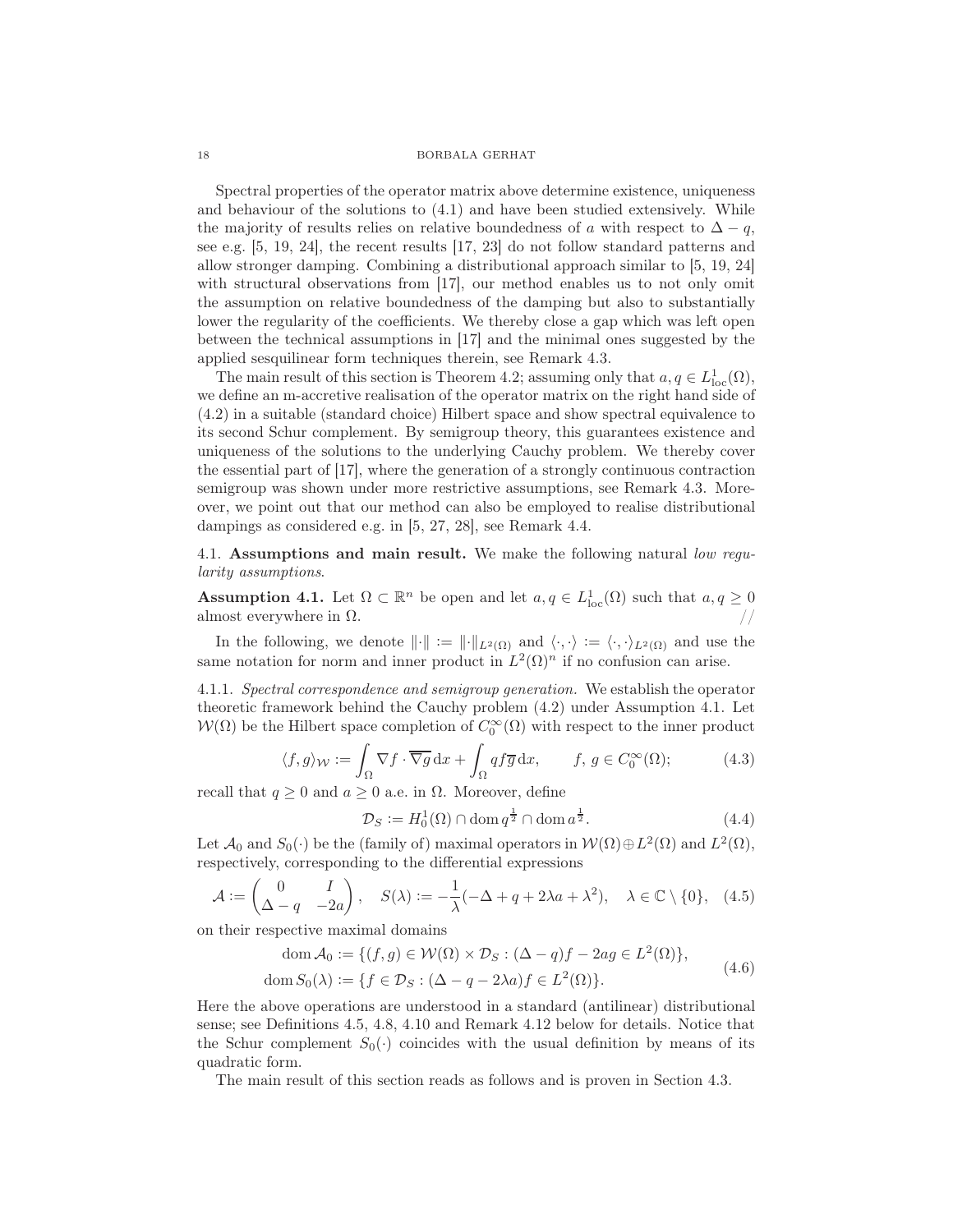**Theorem 4.2.** Let Assumption 4.1 be satisfied and let  $\mathcal{A}_0$  and  $S_0(\cdot)$  be as in (4.5) and (4.6). Then  $-\mathcal{A}_0$  is m-accretive, thus  $\mathcal{A}_0$  generates a strongly continuous contraction semigroup on  $W(\Omega) \oplus L^2(\Omega)$  and its domain is dense both in  $W(\Omega) \oplus \mathcal{D}_S$ and in  $W(\Omega) \oplus L^2(\Omega)$ . Moreover, the (point and essential) spectra of  $\mathcal{A}_0$  and  $S_0(\cdot)$ are equivalent on  $\mathbb{C} \setminus (-\infty, 0],$ 

$$
\sigma(\mathcal{A}_0) \setminus (-\infty, 0] = \sigma(S_0(\cdot)) \setminus (-\infty, 0], \tag{4.7}
$$

and analogously for  $\sigma_{\rm p}$  and  $\sigma_{\rm e2}$  instead of  $\sigma$ . Moreover, the following relations hold on  $(-\infty,0)$ 

$$
\sigma(\mathcal{A}_0) \cap (-\infty, 0) \supset \sigma(S_0(\cdot)) \cap (-\infty, 0), \tag{4.8}
$$

$$
\sigma_{\mathbf{p}}(\mathcal{A}_0) \cap (-\infty, 0) = \sigma_{\mathbf{p}}(S_0(\cdot)) \cap (-\infty, 0). \tag{4.9}
$$

Remark 4.3. If the assumptions on damping and potential in [17] are satisfied, the operator G introduced therein coincides with  $\mathcal{A}_0$ . Assuming essentially that for every  $\varepsilon > 0$  there exists  $C_{\varepsilon} \geq 0$  such that

$$
a \in W^{1,\infty}_{loc}(\overline{\Omega}), \qquad |\nabla a| \leq \varepsilon a^{\frac{3}{2}} + C_{\varepsilon},
$$

see  $[17, \text{Asm}]$  for the precise more general assumptions, the authors define G as the closure of the operator matrix  $G_0$  in  $W(\Omega) \oplus L^2(\Omega)$  given by

$$
G_0 = \begin{pmatrix} 0 & I \\ \Delta - q & -2a \end{pmatrix}, \qquad \text{dom}\, G_0 = (\text{dom}(-\Delta + q)_{L^2(\Omega)} \cap \text{dom}\, a)^2;
$$

here  $(-\Delta + q)_{L^2(\Omega)}$  denotes the Friedrichs extension in  $L^2(\Omega)$  of  $-\Delta + q$  on  $C_0^{\infty}(\Omega)$ . They show that, independently of  $\lambda \in \mathbb{C} \setminus (-\infty, 0],$ 

$$
\operatorname{dom} S_0(\lambda) = \operatorname{dom} (-\Delta + q)_{L^2(\Omega)} \cap \operatorname{dom} a \subset \mathcal{W}(\Omega) \cap \mathcal{D}_S.
$$

From this it follows easily that dom  $G_0 \subset \text{dom } A_0$  and their actions clearly coincide. Since both  $-G$  and  $-\mathcal{A}_0$  are m-accretive, see [17, Thm. 2.2], their equality already follows from the inclusion  $G \subset \mathcal{A}_0$ , see e.g. [25, §V.3.10].

Remark 4.4. Our setting is more general than the perturbative framework in e.g. [5, 24] and can equally be employed to cover distributional dampings studied therein. In fact, it is clear from the proofs below that any non-negative sesquilinear form on  $C_0^{\infty}(\Omega)$  can be implemented as damping and/or potential. This in particular includes Dirac delta dampings  $a(x) = \delta(x - x_0)$  considered in [5, Chap. 4] on bounded intervals or in [28, Rem. 1] on the real line; see also the recent work [27] where the more general case of non-compact star graphs is discussed.  $\frac{1}{2}$ 

4.2. Realisation of matrix and Schur complement. In line with Sections 2 and 3, we present our approach to the underlying spectral problem. Note that since we use the second Schur complement, the roles of the spaces  $\mathcal{H}_1$  and  $\mathcal{H}_2$ , as well as the matrix entries acting in them, are reversed correspondingly, see Remark 2.4.

# 4.2.1. Definition of spaces. We introduce the spaces for Assumption 3.1 (i).

**Definition 4.5.** Let Assumption 4.1 hold, let  $\mathcal{H}_1 := \mathcal{W}(\Omega)$  with  $\mathcal{W}(\Omega)$  as in Theorem 4.2 and  $\mathcal{H}_2 := L^2(\Omega)$ . Let the space  $\mathcal{D}_S$  defined in (4.4) be equipped with the inner product

$$
\langle f, g \rangle_S := \int_{\Omega} \nabla f \cdot \overline{\nabla g} \, dx + \int_{\Omega} q f \overline{g} \, dx + \int_{\Omega} a f \overline{g} \, dx + \int_{\Omega} f \overline{g} \, dx, \quad f, g \in \mathcal{D}_S; \ (4.10)
$$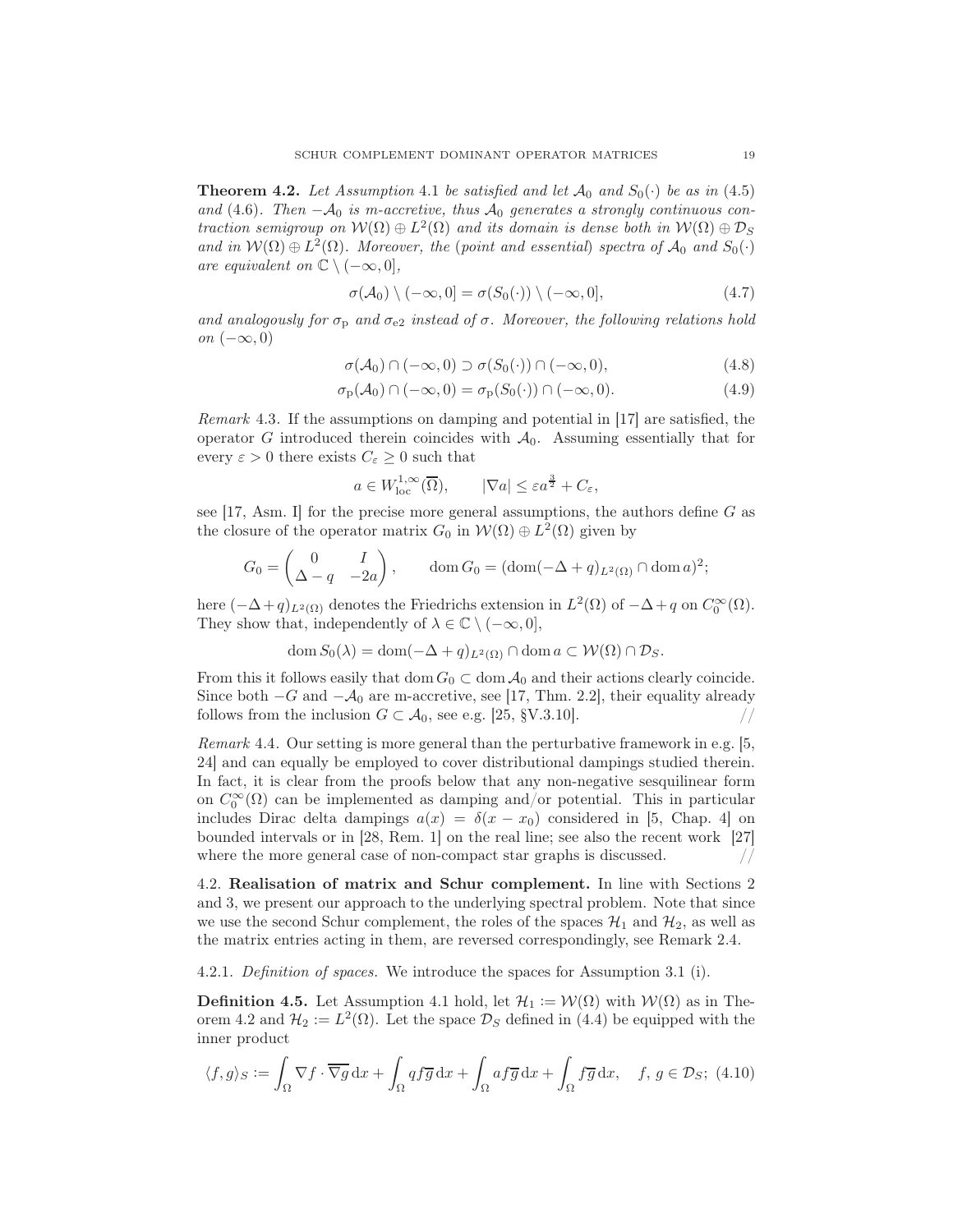notice that  $q, a \geq 0$  a.e. in  $\Omega$ . Moreover, define

$$
\mathcal{D}_1 = \mathcal{D}_{-1} := \mathcal{W}(\Omega), \qquad \mathcal{D}_{-2} = \mathcal{D}_{-S} := \mathcal{D}_S^*.
$$

Proposition 4.6. Under Assumption 4.1, the spaces in Definition 4.5 satisfy Assumption 3.1 (i) according to Remark 2.4. Moreover,  $C_0^{\infty}(\Omega)$  is dense in  $\mathcal{D}_S$  and one can embed  $\mathcal{D}_S \subset \mathcal{W}(\Omega)$  continuously.

*Proof.* Since  $q \in L^1_{loc}(\Omega)$ , the Hilbert space completion of  $C_0^{\infty}(\Omega)$  with respect to the inner product in (4.3) is well-defined. Clearly, all other spaces in Definition 4.5 are also well-defined and Hilbert. The inclusion  $C_0^{\infty}(\Omega) \subset \mathcal{D}_S$  is clear from the assumption  $a, q \in L^1_{loc}(\Omega)$ ; its density can be shown using standard techniques. It thus follows from the construction of  $W(\Omega)$  and the inequality  $\lVert \cdot \rVert_W \leq \lVert \cdot \rVert_S$  that one can embed  $\mathcal{D}_S \subset \mathcal{W}(\Omega)$  continuously.

It remains to show that  $\mathcal{D}_S \subset L^2(\Omega) \subset \mathcal{D}_S^*$ , where the corresponding embeddings are continuous with dense range. The density of  $\mathcal{D}_S$  in  $L^2(\Omega)$  is a consequence of  $C_0^{\infty}(\Omega) \subset \mathcal{D}_S$ , and since we have  $\|\cdot\| \leq \|\cdot\|_S$  by construction, it is continuously embedded. Upon identification of  $L^2(\Omega)$  with its anti-dual space, we further obtain

$$
\mathcal{D}_S \subset L^2(\Omega) \equiv L^2(\Omega)^* \subset \mathcal{D}_S^*.
$$
\n(4.11)

The second inclusion in (4.11) is realised by the continuous embedding

$$
L^{2}(\Omega) \ni f \equiv \langle f, \cdot \rangle \mapsto \langle f, \cdot \rangle |_{\mathcal{D}_{S}} \in \mathcal{D}_{S}^{*}.
$$
\n(4.12)

Indeed, since  $\mathcal{D}_S$  is continuously embedded in  $L^2(\Omega)$ , the map in (4.12) is welldefined and bounded; its injectivity follows from the density of  $\mathcal{D}_S$  in  $L^2(\Omega)$ .

For Assumption 3.1 (i), it remains to show that  $L^2(\Omega)$  is dense in  $\mathcal{D}_{S}^*$ . It suffices, however, to observe that the embedding in (4.12) is nothing but the adjoint operator

$$
I_{\mathcal{D}_S}^*: L^2(\Omega)^* \to \mathcal{D}_S^*
$$

and that  $\text{ran } I_{\mathcal{D}_S}^*$  is dense in  $\mathcal{D}_S^*$  since ker  $I_{\mathcal{D}_S} = \{0\}$ , cf. [12, p. 170].

Remark 4.7. The restriction of every functional in  $\mathcal{D}_{S}^{*}$  to  $C_{0}^{\infty}(\Omega) \subset \mathcal{D}_{S}$  is a distribution, i.e. one can embed  $\mathcal{D}_{S}^{*} \subset \mathcal{D}'(\Omega)$ ; indeed, since  $a, q \in L^{1}_{loc}(\Omega)$ , the convergence of test functions in  $\mathcal{D}(\Omega)$  clearly implies their convergence in  $\mathcal{D}_S$ . Moreover, the density of  $C_0^{\infty}(\Omega)$  guarantees injectivity of the embedding  $\mathcal{D}_S^* \to \mathcal{D}'(\Omega)$ .

If  $n \geq 3$  then we also have the inclusion  $\mathcal{W}(\Omega) \subset \mathcal{D}'(\Omega)$ ; this follows from

$$
\mathcal{W}(\Omega) \subset \dot{H}^1(\Omega) \subset L^{\frac{2n}{n-2}}(\Omega) \subset L^1_{\text{loc}}(\Omega),
$$

where  $H^1(\Omega)$  denotes the completion of  $C_0^{\infty}(\Omega)$  with respect to  $\|\nabla\cdot\|$ , i.e. the first order homogeneous Sobolev space, and the second inclusion is a consequence of the Gagliardo-Nirenberg-Sobolev inequality.

4.2.2. Definition of matrix entries. We introduce the remaining objects needed for Assumption 3.1.

Definition 4.8. Let Assumption 4.1 be satisfied and define the following operators

$$
A_0 = A := \begin{array}{rcl} 0 & \in \mathcal{B}(\mathcal{W}(\Omega)), & B := I & \in \mathcal{B}(\mathcal{D}_S, \mathcal{W}(\Omega)), \\ C := \Delta - q & \in \mathcal{B}(\mathcal{W}(\Omega), \mathcal{D}_S^*), & D := -2a & \in \mathcal{B}(\mathcal{D}_S, \mathcal{D}_S^*); \end{array}
$$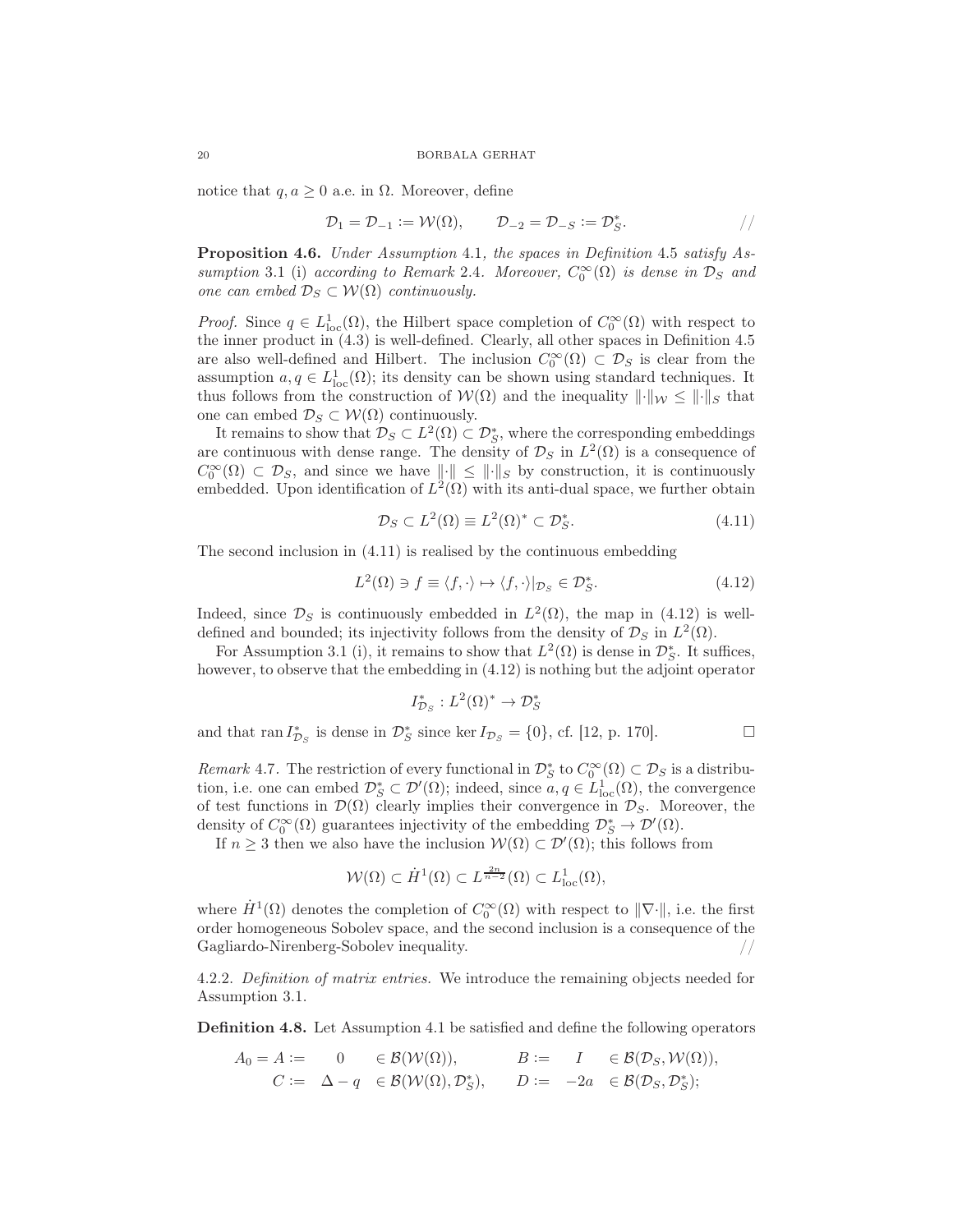see Definition 4.5. Here the operators  $\Delta - q$  and a are the unique extensions of

$$
((\Delta - q)f, g)_{\mathcal{D}_{S}^{*} \times \mathcal{D}_{S}} := -\int_{\Omega} \nabla f \cdot \overline{\nabla g} \, dx - \int_{\Omega} qf \overline{g} \, dx, f, g \in C_{0}^{\infty}(\Omega), \quad (4.13)
$$

$$
(af, g)_{\mathcal{D}_{S}^{*} \times \mathcal{D}_{S}} := \int_{\Omega} af \overline{g} \, dx,
$$

see Proposition 4.9 below for details.  $//$ 

Proposition 4.9. Under Assumption 4.1, the operators defined in Definition 4.8 are well-defined and satisfy Assumption 3.1 according to Remark 2.4.

*Proof.* Since  $\mathcal{D}_S \subset \mathcal{W}(\Omega)$  is continuously embedded by Proposition 4.6, clearly

$$
0\in\mathcal{B}(\mathcal{W}(\Omega)),\qquad I\in\mathcal{B}(\mathcal{D}_S,\mathcal{W}(\Omega)).
$$

It remains to show that  $C$  and  $D$  are well-defined by  $(4.13)$  and bounded between the claimed spaces. For  $f, g \in C_0^{\infty}(\Omega)$ , we have the inequality

$$
\left| \left( (\Delta - q)f, g \right)_{\mathcal{D}_{\mathcal{S}}^* \times \mathcal{D}_{\mathcal{S}}} \right| \le \|f\|_{\mathcal{W}} \|g\|_{\mathcal{W}} \le \|f\|_{\mathcal{W}} \|g\|_{\mathcal{S}}.
$$
 (4.14)

Taking into account (4.14) and the density of  $C_0^{\infty}(\Omega)$  in  $\mathcal{D}_S$ , see Proposition 4.6, the formula (4.13) determines a unique bounded antilinear functional on  $\mathcal{D}_S$ 

$$
(\Delta - q)f \in \mathcal{D}_S^*, \qquad f \in C_0^{\infty}(\Omega).
$$

Moreover, from (4.14) it follows that  $f \mapsto (\Delta - q)f$  is a bounded map from  $\mathcal{W}(\Omega)$ to  $\mathcal{D}_{S}^{*}$  and therefore, by density of  $C_0^{\infty}(\Omega)$  in  $\mathcal{W}(\Omega)$ , has a unique extension

$$
\Delta - q \in \mathcal{B}(\mathcal{W}(\Omega), \mathcal{D}_S^*).
$$

In the same way, by deriving the estimate

$$
|(af,g)_{\mathcal{D}_S^* \times \mathcal{D}_S}| \leq \|a^{\frac{1}{2}}f\| \|a^{\frac{1}{2}}g\| \leq \|f\|_S \|g\|_S, \quad f,g \in C_0^\infty(\Omega),
$$

one shows that  $a \in \mathcal{B}(\mathcal{D}_S, \mathcal{D}_S^*)$  is well-defined.

4.2.3. Definition of matrix and Schur complement. We proceed analogously to Definition 3.2, cf. Remark 2.4.

Definition 4.10. Let Assumption 4.1 be satisfied. Define the operator matrix

$$
\mathcal{A} := \left( \begin{array}{cc} 0 & I \\ \Delta - q & -2a \end{array} \right) \in \mathcal{B}(\mathcal{W}(\Omega) \oplus \mathcal{D}_S, \mathcal{W}(\Omega) \oplus \mathcal{D}_S^*)
$$

and its second Schur complement

$$
S(\lambda) := -2a - \lambda + \frac{1}{\lambda}(\Delta - q)|_{\mathcal{D}_S} \in \mathcal{B}(\mathcal{D}_S, \mathcal{D}_S^*), \qquad \lambda \in \Theta := \mathbb{C} \setminus \{0\};\tag{4.15}
$$

see Definitions 4.5 and 4.8, as well as Definition 3.2 and notice that Θ satisfies (3.2) therein. Let  $\mathcal{A}_0$  and  $S_0(\cdot)$ , respectively, be the corresponding (family of) maximal operators in  $W(\Omega) \oplus L^2(\Omega)$  and  $L^2(\Omega)$ ; more precisely,  $\mathcal{A}_0 := \mathcal{A}|_{\text{dom } \mathcal{A}_0}$ and  $S_0(\lambda) := S(\lambda)|_{\text{dom } S_0(\lambda)}$  with their respective domains

$$
\text{dom}\,\mathcal{A}_0 := \{ (f,g) \in \mathcal{W}(\Omega) \times \mathcal{D}_S : \mathcal{A}(f,g) \in \mathcal{W}(\Omega) \times L^2(\Omega) \},
$$
  
dom  $S_0(\lambda) := \{ f \in \mathcal{D}_S : S(\lambda)f \in L^2(\Omega) \}.$ 

The following proposition shows that (4.15) agrees with the standard definition of the Schur complement via its quadratic form.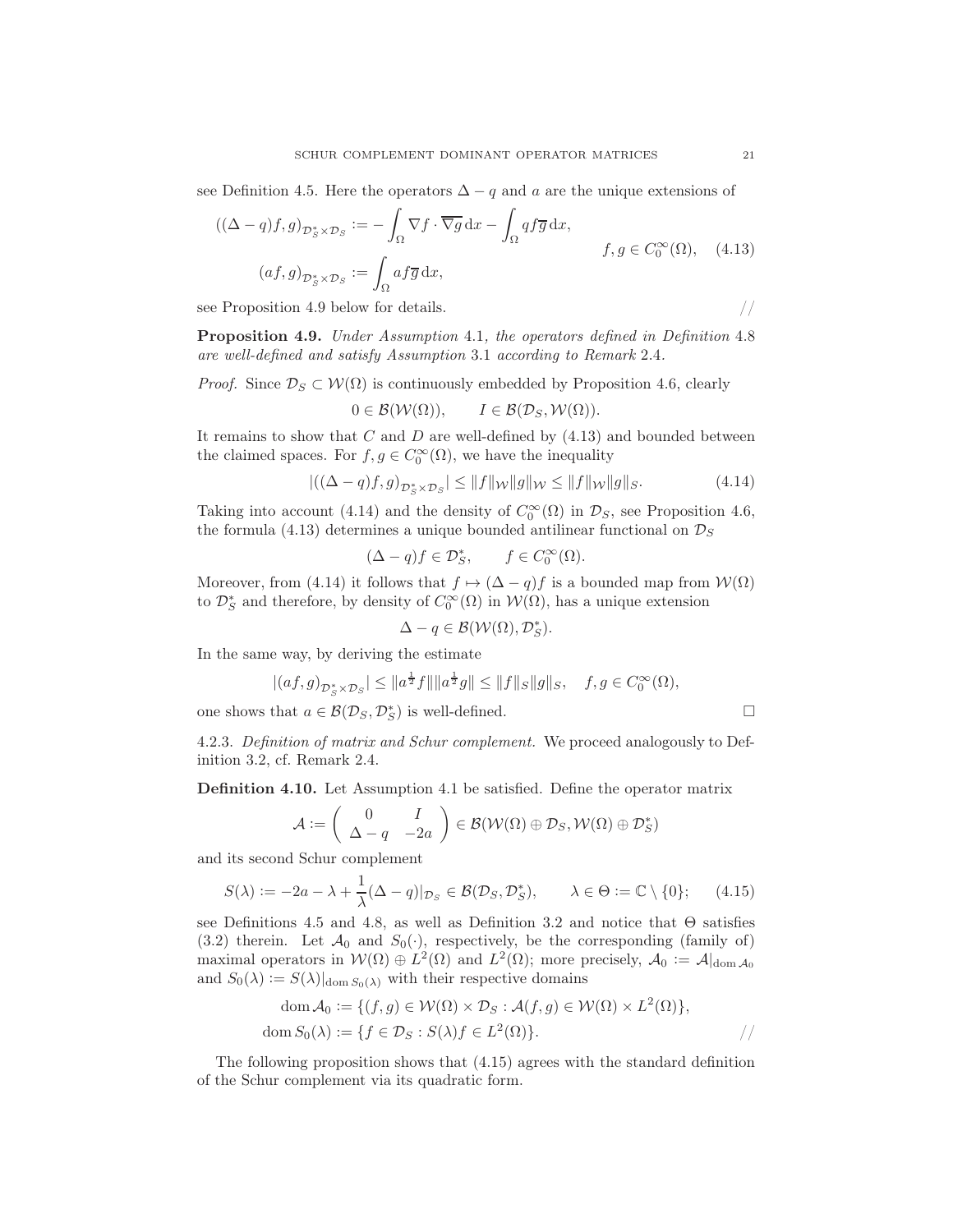**Proposition 4.11.** Let Assumption 4.1 hold and let  $S(\cdot)$  be as in Definition 4.10. Then, for every  $\lambda \in \mathbb{C} \setminus \{0\}$  and  $f, g \in \mathcal{D}_S$ ,

$$
(S(\lambda)f,g)_{\mathcal{D}_S^*\times\mathcal{D}_S} = -\frac{1}{\lambda} \left( \int_{\Omega} \nabla f \cdot \overline{\nabla g} \, dx + \int_{\Omega} q f \overline{g} \, dx + 2\lambda \int_{\Omega} af \overline{g} \, dx + \lambda^2 \int_{\Omega} f \overline{g} \, dx \right).
$$

Proof. Considering Definitions 4.8 and 4.10, it is clear that the claimed identity holds for  $f, g \in C_0^{\infty}(\Omega)$ . Since  $C_0^{\infty}(\Omega)$  is dense in  $\mathcal{D}_S$  and both sides of the formula are continuous with respect to convergence in  $\mathcal{D}_S$ , it remains valid for  $f, g \in \mathcal{D}_S$ .  $\Box$ 

*Remark* 4.12. Under Assumption 4.1, the actions of  $\mathcal A$  and  $S(\cdot)$  introduced in Definition 4.10 coincide with their standard distributional definitions, cf. Remark 4.7. Indeed, taking into account that  $q \in L^1_{loc}(\Omega)$ , clearly

$$
\Delta f - qf \in L_{\text{loc}}^1(\Omega), \qquad f \in C_0^{\infty}(\Omega), \tag{4.16}
$$

is a regular distribution and coincides with  $Cf \in \mathcal{D}_{S}^{*}$  as defined in (4.13). The action of C on the completion  $\mathcal{W}(\Omega)$ , however, is constructed by continuous extension, see (4.13), and is thus given as a limit of regular distributions of the form (4.16); notice that convergence of functionals in  $\mathcal{D}_{S}^{*}$  implies their convergence in  $\mathcal{D}'(\Omega)$ . Finally, the following distributions

$$
ag \in L^1_{loc}(\Omega), \quad -\frac{1}{\lambda} \left( -\Delta f + qf + 2\lambda af + \lambda^2 f \right) \in \mathcal{D}'(\Omega), \quad \lambda \in \mathbb{C} \setminus \{0\}, \quad f, g \in \mathcal{D}_S,
$$

are well-defined and coincide with  $Dg \in \mathcal{D}_{S}^{*}$  and  $S(\lambda)f \in \mathcal{D}_{S}^{*}$  as in (4.13) and (4.15), respectively; see Proposition 4.11 and notice that  $\mathcal{D}_S \subset \text{dom } a^{\frac{1}{2}} \cap \text{dom } q^{\frac{1}{2}}.$  //

4.3. Proof of Theorem 4.2. We first formulate a crucial ingredient for the proof of Theorem 4.2 as a lemma. For every  $\lambda \in \mathbb{C} \setminus (\infty, 0]$ , it provides the existence of an extension as in (2.4); this is needed in order to apply Corollaries 3.4 (ii) and 3.7.

**Lemma 4.13.** Let Assumption 4.1 be satisfied and let  $S_0(\cdot)$  be as in Definition 4.10. For all  $\lambda \in \mathbb{C} \setminus (-\infty, 0]$ , the domain dom  $S_0(\lambda)$  is dense in  $\mathcal{D}_S$  and there exists  $z_{\lambda} \in \rho(S_0(\lambda))$  such that

$$
(S(\lambda) - z_{\lambda})^{-1} \in \mathcal{B}(\mathcal{D}_{S}^{*}, \mathcal{D}_{S}). \tag{4.17}
$$

Moreover, if  $\text{Re }\lambda > 0$ , then one can choose  $z_{\lambda} = 0$ .

*Proof.* Fix  $\lambda \notin (-\infty, 0]$ . Analogously to the proof of [17, Lem. 2.3], one can show that there exists  $z_\lambda \in \mathbb{C}$  such that  $S(\lambda) - z_\lambda$  corresponds to a bounded and coercive sesquilinear form on  $\mathcal{D}_S$ ; cf. the proof of Lemma 5.15, where the analogous statement is proven in a different setting, and also the proof of Theorem 7.1. By the Lax-Milgram Theorem, see e.g. [12, Cor. IV.1.2], we conclude (4.17),  $z_{\lambda} \in \rho(S_0(\lambda))$ and density of the maximal domain dom $(S_0(\lambda) - z_\lambda) = \text{dom } S_0(\lambda)$  in  $\mathcal{D}_S$ . Finally, from the proof of [17, Lem. 2.3], it is clear that one can choose  $z_{\lambda} = 0$  in case that  $Re \lambda > 0.$ 

Proof of Theorem 4.2. We start by pointing out that, by Propositions 4.6 and 4.9, Assumption 3.1 is satisfied, the objects in Definition 4.10 are well-defined and the results of Section 3 applicable. Moreover,  $\mathcal{A}_0$  and  $S_0(\cdot)$  as in Definition 4.10 coincide with their definition in (4.5), see Remark 4.12. Considering this, the description of their domains in (4.6) follows immediately from Definition 4.10.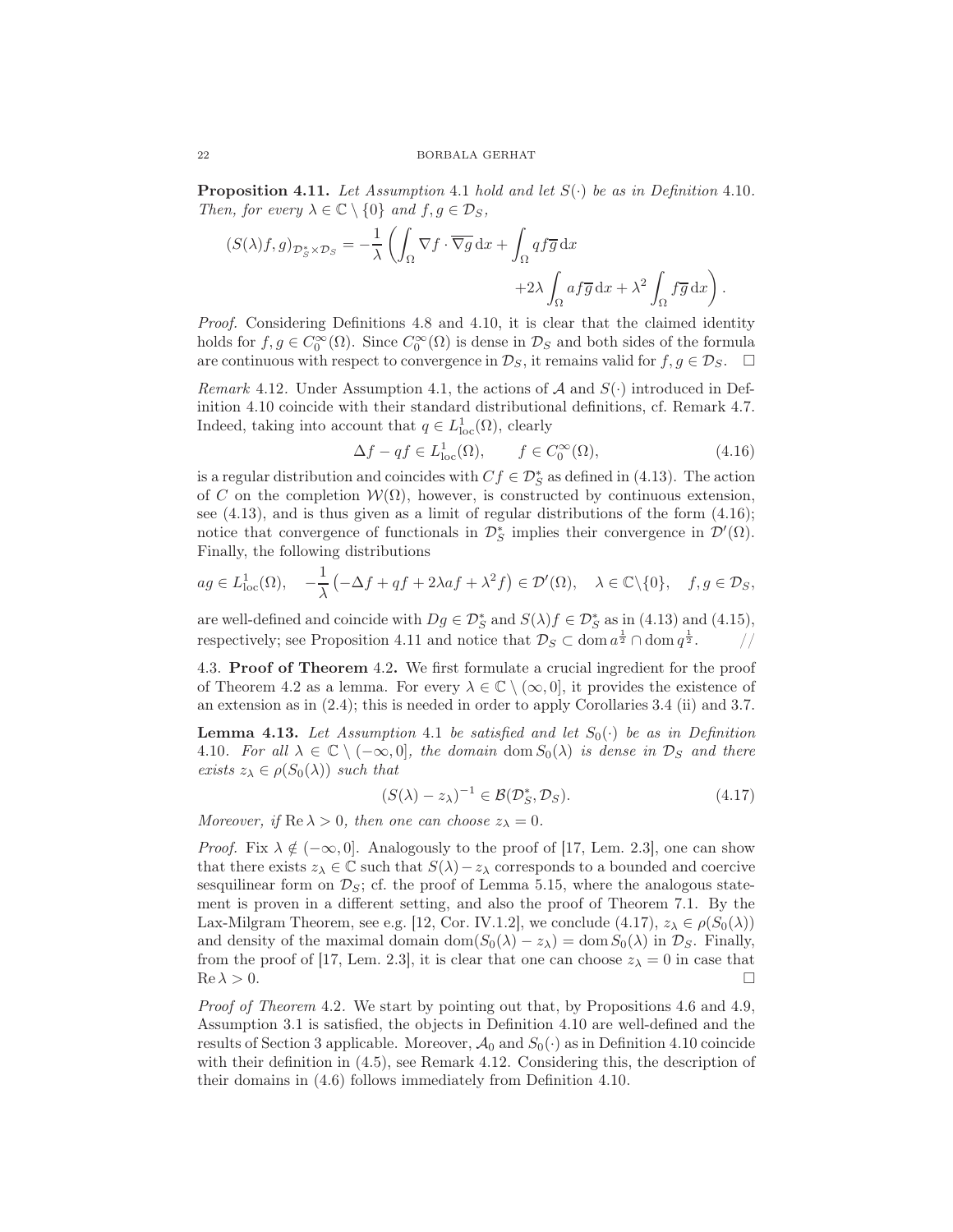Let us show the identities  $(4.7)$ – $(4.9)$ . To this end, we refer to Remark 2.4 and apply the results from Section 3 correspondingly. First, since  $\rho(A_0) = \Theta = \mathbb{C} \setminus \{0\},\$ Corollary 3.5 implies

$$
\sigma_{\mathbf{p}}(\mathcal{A}_0) \setminus \{0\} = \sigma_{\mathbf{p}}(S_0(\cdot)). \tag{4.18}
$$

We proceed by showing that the assumptions of Corollary 3.7 are satisfied. Let  $\lambda \in \Sigma := \mathbb{C} \setminus (-\infty, 0]$  be arbitrary. Since  $\mathcal{D}_{-S} = \mathcal{D}_{-2}$ , one clearly has

$$
S(\lambda) \in \mathcal{B}(\mathcal{D}_S, \mathcal{D}_{-S}), \qquad C(\text{dom}\, A_0) \subset \mathcal{D}_{-S}.
$$

Moreover, according to Lemma 4.13, dom  $S_0(\lambda)$  is dense in  $\mathcal{D}_S$  and there exists  $z_{\lambda} \in \rho(S_0(\lambda))$  such that

$$
(S_0(\lambda) - z_\lambda)^{-1} \subset S_z^{\dagger}(\lambda) := (S(\lambda) - z_\lambda)^{-1} \in \mathcal{B}(\mathcal{D}_{-S}, \mathcal{D}_S). \tag{4.19}
$$

Considering that  $\Sigma \subset \rho(A_0)$ , we can thus apply Corollary 3.7 to conclude

$$
\sigma(\mathcal{A}_0) \setminus (-\infty, 0] \subset \sigma(S_0(\cdot)) \setminus (-\infty, 0], \tag{4.20}
$$

and analogously with  $\sigma_{e2}$  instead of  $\sigma$ . Furthermore, from Corollary 3.6 (i) with  $\rho(A_0) = \Theta = \mathbb{C} \setminus \{0\}$ , we obtain

$$
\sigma(\mathcal{A}_0) \setminus \{0\} \supset \sigma(S_0(\cdot)). \tag{4.21}
$$

Since  $\Sigma \subset \rho(A_0)$  and since, for all  $\lambda \in \Sigma$ , Lemma 4.13 implies that  $\rho(S_0(\lambda)) \neq \emptyset$ and thus  $S_0(\lambda) \in \mathcal{C}(\mathcal{H}_2)$ , the assumptions of Corollary 3.6 (ii) are satisfied and we conclude

$$
\sigma_{e2}(\mathcal{A}_0) \setminus (-\infty, 0] \supset \sigma_{e2}(S_0(\cdot)) \setminus (-\infty, 0]. \tag{4.22}
$$

In summary, (4.7) with  $\sigma$ ,  $\sigma_{\rm p}$  and  $\sigma_{\rm e2}$  follows from (4.18), (4.20) with  $\sigma$  and  $\sigma_{\rm e2}$ ,  $(4.21)$  and  $(4.22)$ ; the inclusion  $(4.8)$  is a consequence of  $(4.21)$  and the identity (4.9) follows from (4.18).

We continue by showing that  $-\mathcal{A}_0$  is accretive, i.e. that

$$
\operatorname{Re}\langle \mathcal{A}_0(f,g), (f,g) \rangle_{\mathcal{H}} \le 0, \qquad (f,g) \in \operatorname{dom} \mathcal{A}_0.
$$

To this end, let  $(f, g) \in \text{dom} \mathcal{A}_0$ . By the density of  $C_0^{\infty}(\Omega)$  in  $\mathcal{D}_S$ , see Proposition 4.6, and by construction of  $W(\Omega)$ , there exist  $\{f_m\}_m$ ,  $\{g_m\}_m \subset C_0^{\infty}(\Omega)$  such that  $f_m \to f$  in  $W(\Omega)$  and  $g_m \to g$  in  $\mathcal{D}_S$  as  $m \to \infty$ . Moreover,  $\mathcal{D}_S \subset W(\Omega)$  is continuously embedded, see Proposition 4.6, and we conclude

$$
\langle g, f \rangle_{\mathcal{W}} = \lim_{m \to \infty} \left( \langle \nabla g_m, \nabla f_m \rangle + \langle q^{\frac{1}{2}} g_m, q^{\frac{1}{2}} f_m \rangle \right). \tag{4.23}
$$

One can easily see from the definitions in (4.13) that

$$
\left( (\Delta - q)f - 2ag, g \right)_{\mathcal{D}_{S}^{*} \times \mathcal{D}_{S}} = - \lim_{m \to \infty} \left( \langle \nabla f_{m}, \nabla g_{m} \rangle + \langle q^{\frac{1}{2}} f_{m}, q^{\frac{1}{2}} g_{m} \rangle \right) + 2 \langle a^{\frac{1}{2}} g_{m}, a^{\frac{1}{2}} g_{m} \rangle \right).
$$

Using this, (4.23) and  $(h, \cdot)_{\mathcal{D}_{S}^{*}\times\mathcal{D}_{S}} = \langle h, \cdot \rangle$  for  $h \in L^{2}(\Omega)$ , we further derive

$$
\langle \mathcal{A}_0(f,g), (f,g) \rangle_{\mathcal{H}} = \langle g, f \rangle_{\mathcal{W}} + \langle (\Delta - q)f - 2ag, g \rangle
$$
  
=  $-2i \lim_{m \to \infty} \text{Im} \left( \langle \nabla f_m, \nabla g_m \rangle + \langle q^{\frac{1}{2}} f_m, q^{\frac{1}{2}} g_m \rangle \right)$   
 $- 2 \lim_{m \to \infty} \langle a^{\frac{1}{2}} g_m, a^{\frac{1}{2}} g_m \rangle.$ 

Finally, the accretivity of  $-\mathcal{A}_0$  then follows from

$$
\operatorname{Re}\langle \mathcal{A}_0(f,g), (f,g) \rangle_{\mathcal{H}} = -2 \lim_{m \to \infty} \langle a^{\frac{1}{2}} g_m, a^{\frac{1}{2}} g_m \rangle \le 0.
$$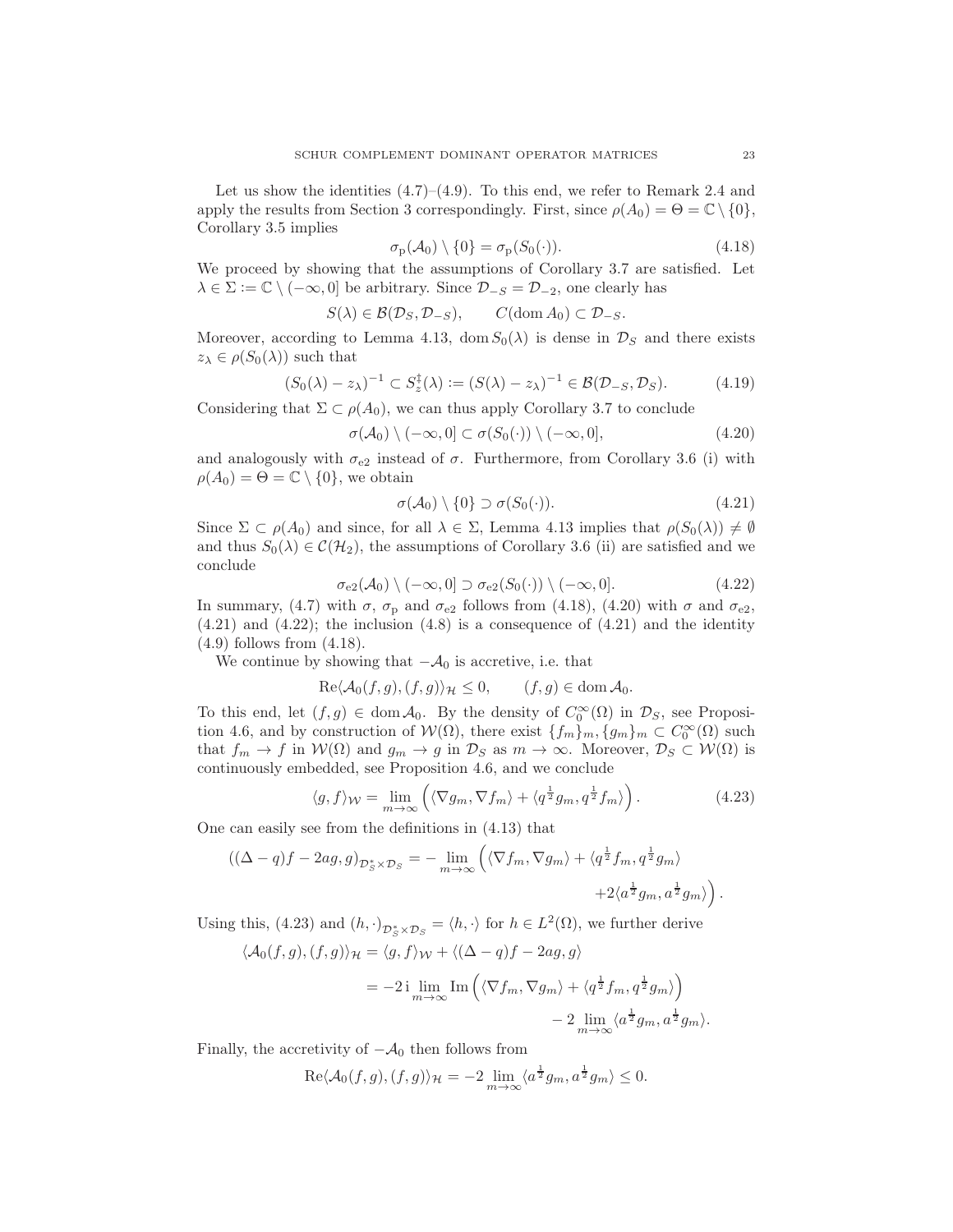Next we note that, by Lemma 4.13, we have  $S(\lambda)^{-1} \in \mathcal{B}(\mathcal{D}_{\mathcal{S}}^*, \mathcal{D}_{\mathcal{S}})$  and thus  $0 \in \rho(S_0(\lambda))$  whenever Re  $\lambda > 0$ . By taking complements in (4.20), we conclude

$$
\{\lambda \in \mathbb{C} : \text{Re}\,\lambda > 0\} \subset \rho(S_0(\cdot)) \setminus (-\infty, 0] \subset \rho(\mathcal{A}_0).
$$

This implies that  $-\mathcal{A}_0$  is m-accretive; the generation of a strongly continuous contraction semigroup then follows from a standard result in semigroup theory, see e.g. [25, §IX.1].

It remains to show that  $\text{dom } \mathcal{A}_0$  is dense in  $\mathcal{W}(\Omega) \oplus \mathcal{D}_S$  and  $\mathcal{W}(\Omega) \oplus L^2(\Omega)$ . This, however, follows from  $\mathcal{D}_{-S} = \mathcal{D}_{S}^* = \mathcal{D}_{-2}$  and Corollary 3.4 (ii), since we have shown already that the assumptions of Proposition 2.5 (ii) are satisfied in any point  $\lambda \in \mathbb{C} \setminus (\infty, 0]$ , see (4.19).

Remark 4.14. The density of dom  $\mathcal{A}_0$  in  $\mathcal{W}(\Omega) \oplus L^2(\Omega)$  (which already follows from its m-accretivity, see [25, §V.3.10]) can equally be shown by employing Corollary 3.4 (i) according to Remark 2.4. Let therefore  $(\Delta - q)_{L^2(\Omega)}$  denote the Friedrichs extension in  $L^2(\Omega)$  of  $\Delta - q$  defined on  $C_0^{\infty}(\Omega)$ . One can show that

$$
\operatorname{dom}(\Delta - q)_{L^2(\Omega)} \subset \operatorname{dom} C_0 = \operatorname{dom} A_0 \cap \operatorname{dom} C_0,
$$

where we used dom  $A_0 = \mathcal{W}(\Omega)$  and where dom  $C_0$  is defined analogously to (2.3). Moreover, one can prove that dom $(\Delta - q)_{L^2(\Omega)}$  is dense in  $\mathcal{W}(\Omega)$ , which then by means of Corollary 3.4 (i) applied with any  $\lambda_0 \in \mathbb{C} \setminus (-\infty, 0]$  gives the claimed density; notice that  $\mathcal{D}_S$  is dense and boundedly embedded in  $\mathcal{H}_2$  and thus dom  $S_0(\lambda_0)$ is dense in  $\mathcal{H}_2$  due to Lemma 4.13.

Remark 4.15. The procedure in this section can be further extended to implement damped wave equations with accretive (differential) dampings in weighted spaces, see [18, Sec. 5.4]. While the necessary well-behaved representation of the Schur complement could be constructed in Theorem 4.2 by means of the Lax-Milgram theorem, for the described extension new Dirichlet realisations of Schrödinger type operators with accretive potentials in weighted spaces need to be implemented. The latter is done in [18] by establishing generalised coercivity estimates and applying a recent representation theorem in [4].

## 5. Singular coefficient matrix differential operators

We study the spectra of generic second order differential operator matrices of the form

$$
\left(\begin{array}{cc} -\Delta + q & \nabla \cdot \mathbf{b} \\ \mathbf{c} \cdot \nabla & d \end{array}\right) \tag{5.1}
$$

with irregular coefficients acting in the Hilbert space  $L^2(\Omega) \oplus L^2(\Omega)$  with  $\Omega \subset \mathbb{R}^n$ . Operator matrices with this particular structure appear in several problems in mathematical physics, see e.g. [8, 20, 21, 22, 26, 29]. Due to the apparent independence of their entries, however, their spectral analysis is not straightforward and previous results typically rely on the regularity or special form of coefficients. Our approach merges the conceptual idea of a dominant Schur complement in [20, 21, 22] with a distributional framework, which enables us to substantially reduce the required regularity of the coefficients. In particular, we allow the latter to be singular and/or unbounded, as long as they satisfy certain (in some sense minimal) conditions arising from our setting in Section 3, see Assumption 5.1.

The main results in this section are Theorems 5.3 and 5.5; the former provides spectral equivalence of our realisation of the operator matrix (5.1) and its first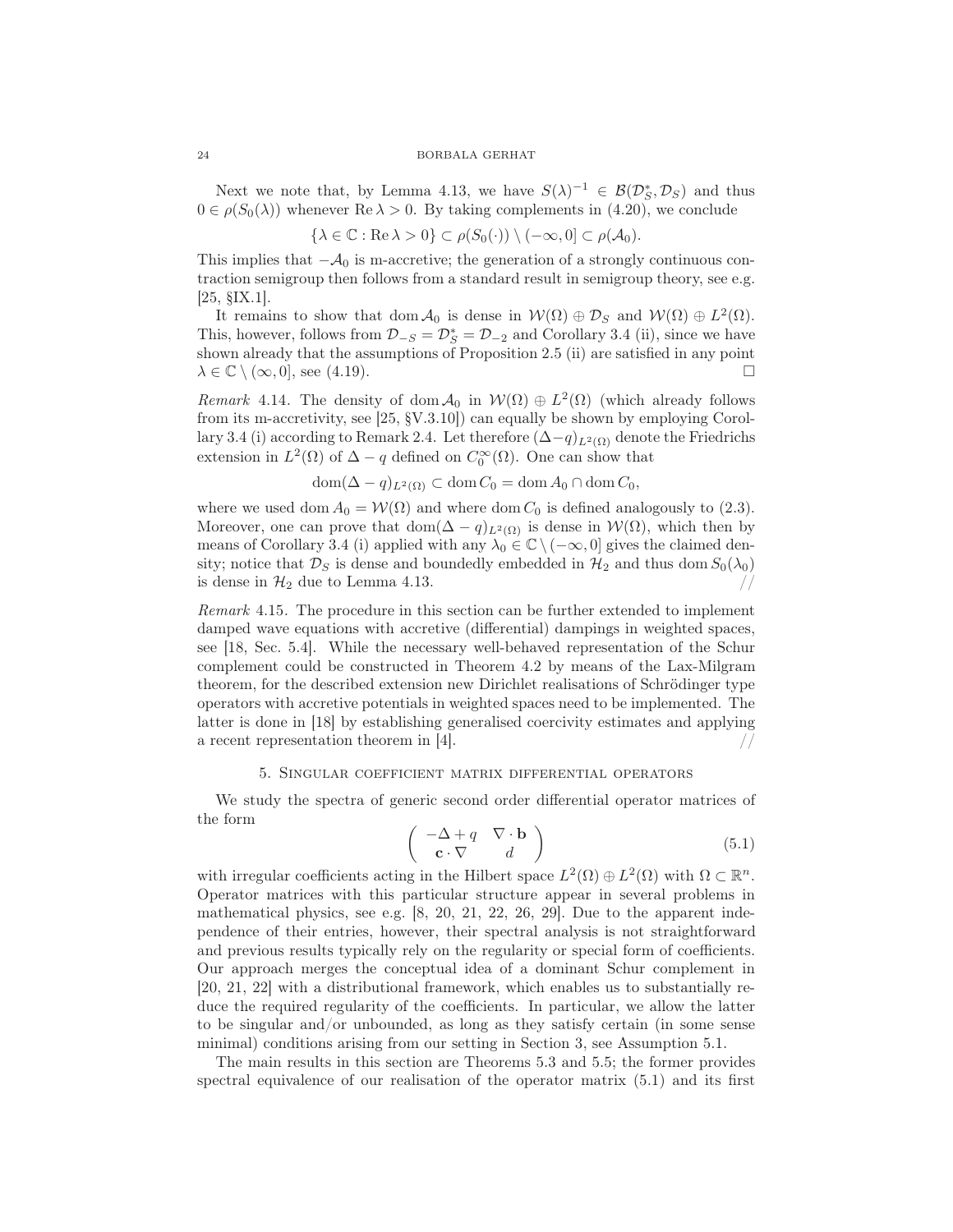Schur complement, whereas in the latter we show that if  $q$  and  $d$  are sectorial and  $c = \overline{b}$ , then the resulting operator matrix is m-accretive and generates a strongly continuous contraction semigroup.

5.1. Assumptions and main results. We impose the following low regularity assumptions on the coefficients.

**Assumption 5.1.** Let  $\Omega \subset \mathbb{R}^n$  be open.

(i) Basic assumptions on coefficients: Let  $\mathbf{b}, \mathbf{c} : \Omega \to \mathbb{C}^n$  be measurable and

$$
q \in L^1_{loc}(\Omega)
$$
,  $d \in L^\infty_{loc}(\Omega)$ .

(ii) Definition and regularity of  $\pi$  on  $\Theta$ : Denote by  $I \in \mathbb{C}^{n \times n}$  the identity matrix, let  $\Theta \subset \mathbb{C} \setminus \text{ess ran } d$  be connected and let

$$
\boldsymbol{\pi}(\lambda) := \mathbf{I} + (d - \lambda)^{-1} (\mathbf{b} \otimes \mathbf{c}) \in L^1_{\text{loc}}(\Omega)^{n \times n}, \qquad \lambda \in \Theta.
$$
 (5.2)

(iii) Sectoriality of q and  $\pi$  on  $\Phi$  (after rotation and shift): Let  $\emptyset \neq \Phi \subset \Theta$ . For all  $\lambda \in \Phi$ , assume there exist  $\omega_{\lambda} \in (-\pi, \pi]$  and  $\gamma_{\lambda} \geq 0$  such that both

$$
\widetilde{q}(\lambda) := e^{i \omega_{\lambda}} q + \gamma_{\lambda}, \qquad \widetilde{\pi}(\lambda) := e^{i \omega_{\lambda}} \pi(\lambda), \tag{5.3}
$$

are sectorial; more precisely, a.e. in  $\Omega$ , let  $\text{Re } \tilde{q}(\lambda) \geq 0$ , let the matrix  $\text{Re } \tilde{\pi}(\lambda)$ be positive definite and let  $C_{\lambda} > 0$  be such that

$$
|\text{Im}\,\widetilde{q}(\lambda)| \leq C_{\lambda}\,\text{Re}\,\widetilde{q}(\lambda),
$$
  

$$
|\text{Im}\,\widetilde{\pi}(\lambda)\xi\cdot\overline{\xi}| \leq C_{\lambda}\,\text{Re}\,\widetilde{\pi}(\lambda)\xi\cdot\overline{\xi}, \qquad \xi \in \mathbb{C}^n.
$$

Moreover, for all  $\lambda, \mu \in \Phi$ , assume there exist constants  $m_{\lambda,\mu}, M_{\lambda,\mu} > 0$  such that a.e. in  $\Omega$  the following holds

$$
m_{\lambda,\mu} \operatorname{Re} \tilde{q}(\mu) \leq \operatorname{Re} \tilde{q}(\lambda) \leq M_{\lambda,\mu} \operatorname{Re} \tilde{q}(\mu),
$$
  

$$
m_{\lambda,\mu} \operatorname{Re} \tilde{\pi}(\mu) \leq \operatorname{Re} \tilde{\pi}(\lambda) \leq M_{\lambda,\mu} \operatorname{Re} \tilde{\pi}(\mu).
$$
 (5.4)

(iv) Dominance of Schur complement: For all  $\lambda \in \Phi$ , assume that

$$
(d - \lambda)^{-1} \max \left( |(\mathrm{Re}\,\widetilde{\pi}(\lambda))^{-\frac{1}{2}} \mathbf{b}|, |(\mathrm{Re}\,\widetilde{\pi}(\lambda))^{-\frac{1}{2}} \overline{\mathbf{c}}| \right) \in L^{\infty}(\Omega). \tag{7}
$$

- Remark 5.2. (i) The assumptions  $q \in L^1_{loc}(\Omega)$  and  $\pi(\lambda) \in L^1_{loc}(\lambda)^{n \times n}$  are naturally minimal and guarantee that the generalised quadratic form of the Schur complement is densely defined for  $\lambda \in \Theta$ . Assumption 5.1 (iii), however, translates into sectoriality (after shift and rotation) of the Schur complement on the set of parameters Φ.
- (ii) The assumption  $d \in L^{\infty}_{loc}(\Omega)$  is made for the sake of simplicity and can be relaxed. It is a sufficient condition for the following

$$
\omega(d-\lambda)^{-1}\mathbf{b} \in L^2_{\text{loc}}(\Omega)^n, \qquad \omega \in L^2_{\text{loc}}(\Omega), \qquad (d-\lambda)\omega^{-1} \in L^2_{\text{loc}}(\Omega),
$$

where  $\lambda \in \Phi$  and  $\omega$  is defined in (5.6) below. The first two of the conditions above guarantee that our realisation of the operator matrix in (5.1) and its Schur complement coincide with their standard definition in the distributional sense, see Remark 5.14. The third condition ensures that  $C_0^{\infty}(\Omega) \subset \mathcal{D}_2$ , where  $\mathcal{D}_2$  is defined in (5.6) below.

(iii) Assumption 5.1 (iv) is essential; it ensures that, on the set of parameters  $\Phi$ , the Schur complement dominates the neighbouring factors of the Frobenius-Schur factorisation of the resolvent in a suitable way.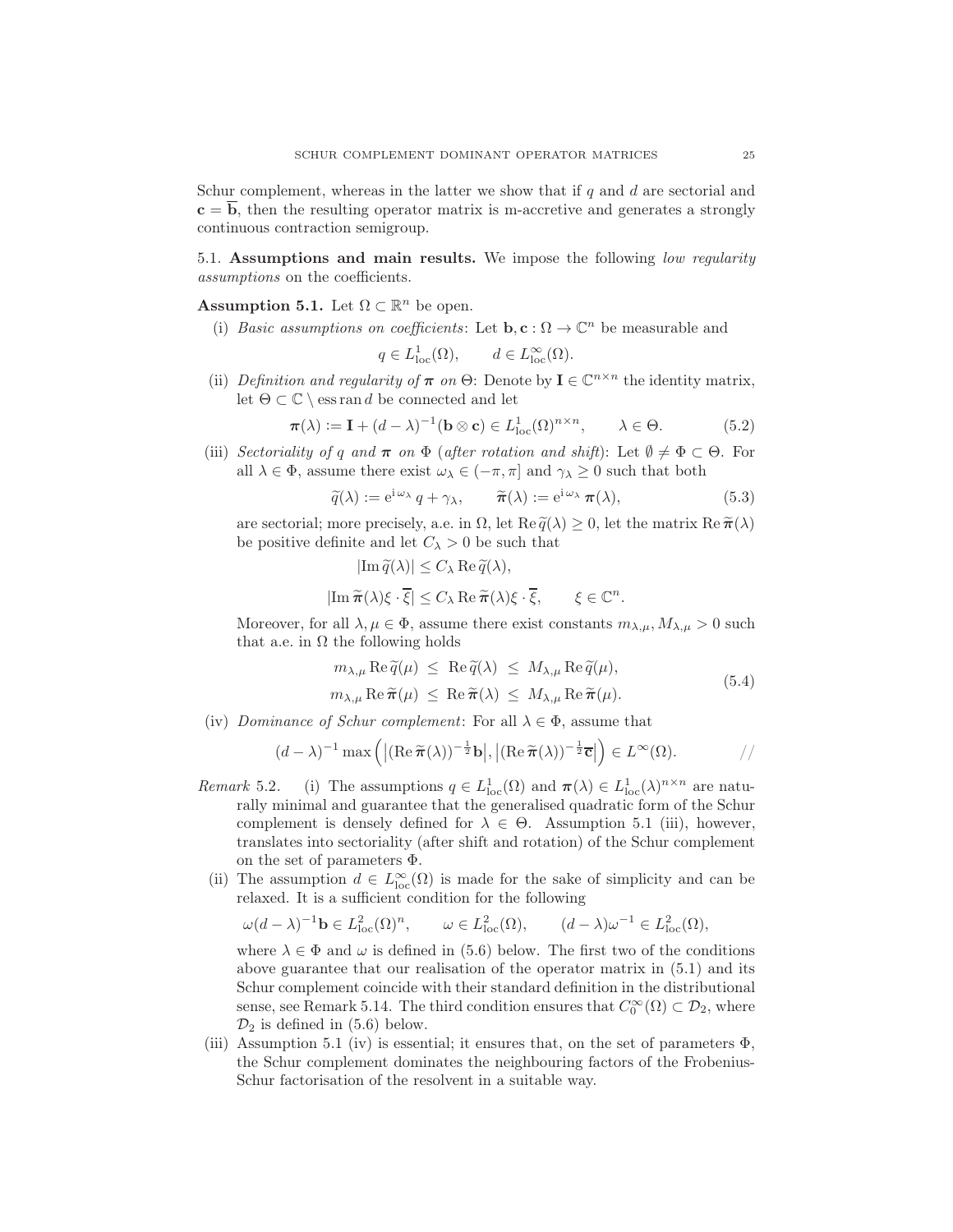(iv) By (5.4) and Lemma 5.11 below, it is equivalent to assume (5.2) or Assumption 5.1 (iv), respectively, only in an arbitrary point  $\lambda_0 \in \Theta$  or  $\lambda_0 \in \Phi$ .

From now on, we write  $\|\cdot\| := \|\cdot\|_{L^2(\Omega)}$  and  $\langle \cdot, \cdot \rangle := \langle \cdot, \cdot \rangle_{L^2(\Omega)}$ ; the same notation will be used for norm and inner product on  $L^2(\Omega)^n$  if no confusion can arise.

5.1.1. Spectral correspondence. Under Assumption 5.1, we place the spectral problem for the operator matrix (5.1) in a suitable setting and apply the results from Section 3. Fix an arbitrary point  $\lambda_0 \in \Phi$  and set  $q_0 := \tilde{q}(\lambda_0)$  and  $\pi_0 := \tilde{\pi}(\lambda_0)$ , see (5.3). Let  $\mathcal{D}_S$  be the closure of  $C_0^{\infty}(\Omega)$  with respect to the inner product

$$
\langle f, g \rangle_S := \int_{\Omega} \text{Re}\,\pi_0 \nabla f \cdot \overline{\nabla g} \,dx + \int_{\Omega} \text{Re}\,q_0 f \overline{g} \,dx + \int_{\Omega} f \overline{g} \,dx, \quad f, g \in C_0^{\infty}(\Omega); \tag{5.5}
$$

recall that  $q_0 \geq 0$  and  $\text{Re}\,\pi_0 > 0$  is positive definite a.e. in  $\Omega$ . Moreover, define

$$
\mathcal{D}_2 := L^2(\Omega, |d - \lambda_0|^2 \omega^{-2}), \qquad \omega := \max\left(1, |(\text{Re}\,\pi_0)^{-\frac{1}{2}}\overline{\mathbf{c}}|\right). \tag{5.6}
$$

We emphasise that, as topological spaces,  $\mathcal{D}_S$  and  $\mathcal{D}_2$  do not depend on the choice of  $\lambda_0$ . Indeed, by (5.4) and Lemma 5.11 below, their respective inner products generate equivalent norms for distinct choices of  $\lambda_0 \in \Phi$ .

Let  $\mathcal{A}_0$  and  $S_0(\cdot)$  be the (family of) maximal operators in  $L^2(\Omega) \oplus L^2(\Omega)$  and  $L^2(\Omega)$ , respectively, corresponding to the differential expressions

$$
\mathcal{A} := \begin{pmatrix} -\Delta + q & \nabla \cdot \mathbf{b} \\ \mathbf{c} \cdot \nabla & d \end{pmatrix}, \qquad S(\lambda) := -\nabla \cdot \pi(\lambda)\nabla + q - \lambda, \quad \lambda \in \Theta, \qquad (5.7)
$$

see (5.2), on their respective maximal domains

dom 
$$
\mathcal{A}_0 := \{(f, g) \in \mathcal{D}_S \times \mathcal{D}_2 : (\Delta - q)f - \nabla \cdot \mathbf{b}g \in L^2(\Omega),
$$
  
\n
$$
\mathbf{c} \cdot \nabla f + dg \in L^2(\Omega)\}, \qquad (5.8)
$$
\n
$$
\text{dom } S_0(\lambda) := \{f \in \mathcal{D}_S : (\nabla \cdot \pi(\lambda)\nabla - q)f \in L^2(\Omega)\}.
$$

Here the above operations are understood in a standard (antilinear) distributional sense, see Definitions 5.6, 5.9, 5.12 and Remark 5.14 below for details. Note that  $S_0(\cdot)$  coincides with the standard definition of the Schur complement by means of its quadratic form on the set of parameters  $\Phi$  were the latter is sectorial.

The first main result in this section, the spectral correspondence between operator matrix and its Schur complement, reads as follows; its proof can be found in Section 5.3.

**Theorem 5.3.** Let Assumption 5.1 be satisfied and let  $\mathcal{A}_0$  and  $S_0(\cdot)$  be as in (5.7) and (5.8). Then the equivalence of (point and essential) spectra between operator matrix and Schur complement holds on Φ, i.e.

$$
\sigma(\mathcal{A}_0) \cap \Phi = \sigma(S_0(\cdot)) \cap \Phi,\tag{5.9}
$$

and analogously with  $\sigma_{\rm p}$  and  $\sigma_{\rm e2}$  instead of  $\sigma$ . Moreover, on the remaining set  $\Theta \backslash \Phi$ , one has

$$
\sigma(\mathcal{A}_0) \cap (\Theta \setminus \Phi) \supset \sigma(S_0(\cdot)) \cap (\Theta \setminus \Phi), \tag{5.10}
$$

$$
\sigma_{\mathbf{p}}(\mathcal{A}_{0}) \cap (\Theta \setminus \Phi) = \sigma_{\mathbf{p}}(S_{0}(\cdot)) \cap (\Theta \setminus \Phi). \tag{5.11}
$$

Finally, if dom  $B_0 \cap$  dom d is dense in  $L^2(\Omega)$ , where

dom 
$$
B_0 = \{ f \in \mathcal{D}_2 : \nabla \cdot \mathbf{b} f \in L^2(\Omega) \},\
$$

then dom  $\mathcal{A}_0$  is dense in  $L^2(\Omega) \oplus L^2(\Omega)$ .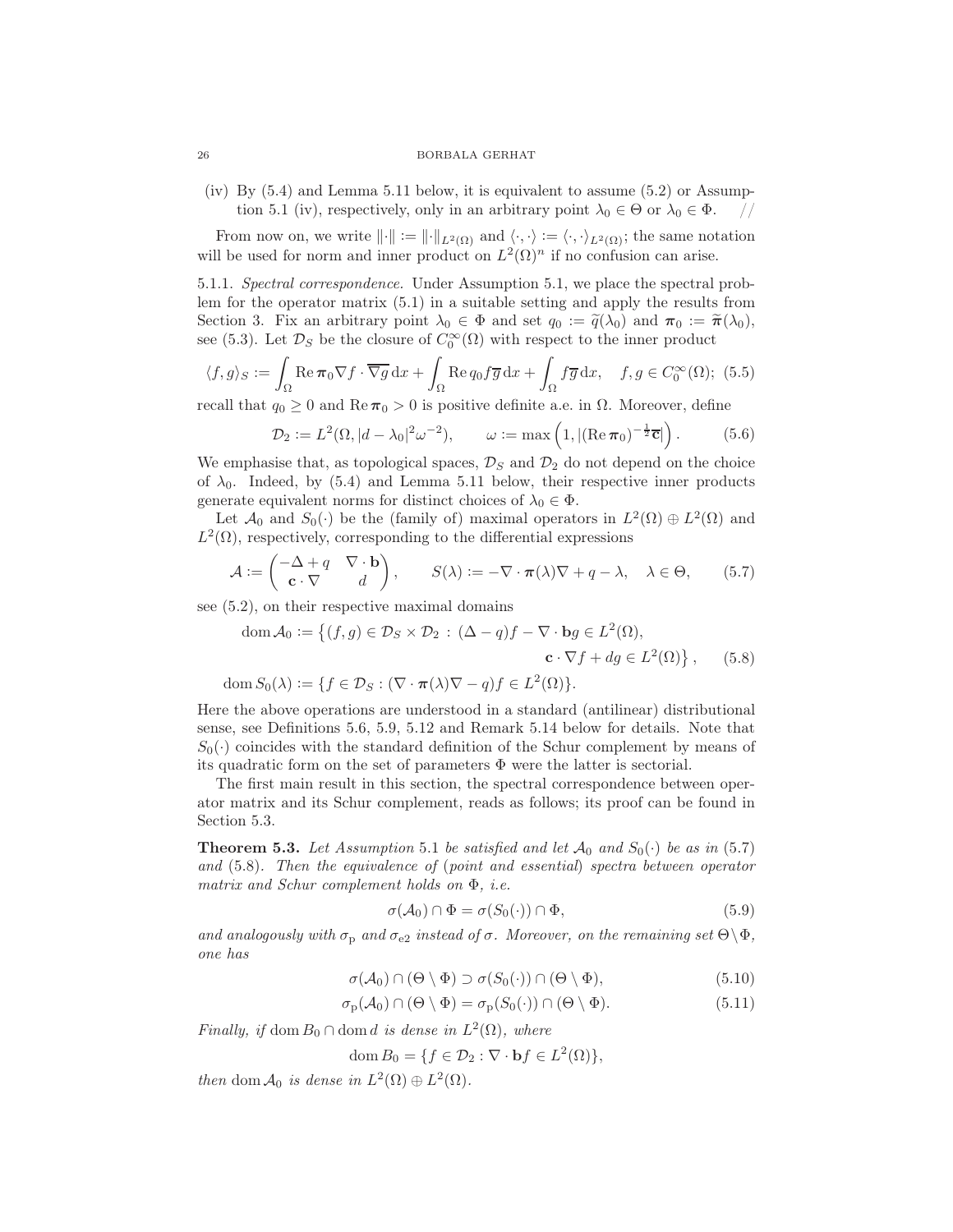Remark 5.4. If e.g.  $\mathbf{b} \in W^{1,2}_{loc}(\Omega)$ , then both dom d and dom  $B_0$  contain  $C_0^{\infty}(\Omega)$ , thus dom  $B_0 \cap$  dom d is dense in  $L^2(\Omega)$  and dom  $A_0$  is dense in  $L^2(\Omega) \oplus L^2(\Omega)$ . //

5.1.2. Generation of contraction semigroup. When imposing additional assumptions on the structure of the problem, the resulting operator matrix proves to be m-accretive and thus generates a strongly continuous contraction semigroup, see Theorem 5.5 below.

More precisely, besides Assumption 5.1 (i), we require that  $\mathbf{c} = \overline{\mathbf{b}}$  and that q and d are sectorial, i.e. that there exist  $0 \leq \theta_q$ ,  $\theta_d < \pi/2$  such that a.e. in  $\Omega$ 

$$
\begin{aligned}\n\text{Re } q &\geq 0, & |\text{Im } q| &\leq \tan \theta_q \text{ Re } q, \\
\text{Re } d &\geq 0, & |\text{Im } d| &\leq \tan \theta_d \text{ Re } d.\n\end{aligned} \tag{5.12}
$$

The above structural assumptions imply Assumption 5.1 (iii) with certain sets

$$
\Theta := \{ \lambda \in \mathbb{C} : |\arg \lambda| > \theta_d \}, \quad \Phi := \{ \lambda \in \mathbb{C} : |\arg \lambda| > \max(\theta_q, \theta_d) \}, \qquad (5.13)
$$

where  $\arg : \mathbb{C} \setminus \{0\} \to (-\pi, \pi]$  and  $\arg 0 = 0$ . Moreover, the regularity and dominance Assumptions 5.1 (iii) and (iv), respectively, reduce to

$$
\pi_0 := \mathbf{I} + (d+1)^{-1} (\mathbf{b} \otimes \overline{\mathbf{b}}) \in L^1_{loc}(\Omega)^{n \times n}, \quad (d+1)^{-1} (\text{Re}\,\pi_0)^{-\frac{1}{2}} \mathbf{b} \in L^\infty(\Omega)^n; \tag{5.14}
$$

see Remark 5.2 (iv) and notice that  $\text{Re}\,\pi_0 \geq I$  is positive definite, see (5.31) below. Applying Theorem 5.3, we thereby obtain the following theorem; its proof can be found in Section 5.4.

**Theorem 5.5.** Let Assumption 5.1 (i) hold, let  $\mathbf{c} = \overline{\mathbf{b}}$ , let q and d be sectorial with semi-angle  $\theta_q$ ,  $\theta_d \in [0, \pi/2)$ , see (5.12), and let (5.14) be satisfied. Let  $\Theta$  and  $\Phi$  be defined as in (5.13) and let  $\mathcal{A}_0$  and  $S_0(\cdot)$  be as in (5.7) and (5.8), where  $\pi$  is as in (5.2), and we set  $\lambda_0 := -1$ ,  $q_0 := q$  in the definitions (5.5), (5.6). Then (5.9)–(5.11) hold and  $-A_0$  is m-accretive, thus  $A_0$  generates a strongly continuous contraction semigroup on  $L^2(\Omega) \oplus L^2(\Omega)$ . Its domain is dense in  $L^2(\Omega) \oplus L^2(\Omega)$  and satisfies

$$
\pi_2 \operatorname{dom} \mathcal{A}_0 \subset \operatorname{dom} |d|^{\frac{1}{2}}.
$$
\n(5.15)

5.2. Realisation of matrix and Schur complement. In the more general setting of Assumption 5.1, we provide the appropriate framework to the spectral problem for the operator matrix (5.1) such that the results of Section 3 apply. We therefore need to define the objects in Assumption 3.1 in a suitable way.

5.2.1. Definition of spaces. We introduce the spaces needed for Assumption 3.1 (i).

**Definition 5.6.** Let Assumption 5.1 be satisfied and let  $\mathcal{H}_1 := \mathcal{H}_2 := L^2(\Omega)$ . Moreover, let  $\mathcal{D}_2$  and  $\omega$  be as in (5.6) and let  $\mathcal{D}_S$  and  $\mathcal{D}_1$ , respectively, be the closure of  $C_0^{\infty}(\Omega)$  with respect to the inner products in (5.5) and

$$
\langle f, g \rangle_1 := \int_{\Omega} |d - \lambda_0|^{-2} \omega^2 (\mathbf{b} \otimes \overline{\mathbf{b}}) \nabla f \cdot \overline{\nabla g} \, dx + \int_{\Omega} \Delta f \overline{\Delta g} \, dx + \langle f, g \rangle_S, \qquad f, g \in C_0^{\infty}(\Omega);
$$

notice that  $(\mathbf{b} \otimes \overline{\mathbf{b}}) \geq 0$  is positive semi-definite a.e. in  $\Omega$ . Finally, define

$$
\mathcal{D}_{-S} := \mathcal{D}_{S}^{*}, \qquad \mathcal{D}_{-1} := \mathcal{D}_{1}^{*}, \qquad \mathcal{D}_{-2} := L^{2}(\Omega, \omega^{-2}). \qquad \qquad \frac{1}{2}
$$

Proposition 5.7. Under Assumption 5.1, the spaces in Definition 5.6 are welldefined and satisfy Assumption 3.1 (i).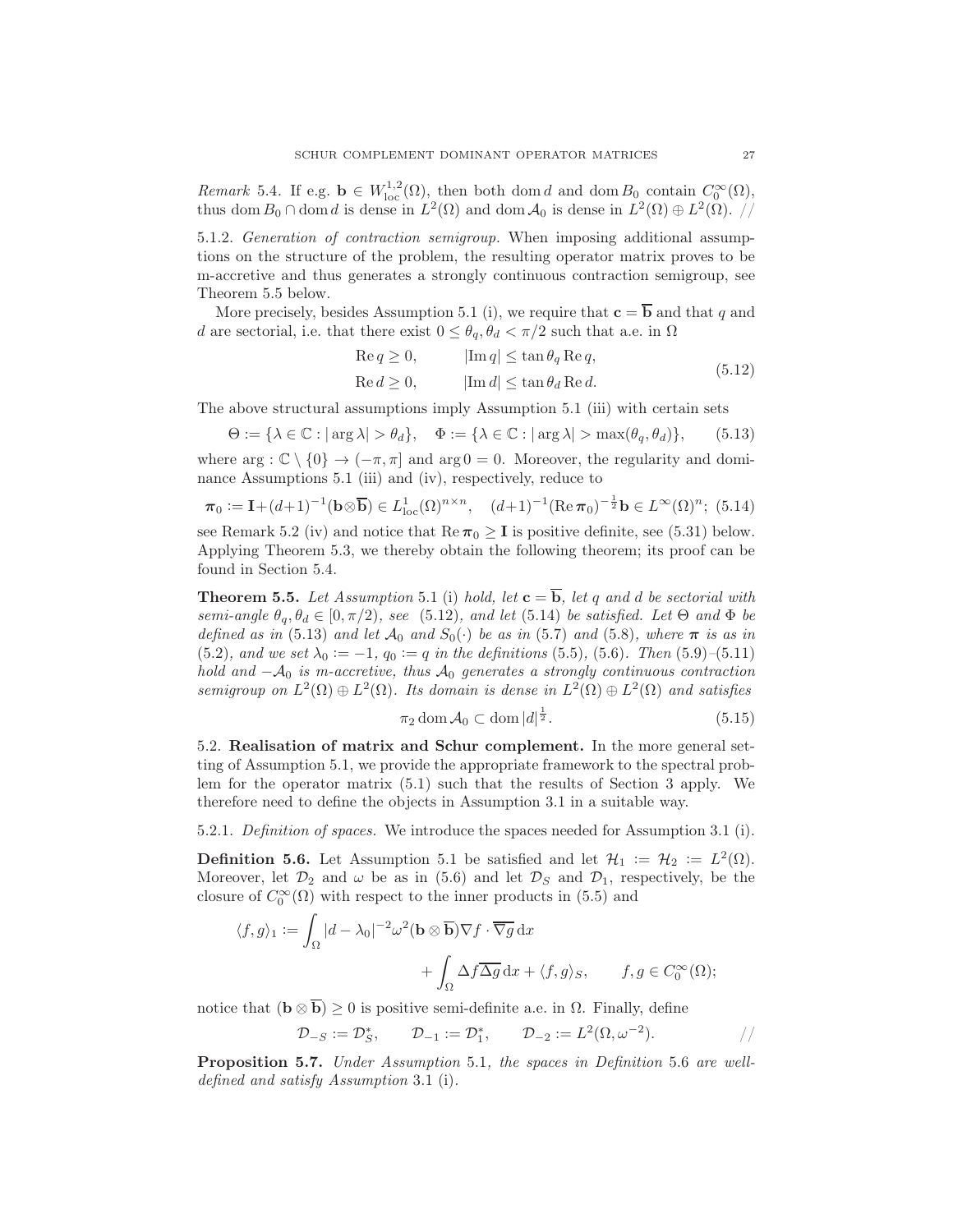*Proof.* By assumption,  $\text{Re}\,\pi_0 \in L^1_{\text{loc}}(\Omega)$ <sup>n×n</sup> is positive definite and  $\text{Re}\,q_0 \in L^1_{\text{loc}}(\Omega)$ is non-negative a.e. in  $\Omega$ . Considering this, it is easy to see that  $\mathcal{D}_S$  is a well-defined Hilbert space. Moreover, from  $d \in L^{\infty}_{loc}(\Omega)$  and Assumption 5.1 (iv) it follows that

$$
(\text{Re}\,\pi_0)^{-\frac{1}{2}}\overline{c} = (d - \lambda_0)(d - \lambda_0)^{-1}(\text{Re}\,\pi_0)^{-\frac{1}{2}}\overline{c} \in L^{\infty}_{\text{loc}}(\Omega)^n, \tag{5.16}
$$

which in turn implies  $\omega \in L^{\infty}_{loc}(\Omega)$ . From  $\pi_0 \in L^1_{loc}(\Omega)^{n \times n}$  and Assumption 5.1 (iv), we further derive that

$$
\omega(d - \lambda_0)^{-1} \mathbf{b} = \omega(\text{Re}\,\pi_0)^{\frac{1}{2}}(d - \lambda_0)^{-1}(\text{Re}\,\pi_0)^{-\frac{1}{2}}\mathbf{b} \in L^2_{\text{loc}}(\Omega)^n, \tag{5.17}
$$

and thus also  $\mathcal{D}_1$  is a well-defined Hilbert space.

Analogously to the proof of Proposition 4.6, from the density of  $C_0^{\infty}(\Omega)$  in  $L^2(\Omega)$ and since  $\lVert \cdot \rVert \leq \lVert \cdot \rVert_S$  by construction, we obtain the inclusions

$$
\mathcal{D}_S \subset L^2(\Omega) \subset \mathcal{D}_S^*
$$

where the corresponding embeddings are continuous and have dense range. Similarly, it follows that  $\mathcal{D}_1 \subset \mathcal{D}_S$ , and thus  $\mathcal{D}_S^* \subset \mathcal{D}_1^*$ , are dense and continuously embedded.

Clearly, the weighted spaces  $\mathcal{D}_2$  and  $\mathcal{D}_{-2}$  are Hilbert spaces. From  $\lambda_0 \notin \text{ess ran } d$ and Assumption 5.1 (iv), it follows that

$$
|d - \lambda_0|^2 \omega^{-2} = \min\left(|d - \lambda_0|^2, |(d - \lambda_0)^{-1} (\text{Re}\,\pi_0)^{-\frac{1}{2}} \overline{\mathbf{c}}|^{-2}\right) \gtrsim 1,
$$

thus  $\mathcal{D}_2 \subset L^2(\Omega)$  is continuously embedded. Moreover, our assumptions imply

$$
|d - \lambda_0|^2 \omega^{-2} \in L_{\text{loc}}^{\infty}(\Omega),\tag{5.18}
$$

and it follows that  $\mathcal{D}_2$  contains  $C_0^{\infty}(\Omega)$  and is therefore dense in  $L^2(\Omega)$ . Since  $\omega \geq 1$ , also the embedding  $L^2(\Omega) \subset \mathcal{D}_{-2}$  is continuous and, as the weighted Lebesgue measure  $\omega^{-2} d\lambda^n$  is a Borel measure due to the essential boundedness of  $\omega^{-2}$ , the embedding also has dense range, see [7, Ex. 1.5.3 (c)].  $\Box$ 

Remark 5.8. Due to Assumption 5.1, the spaces  $\mathcal{D}_1^*$  and  $\mathcal{D}_{-2}$  in Definition 5.6 can both be understood as subspaces of  $\mathcal{D}'(\Omega)$ , cf. Remark 4.7. Indeed, since  $\omega$  is locally bounded by (5.16), we have

$$
\mathcal{D}_{-2} = L^2(\Omega, \omega^{-2}) \subset L^2_{\text{loc}}(\Omega) \subset \mathcal{D}'(\Omega).
$$

The embedding of  $\mathcal{D}_1^*$  in  $\mathcal{D}'(\Omega)$  can be shown analogously to  $\mathcal{D}_S^* \subset \mathcal{D}'(\Omega)$  in Remark 4.7.  $\frac{1}{2}$  //

5.2.2. Definition of matrix entries. We introduce the operators needed for Assumption 3.1 (ii) and (iii).

Definition 5.9. Let Assumption 5.1 be satisfied. Define the following operators

$$
\begin{array}{rclcrcl} A & := & -\Delta + q & \in \mathcal{B}(\mathcal{D}_S, \mathcal{D}_1^*), & \quad B := & \nabla \cdot \mathbf{b} & \in \mathcal{B}(\mathcal{D}_2, \mathcal{D}_1^*), \\ C & := & \mathbf{c} \cdot \nabla f & \in \mathcal{B}(\mathcal{D}_S, \mathcal{D}_{-2}), & \quad D := & d & \in \mathcal{B}(\mathcal{D}_2, \mathcal{D}_{-2}), \end{array}
$$

see Definition 5.6 for the spaces involved. Here  $A$  and  $B$  are determined uniquely by the identities

$$
(Af,g)_{\mathcal{D}_1^* \times \mathcal{D}_1} := \int_{\Omega} \nabla f \cdot \overline{\nabla g} \, dx + \int_{\Omega} q f \overline{g} \, dx, \quad f \in C_0^{\infty}(\Omega), \quad g \in C_0^{\infty}(\Omega),
$$
  

$$
(Bf,g)_{\mathcal{D}_1^* \times \mathcal{D}_1} := -\int_{\Omega} \mathbf{b} f \cdot \overline{\nabla g} \, dx, \qquad f \in \mathcal{D}_2, \qquad g \in C_0^{\infty}(\Omega),
$$
  

$$
(5.19)
$$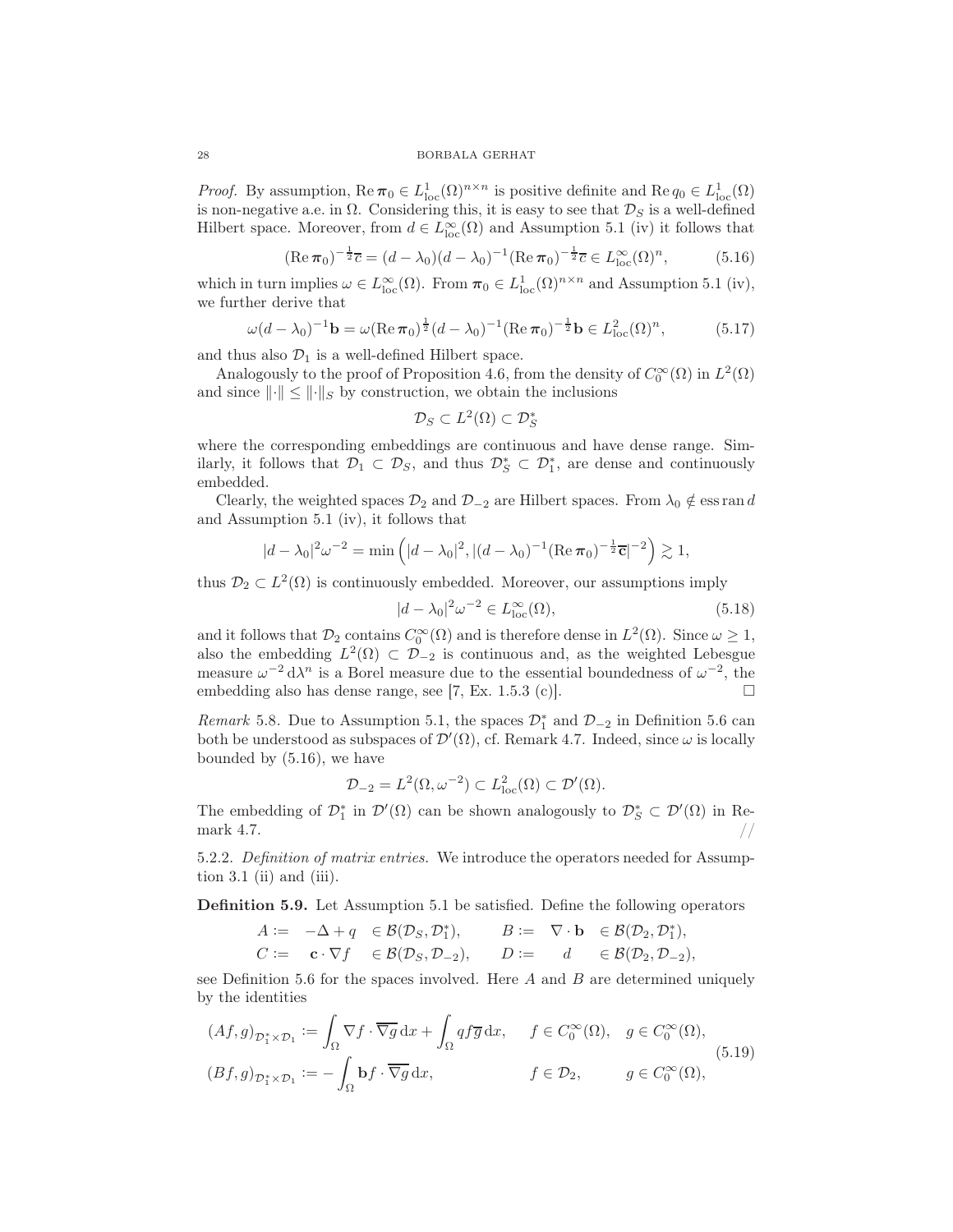and the operator C is the unique extension in  $\mathcal{B}(\mathcal{D}_S, \mathcal{D}_{-2})$  of

$$
Cf := \mathbf{c} \cdot \nabla f, \qquad f \in C_0^{\infty}(\Omega), \tag{5.20}
$$

see Proposition 5.10 below for details. Finally, define  $D_0 := D|_{\text{dom } d}$  as the maximal multiplication operator by d in  $L^2(\Omega)$ . multiplication operator by d in  $L^2$  $(\Omega)$ . //

Proposition 5.10. Let Assumption 5.1 hold. Then the operators introduced in Definition 5.9 are well-defined and satisfy Assumption 3.1 (ii) and (iii). Moreover,

$$
(D - \lambda)^{-1} \in \mathcal{B}(\mathcal{D}_{-2}, \mathcal{D}_2), \qquad \lambda \in \Theta,
$$
\n
$$
(5.21)
$$

where  $\Theta \subset \mathbb{C} \setminus \text{ess ran } d$  is the connected set in Assumption 5.1 (ii).

The following elementary lemma will be needed several times, including for the proof of (5.21) in Proposition 5.10.

**Lemma 5.11.** Let  $\Theta \subset \mathbb{C} \setminus \mathcal{C}$  is rand be connected and  $\lambda, \mu \in \Theta$ . Then there exist constants  $C_{\lambda,\mu}, C'_{\lambda,\mu} > 0$  such that a.e. in  $\Omega$ 

$$
C_{\lambda,\mu}|d-\mu|\leq |d-\lambda|\leq C'_{\lambda,\mu}|d-\mu|.
$$

*Proof.* For fixed  $\lambda, \mu \in \Theta$ , clearly a.e. in  $\Omega$  it holds that

$$
\frac{|d-\mu|}{|d-\lambda|} \le 1 + \frac{|\lambda-\mu|}{|d-\lambda|} \le 1 + \frac{|\lambda-\mu|}{\text{dist}(\lambda, \text{ess ran } d)} =: C_{\lambda,\mu}^{-1}
$$

and it follows that the claimed inequalities are satisfied with  $C'_{\lambda,\mu} := C_{\mu,\lambda}^{-1}$ .

*Proof of Proposition* 5.10. Integration by parts and sectoriality of  $q_0$  give

$$
|(Af,g)_{\mathcal{D}_1^* \times \mathcal{D}_1}| \lesssim ||f|| ||\Delta g|| + ||(\text{Re}\,q_0)^{\frac{1}{2}}f|| ||(\text{Re}\,q_0)^{\frac{1}{2}}g|| + ||f|| ||g|| \leq ||f||_S ||g||_1
$$

for  $f, g \in C_0^{\infty}(\Omega)$ , see Assumption 5.1 (iii). Analogously to the proof of Proposition 4.9, this implies that  $A \in \mathcal{B}(\mathcal{D}_S, \mathcal{D}_1^*)$  is uniquely well-defined by (5.19). Similarly, for  $f \in \mathcal{D}_2$  and  $g \in C_0^{\infty}(\Omega)$ ,

$$
|(Bf,g)_{\mathcal{D}_1^* \times \mathcal{D}_1}| \leq ||f(d - \lambda_0)\omega^{-1}|| ||(d - \lambda_0)^{-1}\omega \overline{\mathbf{b}} \cdot \nabla g|| \leq ||f||_{\mathcal{D}_2} ||g||_1
$$

implies that  $B \in \mathcal{B}(\mathcal{D}_2, \mathcal{D}_1^*)$  is uniquely well-defined by (5.19). For any  $f \in C_0^{\infty}(\Omega)$ , we moreover obtain the chain of inequalities

$$
||Cf||_{\mathcal{D}_{-2}}^2 \le \int_{\Omega} |\langle \overline{\mathbf{c}}, \nabla f \rangle_{\mathbb{C}^n}|^2 \omega^{-2} \, \mathrm{d}x
$$
  
\n
$$
\le \int_{\Omega} |(\operatorname{Re} \pi_0)^{-\frac{1}{2}} \overline{\mathbf{c}}|^2 |(\operatorname{Re} \pi_0)^{\frac{1}{2}} \nabla f|^2 \omega^{-2} \, \mathrm{d}x
$$
  
\n
$$
\le ||\omega^{-1}(\operatorname{Re} \pi_0)^{-\frac{1}{2}} \overline{\mathbf{c}}||_{L^{\infty}(\Omega)^n}^2 ||f||_{S}^2; \tag{5.22}
$$

notice that the right hand side of the above inequality is finite by definition of  $\omega$ . It now follows from the density of  $C_0^{\infty}(\Omega)$  in  $\mathcal{D}_S$  that the operator defined in (5.20) has a unique extension  $C \in \mathcal{B}(\mathcal{D}_S, \mathcal{D}_{-2}).$ 

We next show that  $D$  and  $D_0$  satisfy Assumption 3.1 (ii). From the definition of  $\mathcal{D}_2$  and  $\mathcal{D}_{-2}$ , it is obvious that  $D \in \mathcal{B}(\mathcal{D}_2, \mathcal{D}_{-2})$  and, as maximal multiplication operator in  $L^2(\Omega)$ , its restriction  $D_0$  is closed in  $L^2(\Omega)$ . Moreover, since the weighted Lebesgue measure  $|d - \lambda_0|^2 \omega^{-2} d\lambda^n$  is a Borel measure due to (5.18) and since  $d \in L^{\infty}_{loc}(\Omega)$ , it follows that  $C_0^{\infty}(\Omega)$  is contained in dom d and the latter is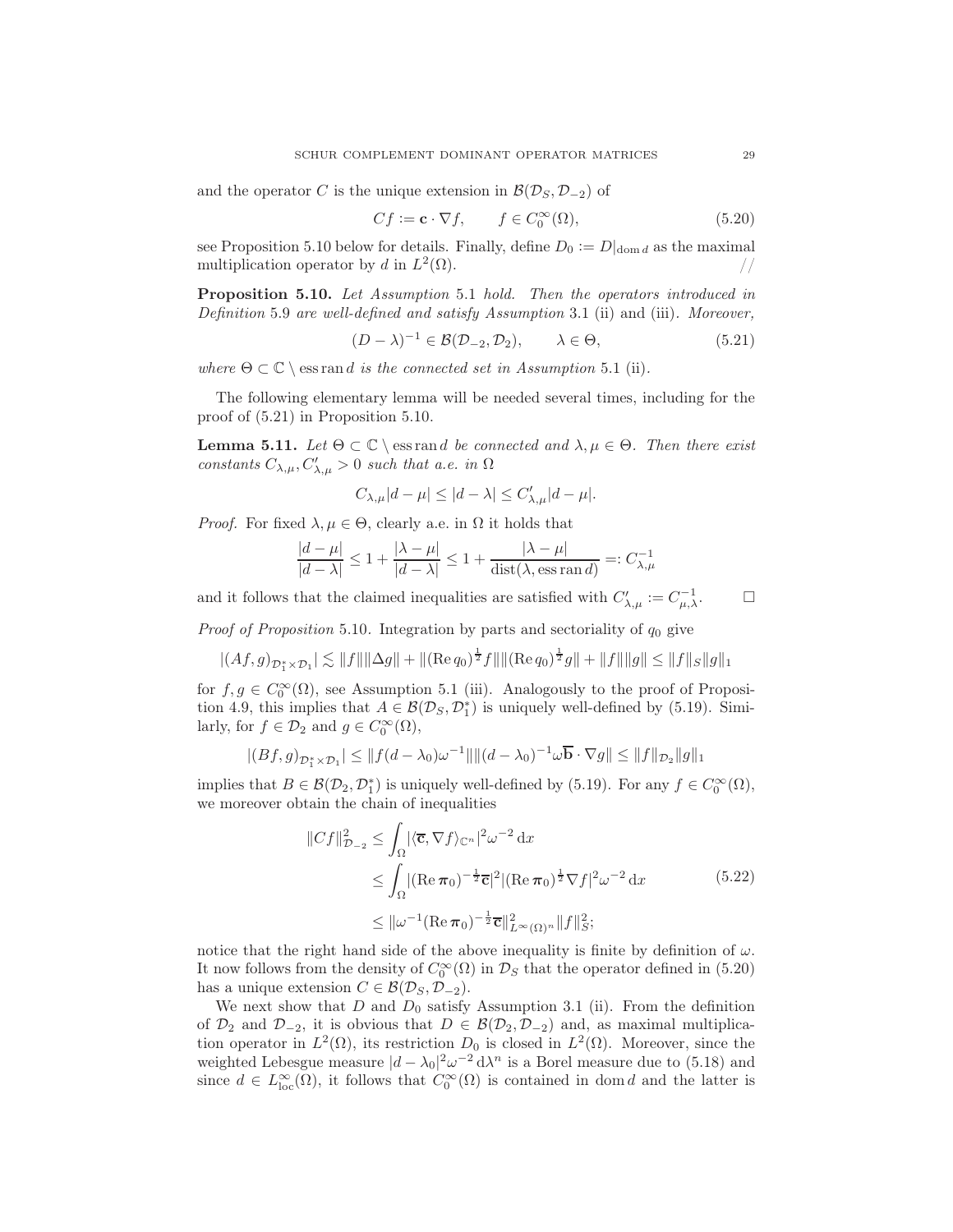consequently dense in  $\mathcal{D}_{-2}$ , see [7, Ex. 1.5.3 (c)]. Finally, for fixed  $\lambda \in \Theta$ , relation (5.21) holds since by Lemma 5.11 with  $\mu = \lambda_0$  for all  $f \in \mathcal{D}_{-2}$  we have

$$
\|(d-\lambda)^{-1}f\|_{\mathcal{D}_2}^2 = \int_{\Omega} |d-\lambda|^{-2}|f|^2|d-\lambda_0|^2\omega^{-2}\,\mathrm{d}x \lesssim \int_{\Omega} |f|^2\omega^{-2}\,\mathrm{d}x = \|f\|_{\mathcal{D}_{-2}}^2.\quad \Box
$$

5.2.3. Definition of matrix and Schur complement. Analogously to Definition 3.2, we now introduce our realisation of the operator matrix (5.1) and its Schur complement. Note that, by Proposition 5.10, the set  $\Theta$  satisfies inclusion (3.2).

Definition 5.12. We define the operator matrix

$$
\mathcal{A} := \left( \begin{array}{cc} -\Delta + q & \nabla \cdot \mathbf{b} \\ \mathbf{c} \cdot \nabla & d \end{array} \right) \in \mathcal{B}(\mathcal{D}_S \oplus \mathcal{D}_2, \mathcal{D}_1^* \oplus \mathcal{D}_{-2})
$$

and its first Schur complement

$$
S(\lambda) := -\Delta + q - \lambda - (\nabla \cdot \mathbf{b})(d - \lambda)^{-1}(\mathbf{c} \cdot \nabla) \in \mathcal{B}(\mathcal{D}_S, \mathcal{D}_1^*), \qquad \lambda \in \Theta,
$$

see Definitions 5.6 and 5.9 for the spaces and operators involved. Let the (family of) maximal operators  $\mathcal{A}_0$  in  $L^2(\Omega) \oplus L^2(\Omega)$  and  $S_0(\cdot)$  in  $L^2(\Omega)$ , respectively, be defined as the restrictions of A and  $S(\cdot)$  to their respective maximal domains

$$
\operatorname{dom} \mathcal{A}_0 := \{ (f, g) \in \mathcal{D}_S \times \mathcal{D}_2 : \mathcal{A}(f, g) \in L^2(\Omega) \times L^2(\Omega) \},\tag{5.23}
$$

$$
\operatorname{dom} S_0(\lambda) := \{ f \in \mathcal{D}_S : S(\lambda)f \in L^2(\Omega) \}.
$$

The proposition below shows that the Schur complement acts according to the formula obtained from naively integrating by parts. On the set of parameters Φ where it is sectorial, our definition of  $S(\lambda)$  coincides with its standard definition by means of its quadratic form with form domain  $\mathcal{D}_S$  and core  $C_0^{\infty}(\Omega)$  and is bounded between  $\mathcal{D}_S$  and its anti-dual  $\mathcal{D}_S^*$ .

**Proposition 5.13.** Let Assumption 5.1 be satisfied and let  $S(\cdot)$  be as in Definition 5.12. Then, for all  $\lambda \in \Theta$  and  $f, g \in C_0^{\infty}(\Omega)$ ,

$$
(S(\lambda)f,g)_{\mathcal{D}_1^*\times\mathcal{D}_1} = \int_{\Omega} \pi(\lambda)\nabla f \cdot \overline{\nabla g} \,dx + \int_{\Omega} qf\overline{g} \,dx - \lambda \int_{\Omega} f\overline{g} \,dx. \tag{5.24}
$$

Moreover, if  $\lambda \in \Phi$ , then  $S(\lambda) \in \mathcal{B}(\mathcal{D}_S, \mathcal{D}_S^*)$ .

*Proof.* Fix  $\lambda \in \Theta$  and let  $f, g \in C_0^{\infty}(\Omega)$ . Since  $(d - \lambda)^{-1}c \cdot \nabla f \in \mathcal{D}_2$ , it follows by definition that

$$
\begin{aligned} (S(\lambda)f,g)_{\mathcal{D}_1^*\times\mathcal{D}_1} &= \int_{\Omega}\nabla f\cdot\overline{\nabla g}\,\mathrm{d} x + \int_{\Omega}qf\overline{g}\,\mathrm{d} x - \lambda\int_{\Omega}f\overline{g}\,\mathrm{d} x\\ &\quad + \int_{\Omega}(d-\lambda)^{-1}(\mathbf{c}\cdot\nabla f)(\mathbf{b}\cdot\overline{\nabla g})\,\mathrm{d} x. \end{aligned}
$$

Formula (5.24) is then easily derived from the definition of  $\pi(\lambda)$  and

$$
(\mathbf{c} \cdot \xi)(\mathbf{b} \cdot \overline{\eta}) = (\mathbf{b} \otimes \mathbf{c})\xi \cdot \overline{\eta}, \qquad \xi, \eta \in \mathbb{C}^n.
$$

Now let  $\lambda \in \Phi$  be fixed. Using formula (5.24), multiplying it by the unimodular factor  $e^{i \omega_{\lambda}}$  and employing Assumption 5.1 (iii), we conclude

$$
|(S(\lambda)f,f)_{\mathcal{D}_1^*\times\mathcal{D}_1}|\lesssim \int_{\Omega}\operatorname{Re}\widetilde{\pi}(\lambda)\nabla f\cdot\overline{\nabla f}\,\mathrm{d} x+\int_{\Omega}\operatorname{Re}\widetilde{q}(\lambda)|f|^2\,\mathrm{d} x+\int_{\Omega}|f|^2\,\mathrm{d} x\lesssim \|f\|_S^2
$$

for  $f \in C_0^{\infty}(\Omega)$ . By a straightforward polarisation argument, it follows that

$$
|(S(\lambda)f,g)_{\mathcal{D}_1^*\times\mathcal{D}_1}|\lesssim \|f\|_S\|g\|_S,\quad f,g\in C_0^\infty(\Omega). \tag{5.25}
$$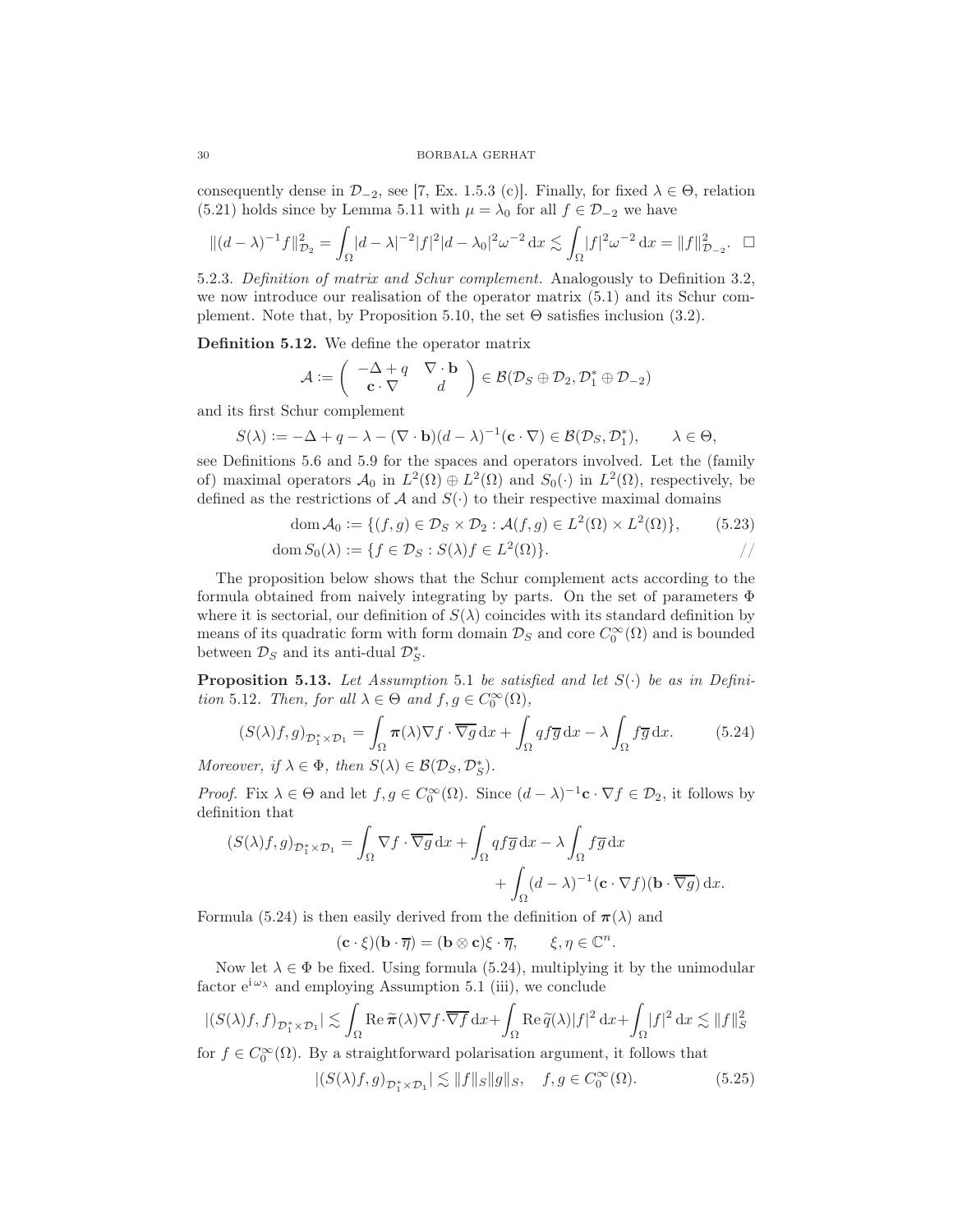Since  $C_0^{\infty}(\Omega)$  is dense both in  $\mathcal{D}_1$  and in  $\mathcal{D}_S$ ,  $S(\lambda) \in \mathcal{B}(\mathcal{D}_S, \mathcal{D}_1^*)$  and  $\mathcal{D}_1 \subset \mathcal{D}_S$  is continuously embedded, the inequality (5.25) remains valid for  $f \in \mathcal{D}_S$  and  $g \in \mathcal{D}_1$ .<br>However this implies  $S(\lambda) \in \mathcal{B}(\mathcal{D}_S, \mathcal{D}_S^*)$  for all  $\lambda \in \Phi$ However, this implies  $S(\lambda) \in \mathcal{B}(\mathcal{D}_S, \mathcal{D}_S^*)$  for all  $\lambda \in \Phi$ .

Remark 5.14. The actions of A and  $S(\cdot)$  can be understood in a standard distributional sense, cf. Remark 5.8 and also Remark 4.12 for the damped wave equation. More precisely, by Assumption 5.1 (i), the distributions

$$
-\Delta f + qf \in L^1_{loc}(\Omega), \quad \nabla \cdot \pi(\lambda)\nabla f + qf - \lambda f \in \mathcal{D}'(\Omega), \qquad f \in C_0^{\infty}(\Omega), \quad (5.26)
$$

are well-defined and coincide with the functionals  $Af \in \mathcal{D}_1^*$  and  $S(\lambda)f \in \mathcal{D}_1^*$ , respectively, see definitions of the latter in (5.19) and formula (5.24). Moreover,

$$
Cf = \mathbf{c} \cdot \nabla f \in \mathcal{D}_{-2} \subset L^1_{\text{loc}}(\Omega), \qquad f \in C_0^{\infty}(\Omega). \tag{5.27}
$$

Since the actions of A, C and  $S(\lambda)$  on  $\mathcal{D}_S$  are obtained by continuous extension, see (5.19) and (5.20), they are given as limits of distributions of the form (5.26) and (5.27); notice that the convergence of functionals in  $\mathcal{D}_1^*$  or  $\mathcal{D}_{-2}$  (which can be understood as  $L^2(\Omega, w^2)^*$  implies their convergence in  $\mathcal{D}'(\Omega)$ . From (5.17), we see that

$$
\mathbf{b}g = \omega(d - \lambda_0)^{-1} \mathbf{b}g(d - \lambda_0)\omega^{-1} \in L^1_{loc}(\Omega)^n, \quad g \in \mathcal{D}_2 = L^2(\Omega, |d - \lambda_0|^2 \omega^{-2}).
$$

Hence, the distributional divergence  $\nabla \cdot \mathbf{b}g \in \mathcal{D}'(\Omega)$  is well-defined and clearly coincides with  $Bg \in \mathcal{D}_{1}^{*}$  as in (5.19). Finally, it is clear that  $D = d$  is a standard multiplication operator between the weighted spaces  $\mathcal{D}_2$  and  $\mathcal{D}_{-2}$ . //

5.3. Proof of Theorem 5.3. The statement of Theorem 5.3 can be obtained from the results in Section 3; the following lemma is needed in order to apply Corollaries 3.6 and 3.7 therein.

**Lemma 5.15.** Let Assumption 5.1 be satisfied and  $S_0(\cdot)$  as in Definition 5.12. Then, for every  $\lambda \in \Phi$ , there exists  $z_{\lambda} \in \rho(S_0(\lambda))$  such that

$$
(S(\lambda) - z_{\lambda})^{-1} \in \mathcal{B}(\mathcal{D}_S^*, \mathcal{D}_S)
$$

and dom  $S_0(\lambda) = \text{dom}(S_0(\lambda) - z_\lambda)$  is dense in  $\mathcal{D}_S$ .

*Proof.* Let  $\lambda \in \Phi$  be arbitrary but fixed, then  $S(\lambda) \in \mathcal{B}(\mathcal{D}_S, \mathcal{D}_S^*)$  by Proposition 5.13. Moreover, multiplying (5.24) with the unimodular factor  $e^{i\omega_{\lambda}}$ , we obtain

$$
\operatorname{Re} \left( e^{i \omega_{\lambda}} S(\lambda) f, f \right)_{\mathcal{D}_{S}^{*} \times \mathcal{D}_{S}} \geq \int_{\Omega} \operatorname{Re} \widetilde{\pi}(\lambda) \nabla f \cdot \overline{\nabla f} \, dx + \int_{\Omega} \operatorname{Re} \widetilde{q}(\lambda) |f|^{2} \, dx - |\gamma_{\lambda} + e^{i \omega_{\lambda}} \lambda| \|f\|^{2}
$$

for  $f \in C_0^{\infty}(\Omega)$ . Using (5.4), we further derive

Re 
$$
(e^{i\omega_\lambda} S(\lambda)f, f)_{\mathcal{D}_S^* \times \mathcal{D}_S} \geq C_1 ||f||_S^2 - C_2 ||f||^2
$$
,  $f \in C_0^{\infty}(\Omega)$ ,

where  $C_1, C_2 > 0$  depend on  $\lambda$  but not on f. From this it is easy to see that there exists  $z_{\lambda} \in \mathbb{C}$  such that

$$
|e^{i\omega_{\lambda}}\left((S(\lambda)-z_{\lambda})f,f\right)_{\mathcal{D}_{S}^{*}\times\mathcal{D}_{S}}|\gtrsim\|f\|_{S}^{2},\qquad f\in C_{0}^{\infty}(\Omega). \tag{5.28}
$$

By the density of  $C_0^{\infty}(\Omega)$  in  $\mathcal{D}_S$ , the continuity of the embedding  $\mathcal{D}_S \subset \mathcal{D}_S^*$  and  $S(\lambda) \in \mathcal{B}(\mathcal{D}_S, \mathcal{D}_S^*)$ , the above inequality remains valid for  $f \in \mathcal{D}_S$ , i.e.  $S(\lambda) - z_\lambda$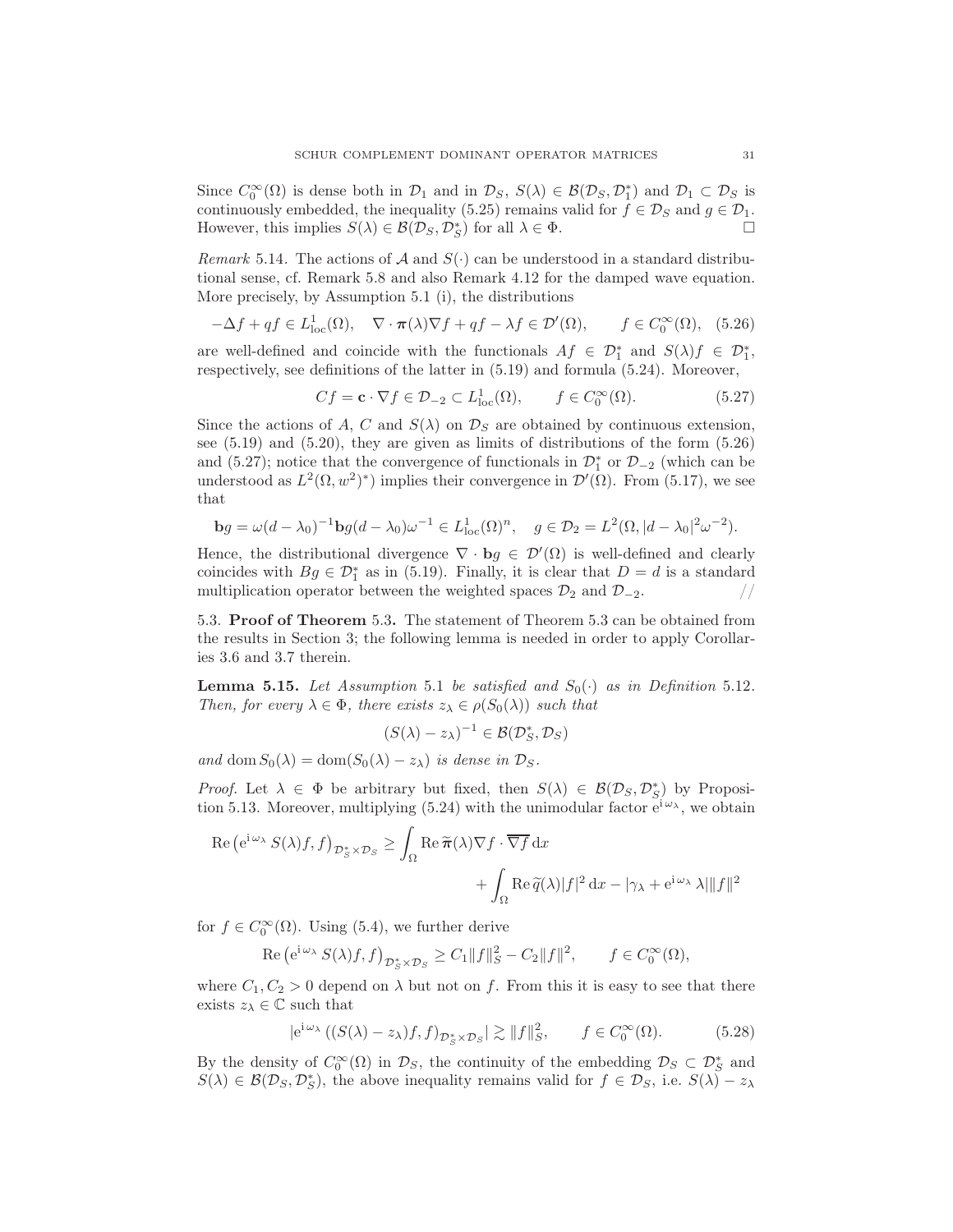corresponds to a bounded and coercive sesquilinear form on  $\mathcal{D}_S$ . By the Lax-Milgram Theorem, see e.g. [12, Thm. IV.1.1], we conclude  $z_{\lambda} \in \rho(S_0(\lambda)),$ 

$$
(S(\lambda) - z_{\lambda})^{-1} \in \mathcal{B}(\mathcal{D}_S^*, \mathcal{D}_S)
$$

and density of the maximal domain dom $(S_0(\lambda) - z_\lambda) = \text{dom } S_0(\lambda)$  in  $\mathcal{D}_S$ .

Proof of Theorem 5.3. By Propositions 5.7 and 5.10, Assumption 3.1 is satisfied, the objects in Definition 5.12 are well-defined and the results of Section 3 are applicable. We point out that our realisations of  $\mathcal{A}_0$  and  $S_0(\cdot)$  in Definition 5.12 coincide with their standard distributional definitions in (5.7), see Remark 5.14. The description of their domains in (5.8) then follows from their definition in (5.23).

We show the claims in (5.9)–(5.11). Since  $\Theta \subset \mathbb{C} \setminus \text{ess ran } d = \rho(D_0)$ , the identities (5.11) and (5.9) with  $\sigma_{\rm p}$  are a direct consequence of Corollary 3.5. Let us proceed with using Corollary 3.7 in order to show that the left hand side of (5.9), both with  $\sigma$  and  $\sigma_{e2}$ , is included in its right hand side. To this end, let  $f \in \text{dom } d$ and  $g \in C_0^{\infty}(\Omega)$ . We can estimate

$$
|(Bf,g)_{\mathcal{D}_1^* \times \mathcal{D}_1}| \leq \int_{\Omega} |f| |\langle \mathbf{b}, \nabla g \rangle_{\mathbb{C}^n}| \, dx
$$
  
\n
$$
\leq \int_{\Omega} |(d - \lambda_0)f||d - \lambda_0|^{-1} |(\text{Re}\,\pi_0)^{-\frac{1}{2}} \mathbf{b}| |(\text{Re}\,\pi_0)^{\frac{1}{2}} \nabla g| \, dx \quad (5.29)
$$
  
\n
$$
\leq ||(d - \lambda_0)f|| ||(d - \lambda_0)^{-1} (\text{Re}\,\pi_0)^{-\frac{1}{2}} \mathbf{b}||_{L^{\infty}(\Omega)^n} ||g||_S;
$$

notice that the right hand side of the last inequality is finite due to Assumption 5.1 (iv). By the density of  $C_0^{\infty}(\Omega)$  in  $\mathcal{D}_1$  and since  $\mathcal{D}_1 \subset \mathcal{D}_S$  is continuously embedded, both left and right hand side of  $(5.29)$  are continuous in g with respect to  $\|\cdot\|_1$ . Hence, (5.29) holds for all  $f \in \text{dom } d$  and  $g \in \mathcal{D}_1$ , implying  $B(\text{dom } d) \subset \mathcal{D}_{S}^*$ . The remaining assumptions of Corollary 3.7 with  $\Sigma = \Phi \subset \Theta$  are a consequence of  $\Phi \subset \rho(D_0)$ , Proposition 5.13, Lemma 5.15 and

$$
(S_0(\lambda) - z_\lambda)^{-1} \subset S_z^{\ddagger}(\lambda) := (S(\lambda) - z_\lambda)^{-1} \in \mathcal{B}(\mathcal{D}_S^*, \mathcal{D}_S).
$$

The claimed inclusion in (5.9), i.e. left hand side in right hand side, with  $\sigma$  and  $\sigma_{e2}$ , respectively, follows from Corollary 3.7 (i) and (ii).

The reverse inclusion in (5.9) with  $\sigma$  and (5.10) are obtained from  $\Theta \subset \rho(D_0)$ and Corollary 3.6 (i). The remaining inclusion in (5.9) with  $\sigma_{e2}$  follows from Corollary 3.6 (ii) with  $\Sigma = \Phi$ ; here it suffices to note that  $\Phi \subset \rho(D_0)$  and that, for every  $\lambda \in \Phi$ ,  $S_0(\lambda)$  has non-empty resolvent set by Lemma 5.15 and is therefore closed in  $L^2(\Omega)$ . The claims  $(5.9)$ – $(5.11)$  are thus proven.

Finally, assume that dom  $B_0 \cap$  dom d is dense in  $L^2(\Omega)$ . Then Lemma 5.15 with  $\lambda = \lambda_0$  implies that dom  $S_0(\lambda_0)$  is dense in  $\mathcal{D}_s$ . Consequently, since  $\mathcal{D}_s$  is dense and continuously embedded in  $L^2(\Omega)$ , it follows from Corollary 3.4 that dom  $\mathcal{A}_0$  is dense in  $L^2(\Omega) \oplus L^2$  $(\Omega)$ .

5.4. Proof of Theorem 5.5. In preparation for the proof of Theorem 5.5, we show that the hypotheses of the latter imply Assumption 5.1.

Lemma 5.16. Let the assumptions of Theorem 5.5 be satisfied. Then Assumption 5.1 holds with  $\Theta$ ,  $\Phi$  as in (5.13).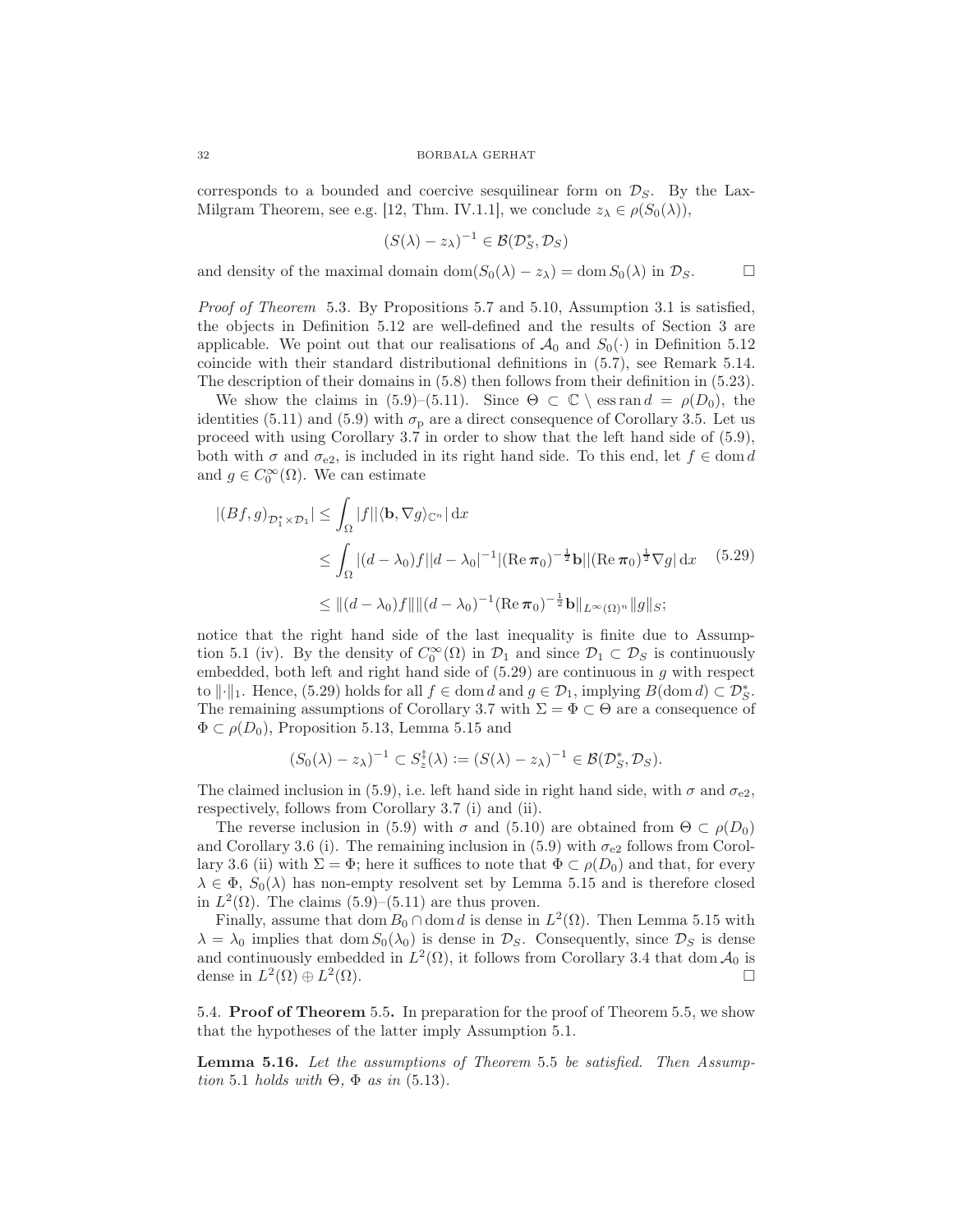*Proof.* We only need to show Assumption 5.1 (ii)–(iv). However, (ii) is clearly satisfied since the set  $\Theta \subset \mathbb{C} \setminus \mathsf{ess\,ran\,} d$  in (5.13) is connected and (5.2) follows from the first assumption in (5.14), see Remark 5.2 (iv). Recall that in this case

$$
\pi(\lambda) = \mathbf{I} + (d - \lambda)^{-1} \mathbf{B}, \qquad \lambda \in \Theta,
$$

where  $\mathbf{B} := (\mathbf{b} \otimes \overline{\mathbf{b}}) \geq 0$  is easily verified to be positive semi-definite a.e. in  $\Omega$ . For (iii), let  $\lambda \in \Phi \subset \Theta$  be arbitrary but fixed. Set  $\omega_{\lambda} := 0$  if  $|\arg \lambda| > \pi/2$  and

$$
\omega_\lambda := -\frac{\text{sgn}(\text{arg }\lambda)}{2} (\pi - \text{max}(\theta_q, \theta_d) - |\text{arg }\lambda|), \qquad |\text{arg }\lambda| \leq \pi/2,
$$

where the above is well-defined since  $\lambda \neq 0 \notin \Phi$ ; recall that arg :  $\mathbb{C} \setminus \{0\} \rightarrow (-\pi, \pi]$ in our convention and notice that  $|\omega_{\lambda}| < \pi/2 - \max(\theta_a, \theta_d) \leq \pi/2$ . It then follows from elementary geometrical considerations that

$$
\widetilde{d}(\lambda) := e^{i \omega_{\lambda}} (d - \lambda)^{-1}, \qquad \widetilde{q}(\lambda) := e^{i \omega_{\lambda}} q,
$$

are both sectorial; in particular, we can set  $\gamma_{\lambda} := 0$  in view of Assumption 5.1 (iii). Moreover, by the sectoriality of  $d(\lambda)$  and  $|\omega_{\lambda}| < \pi/2$ , also

$$
\widetilde{\boldsymbol{\pi}}(\lambda) := e^{i \omega_{\lambda}} \boldsymbol{\pi}(\lambda) = e^{i \omega_{\lambda}} \mathbf{I} + \widetilde{d}(\lambda) \mathbf{B}
$$
\n(5.30)

is sectorial and its real part is positive definite a.e. in  $\Omega$  since we have

$$
\operatorname{Re}\widetilde{\pi}(\lambda) \ge \cos\omega_{\lambda}\mathbf{I} > 0. \tag{5.31}
$$

It remains to show (5.4). The first chain of inequalities therein, i.e. the equivalence of Re $\tilde{q}(\lambda)$  for different  $\lambda \in \Phi$ , is derived from the sectoriality of q and the relation

$$
\operatorname{Re}\tilde{q}(\lambda) = \operatorname{Re}q\cos\omega_{\lambda} - \operatorname{Im}q\sin\omega_{\lambda}.\tag{5.32}
$$

Since  $|\omega_{\lambda}| < \pi/2 - \theta_q$ , it indeed follows that

$$
\cos \omega_{\lambda} - \tan \theta_q |\sin \omega_{\lambda}| > 0,
$$

such that, with another  $\mu \in \Phi$ , one further concludes using (5.32) that

$$
\frac{\operatorname{Re}\widetilde{q}(\mu)}{\operatorname{Re}\widetilde{q}(\lambda)} \le \frac{\cos\omega_{\mu} + \tan\theta_{q}|\sin\omega_{\mu}|}{\cos\omega_{\lambda} - \tan\theta_{q}|\sin\omega_{\lambda}|}.
$$

This readily implies the sought chain of inequalities. Employing Lemma 5.11, one obtains the analogous inequalities for  $d(\lambda)$  in a similar way. The second line in (5.4) then follows easily from the decomposition (5.30) and  $|\omega_{\lambda}| < \pi/2$ .

Finally, Assumption 5.1 (iv) follows from the second assumption in (5.14), see Remark 5.2 (iv).

By the lemma above, Theorem 5.3 is applicable in the present setting and can be used in order to prove Theorem 5.5. Before doing so, we first describe  $\mathcal{D}_S$  and certain actions defined on it.

Lemma 5.17. Let the assumptions of Theorem 5.5 be satisfied. Then

$$
\mathcal{D}_S = \{ f \in H_0^1(\Omega) : (\text{Re}\,\pi_0)^{\frac{1}{2}} \nabla f \in L^2(\Omega)^n, \ (\text{Re}\,q)^{\frac{1}{2}} f \in L^2(\Omega) \}. \tag{5.33}
$$

The formulas (5.20) and (5.24) remain valid with  $f = g \in \mathcal{D}_S$  and  $\lambda = -1$ . Moreover, for  $f \in \text{dom } d$  and  $g \in \mathcal{D}_S$ , the action of  $Bg \in \mathcal{D}_S^*$  is given by

$$
(Bf, g)_{\mathcal{D}_S^* \times \mathcal{D}_S} = -\int_{\Omega} f \mathbf{b} \cdot \overline{\nabla g} \, dx. \tag{5.34}
$$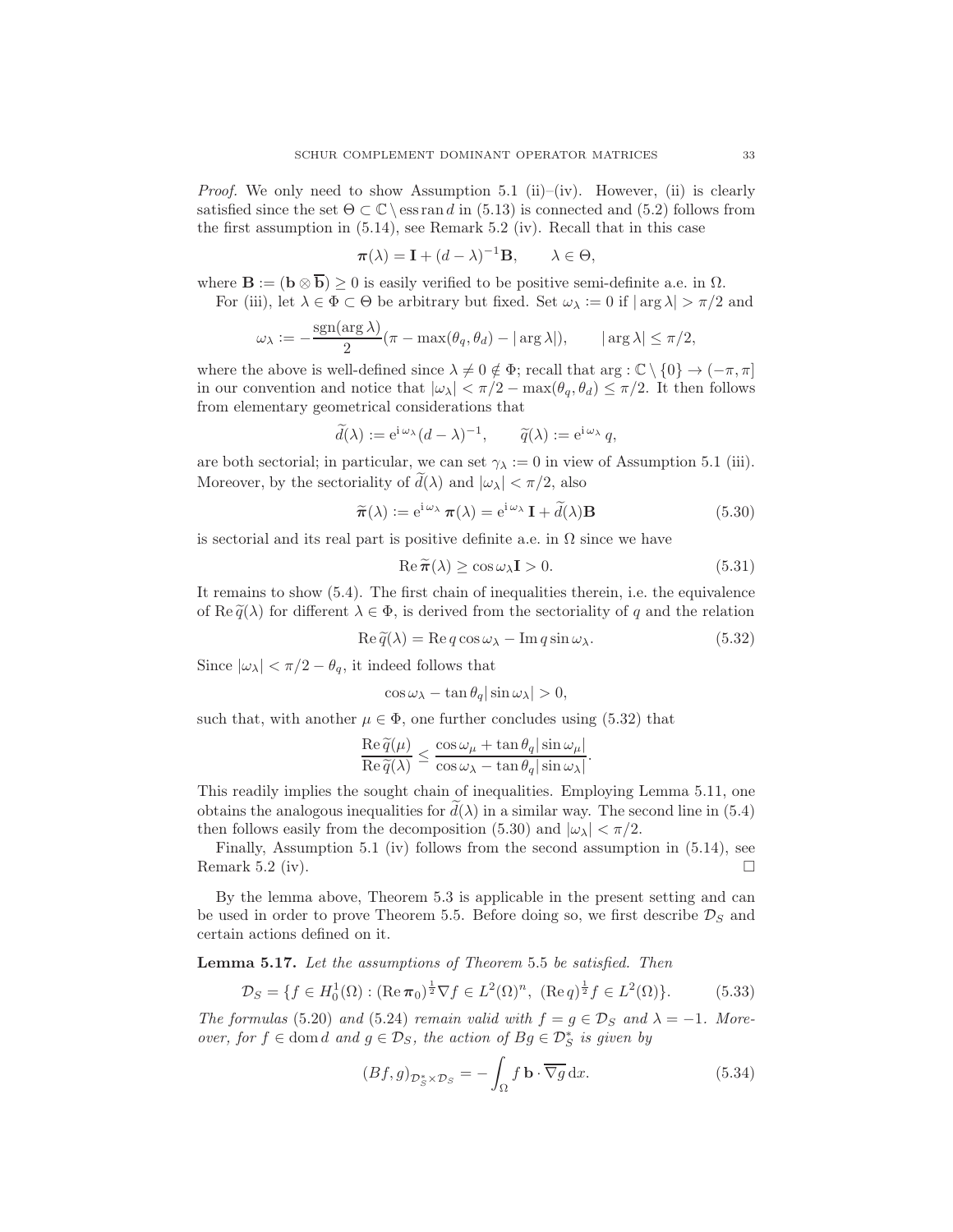*Proof.* In order to show  $(5.33)$ , we point out that, by  $(5.31)$ , we have

$$
\|\nabla f\|^2 + \|(\text{Re}\,q)^{\frac{1}{2}}f\|^2 + \|f\|^2 \lesssim \|f\|_{S}^2, \qquad f \in C_0^{\infty}(\Omega). \tag{5.35}
$$

Since  $C_0^{\infty}(\Omega)$  is dense in  $H_0^1(\Omega)$ , this implies  $\mathcal{D}_S \subset H_0^1(\Omega)$ . The claims

$$
(\operatorname{Re}\pi_0)^{\frac{1}{2}}\nabla f \in L^2(\Omega)^n
$$
,  $(\operatorname{Re} q)^{\frac{1}{2}}f \in L^2(\Omega)$ ,  $f \in \mathcal{D}_S$ ,

then follow by standard arguments from the definition of  $\mathcal{D}_S$ ; indeed, if

$$
f \in \mathcal{D}_S, \qquad \{f_m\}_m \subset C_0^{\infty}(\Omega), \qquad \|f_m - f\|_S \to 0, \qquad m \to \infty,
$$
 (5.36)

then by (5.35) also  $f_m \to f$  in  $H^1(\Omega)$  as  $m \to \infty$ . Since  $\{(\text{Re}\,\pi_0)^{\frac{1}{2}}\nabla f_m\}_m$  is Cauchy in  $L^2(\Omega)^n$  by (5.36), it has a limit h in  $L^2(\Omega)^n$ . For any test function  $\varphi \in C_0^{\infty}(\Omega)^n$ , we derive the following

$$
\langle h, \varphi \rangle = \lim_{m \to \infty} \langle (\operatorname{Re} \pi_0)^{\frac{1}{2}} \nabla f_m, \varphi \rangle
$$
  
= 
$$
\lim_{m \to \infty} \langle \nabla f_m, (\operatorname{Re} \pi_0)^{\frac{1}{2}} \varphi \rangle = \langle \nabla f, (\operatorname{Re} \pi_0)^{\frac{1}{2}} \varphi \rangle = \langle (\operatorname{Re} \pi_0)^{\frac{1}{2}} \nabla f, \varphi \rangle.
$$

This in turn implies  $(\text{Re}\,\pi_0)^{\frac{1}{2}}\nabla f = h \in L^2(\Omega)$  by a density argument. Analogously, one shows that  $(\text{Re } q)^{\frac{1}{2}} f_m \to (\text{Re } q)^{\frac{1}{2}} f \in L^2(\Omega)$  converges in  $L^2(\Omega)$  as  $m \to \infty$ . Formula (5.24) with  $\lambda = -1$  then immediately extends to  $f = g \in \mathcal{D}_S$ , noting that the sectoriality of  $\pi_0$  and q implies continuity of both sides in f with respect to convergence in  $\mathcal{D}_S$ .

In order to show that (5.20) holds with  $f \in \mathcal{D}_S$ , consider a sequence as in (5.36). By construction of C and since  $(\text{Re }\pi_0)^{\frac{1}{2}}\nabla f_m \to (\text{Re }\pi_0)^{\frac{1}{2}}\nabla f$  in  $L^2(\Omega)^n$  as  $m \to \infty$ , for all test functions  $\varphi \in C_0^{\infty}(\Omega)$  we have

$$
\langle \omega^{-1} C f, \varphi \rangle = \lim_{m \to \infty} \langle \omega^{-1} \overline{\mathbf{b}} \cdot \nabla f_m, \varphi \rangle = \lim_{m \to \infty} \langle (\operatorname{Re} \pi_0)^{\frac{1}{2}} \nabla f_m, (\operatorname{Re} \pi_0)^{-\frac{1}{2}} \mathbf{b} \omega^{-1} \varphi \rangle
$$

$$
= \langle (\operatorname{Re} \pi_0^{\frac{1}{2}} \nabla f, (\operatorname{Re} \pi_0)^{-\frac{1}{2}} \mathbf{b} \omega^{-1} \varphi \rangle
$$

$$
= \langle \omega^{-1} \overline{\mathbf{b}} \cdot \nabla f, \varphi \rangle.
$$

For the third identity above, note that

$$
(\operatorname{Re}\pi_0)^{-\frac{1}{2}}\mathbf{b}\omega^{-1}\varphi = (d-\lambda)^{-1}(\operatorname{Re}\pi_0)^{-\frac{1}{2}}\mathbf{b}(d-\lambda)w^{-1}\varphi \in L^2(\Omega),
$$

see Assumption 5.1 (i), (iv) and recall that  $w \geq 1$ . From density arguments, one concludes  $\omega^{-1}Cf = \omega^{-1}\overline{\mathbf{b}} \cdot \nabla f$ , i.e. that (5.20) holds. The claim (5.34) can be shown similarly, cf.  $(5.29)$ .

Proof of Theorem 5.5. By Lemma 5.16, Assumption 5.1 is fully satisfied and the claims (5.9)–(5.11) follow from Theorem 5.3. It only remains to show that  $\mathcal{A}_0$  is m-accretive in  $L^2(\Omega) \oplus L^2(\Omega)$  with (5.15); the density of dom  $\mathcal{A}_0$  and the generation of the semigroup then follow from classical results, see e.g. [25, §V.3.10, §IX.1].

In order to show that  $\mathcal{A}_0$  is accretive, let  $(f, g) \in \text{dom } \mathcal{A}_0$ . From the sectoriality of  $\pi_0 = \mathbf{I} + (d+1)^{-1}\mathbf{B}$ , from  $f \in \mathcal{D}_S$  and (5.33), it then follows that

$$
|(d+1)^{-1}\mathbf{B}\nabla f \cdot \overline{\nabla f}| \lesssim \text{Re}\,\pi_0 \nabla f \cdot \overline{\nabla f} + |\nabla f|^2 \in L^1(\Omega). \tag{5.37}
$$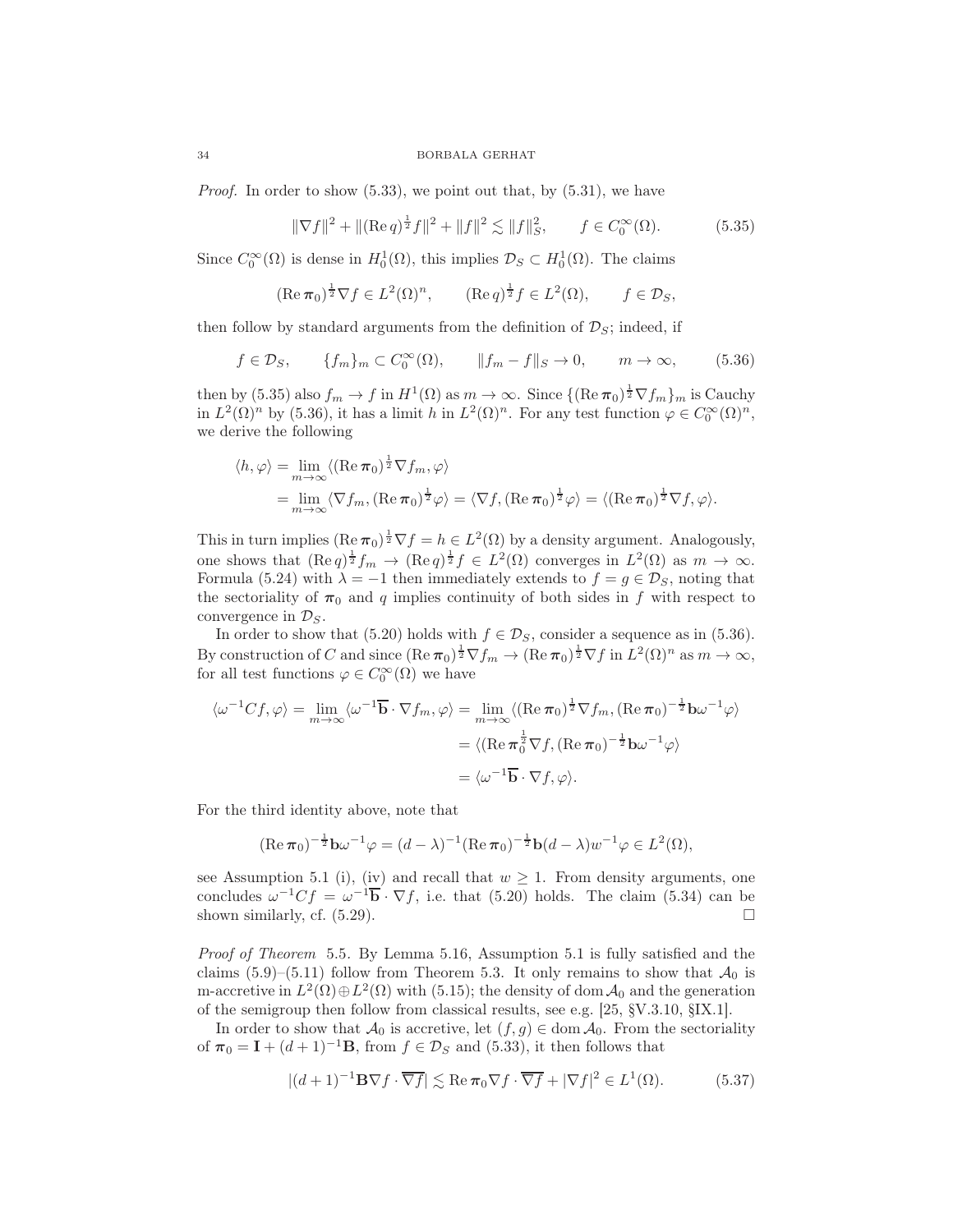Since  $(D+1)^{-1}Cf + g \in \text{dom } d$  as  $(f,g) \in \text{dom } \mathcal{A}_0$ , applying formula (5.34) and (5.20) according to Lemma 5.17, we further conclude

$$
(B((D+1)^{-1}Cf+g),f)_{\mathcal{D}_{S}^{*}\times\mathcal{D}_{S}} = -\int_{\Omega}((d+1)^{-1}\overline{\mathbf{b}}\cdot\nabla f+g)\mathbf{b}\cdot\overline{\nabla f}\,\mathrm{d}x
$$

$$
= -\int_{\Omega}(d+1)^{-1}\mathbf{B}\nabla f\cdot\overline{\nabla f}\,\mathrm{d}x + \int_{\Omega}g\mathbf{b}\cdot\overline{\nabla f}\,\mathrm{d}x;
$$

here in the second equality we used (5.37), which then also gives  $g\mathbf{b} \cdot \overline{\nabla f} \in L^1(\Omega)$ . Consequently, formula (5.24) according to Lemma 5.17 gives

$$
\langle Af + Bg, f \rangle = (S(-1)f, f)_{\mathcal{D}_S^* \times \mathcal{D}_S} + \left( B((D+1)^{-1}Cf + g), f \right)_{\mathcal{D}_S^* \times \mathcal{D}_S} - ||f||^2
$$
  

$$
= ||\nabla f||^2 + \int_{\Omega} q|f|^2 dx + \int_{\Omega} g \mathbf{b} \cdot \overline{\nabla f} dx. \tag{5.38}
$$

Using  $g\mathbf{b} \cdot \overline{\nabla f} \in L^1(\Omega)$ , it follows from (5.20) with Lemma 5.17 that

$$
\langle Cf + Dg, g \rangle = \int_{\Omega} \overline{\mathbf{b}} \cdot \nabla f \overline{g} \, dx + \int_{\Omega} d|g|^2 \, dx; \tag{5.39}
$$

this in turn gives  $d|g|^2 \in L^1(\Omega)$ , thus  $g \in \text{dom}(\text{Re } d)^{\frac{1}{2}}$  by the sectoriality of d and  $(5.15)$  is shown. Combining  $(5.38)$  and  $(5.39)$ , we obtain accretivity of  $\mathcal{A}_0$  as follows

$$
\operatorname{Re}\langle \mathcal{A}_0(f,g),(f,g)\rangle_{\mathcal{H}}=\|\nabla f\|^2+\int_{\Omega}\operatorname{Re} q|f|^2\,\mathrm{d} x+\int_{\Omega}\operatorname{Re} d|g|^2\,\mathrm{d} x\geq 0.
$$

In order to conclude m-accretivity of  $\mathcal{A}_0$ , we show that  $\rho(\mathcal{A}_0) \cap (-\infty, 0) \neq 0$ , see e.g. [25, §V.3.10]. This however, follows from taking complements in (5.9) and the proof of Lemma 5.15, where one can easily show that, if  $\lambda < 0$  has large enough modulus, then (5.28) is satisfied with  $z_{\lambda} = 0$ , i.e. that  $S(\lambda)$  is coercive on  $\mathcal{D}_S$  and thus  $0 \in \rho(S_0(\lambda))$  for  $\lambda \in (-\infty, 0)$  with  $|\lambda|$  sufficiently large. thus  $0 \in \rho(S_0(\lambda))$  for  $\lambda \in (-\infty, 0)$  with  $|\lambda|$  sufficiently large.

# 6. Dirac operators with Coulomb type potentials

We apply our abstract method and use a dominant first Schur complement to construct a self-adjoint realisation of the Dirac operator

$$
\mathcal{A} = \begin{pmatrix} V+1 & -\mathrm{i}\,\sigma \cdot \nabla \\ -\mathrm{i}\,\sigma \cdot \nabla & V-1 \end{pmatrix} \tag{6.1}
$$

acting in  $L^2(\mathbb{R}^3)^2 \oplus L^2(\mathbb{R}^3)^2$ , where as usual we denote

$$
\sigma \cdot \nabla = \sum_{j=1}^{3} \sigma_j \partial_j
$$

with  $\sigma_i$ ,  $j = 1, 2, 3$ , being the Pauli matrices

$$
\sigma_1 = \begin{pmatrix} 0 & 1 \\ 1 & 0 \end{pmatrix}, \quad \sigma_2 = \begin{pmatrix} 0 & -i \\ i & 0 \end{pmatrix}, \quad \sigma_3 = \begin{pmatrix} 1 & 0 \\ 0 & -1 \end{pmatrix}.
$$

Our assumptions on the real-valued potential are minimal with respect to the employed form methods. Indeed, V is only assumed locally square integrable such that it satisfies the Hardy type inequality (6.2) below, which ensures the coercivity of the Schur complement on its form domain for a suitable set of spectral parameters.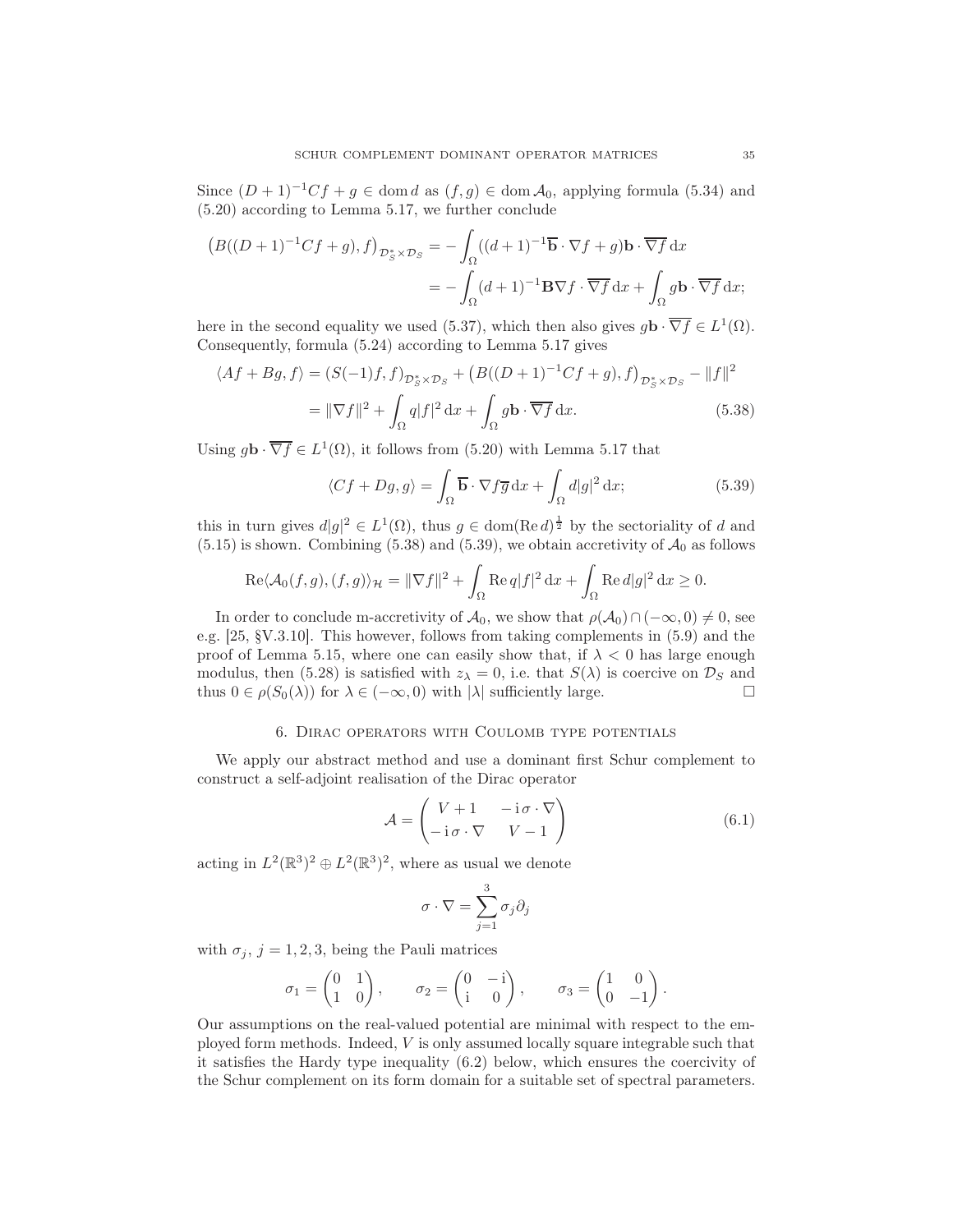**Assumption 6.1.** Let  $V \in L^2_{loc}(\mathbb{R}^3, \mathbb{R})$  be bounded above with

$$
\Gamma:=\operatornamewithlimits{ess\,sup}_{x\in\mathbb{R}^3}V(x)<\infty
$$

and assume there exists  $\Lambda > \Gamma - 1$  such that

$$
\int_{\mathbb{R}^3} \frac{|\sigma \cdot \nabla f|^2}{1 + \Lambda - V} \, \mathrm{d}x + \int_{\mathbb{R}^3} (V + 1 - \Lambda) |f|^2 \, \mathrm{d}x \ge 0, \qquad f \in C_0^{\infty}(\mathbb{R}^3)^2. \tag{6.2}
$$

Remark 6.2. It was shown in [10, 11] that the above Hardy-Dirac inequality is satisfied for certain Coulomb type potentials, in particular for  $V(x) = -\nu/|x|$  with  $\nu \in (0, 1]$ ; in the latter case,  $\Gamma = 0$  and  $\Lambda = \sqrt{1 - \nu}$ , see [10, Thm. 1, Cor. 3]. //  $\nu \in (0, 1]$ ; in the latter case,  $\Gamma = 0$  and  $\Lambda = \sqrt{1 - \nu}$ , see [10, Thm. 1, Cor. 3].

By means of the construction in Section 3, a self-adjoint realisation of the operator matrix (6.1) with a spectral gap  $(\Gamma - 1, \Lambda)$  can be obtained, see Theorem 6.3 below. Moreover, the spectral equivalence to its Schur complement on  $(\Gamma - 1, \infty)$ can be established, see Remark 6.4 below.

In [15], the same self-adjoint operator matrix was constructed (and the same spectral gap was proven); the authors later presented an abstract version of this method in [16]. Even though their approach is similar to ours and uses both a distributional framework and a dominant Schur complement due to the Hardy-Dirac inequality (6.2), it requires the additional assumption

$$
\frac{\nabla V}{(\lambda_0 + 1 - V)^2} \in L^2_{\text{loc}}(\mathbb{R}^3, \mathbb{R})
$$
\n(6.3)

for some  $\lambda_0$  in the spectral gap. Inspired by [15, 16], in the recent work [36] distinguished self-adjoint extensions of symmetric operators with spectral gaps were constructed and variational principles for their eigenvalues were derived. Applied to Dirac operators subject to Coulomb potentials  $V(x) = -\nu/|x|$  with  $\nu \in (0, 1]$ , this construction in particular allows to establish self-adjointness without the additional assumption (6.3). We mention that while the elaborate abstract method in [36] carefully defines suitable Hilbert spaces of test functions and distributions (which allow to rigorously implement the Frobenius-Schur factorisation of the resolvent), unlike our approach it heavily relies on the symmetry of the underling operator.

In the sequel,  $\langle \cdot, \cdot \rangle$  and  $\| \cdot \|$  shall denote the inner product and norm on  $L^2(\mathbb{R}^3)^2$ .

**Theorem 6.3.** Let A be the matrix differential expression  $(6.1)$  understood in the standard distributional sense, let  $A_0 := A|_{\text{dom } A_0}$  be its action on the maximal domain

$$
\text{dom}\,\mathcal{A}_0 := \{ (f,g) \in \mathcal{D}_S \times L^2(\mathbb{R}^3)^2 : Vf - \mathbf{i}\sigma \cdot \nabla g, \ -\mathbf{i}\sigma \cdot \nabla f + Vg \in L^2(\mathbb{R}^3)^2 \}. \tag{6.4}
$$

Here the Hilbert space  $\mathcal{D}_S$  is the closure

$$
\mathcal{D}_S := \overline{C_0^{\infty}(\mathbb{R}^3)^2}^{\|\cdot\|_S}, \qquad \|f\|_S^2 := \mathbf{s}_{\lambda_0}[f] + \|f\|^2, \qquad f \in C_0^{\infty}(\mathbb{R}^3)^2,
$$

where  $\lambda_0 \in (\Gamma - 1, \Lambda)$  is arbitrary and

$$
\mathbf{s}_{\lambda_0}[f] := \int_{\mathbb{R}^3} \frac{|\sigma \cdot \nabla f|^2}{1 + \lambda_0 - V} \, \mathrm{d}x + \int_{\mathbb{R}^3} (V + 1 - \lambda_0) |f|^2 \, \mathrm{d}x \ge 0. \tag{6.5}
$$

Then  $\mathcal{A}_0$  is independent of the choice of  $\lambda_0$  in (6.5). Moreover, it is densely defined and self-adjoint in  $L^2(\mathbb{R}^3)^2 \oplus L^2(\mathbb{R}^3)^2$  and has a spectral gap

$$
\sigma(\mathcal{A}_0) \cap (\Gamma - 1, \Lambda) = \emptyset. \tag{6.6}
$$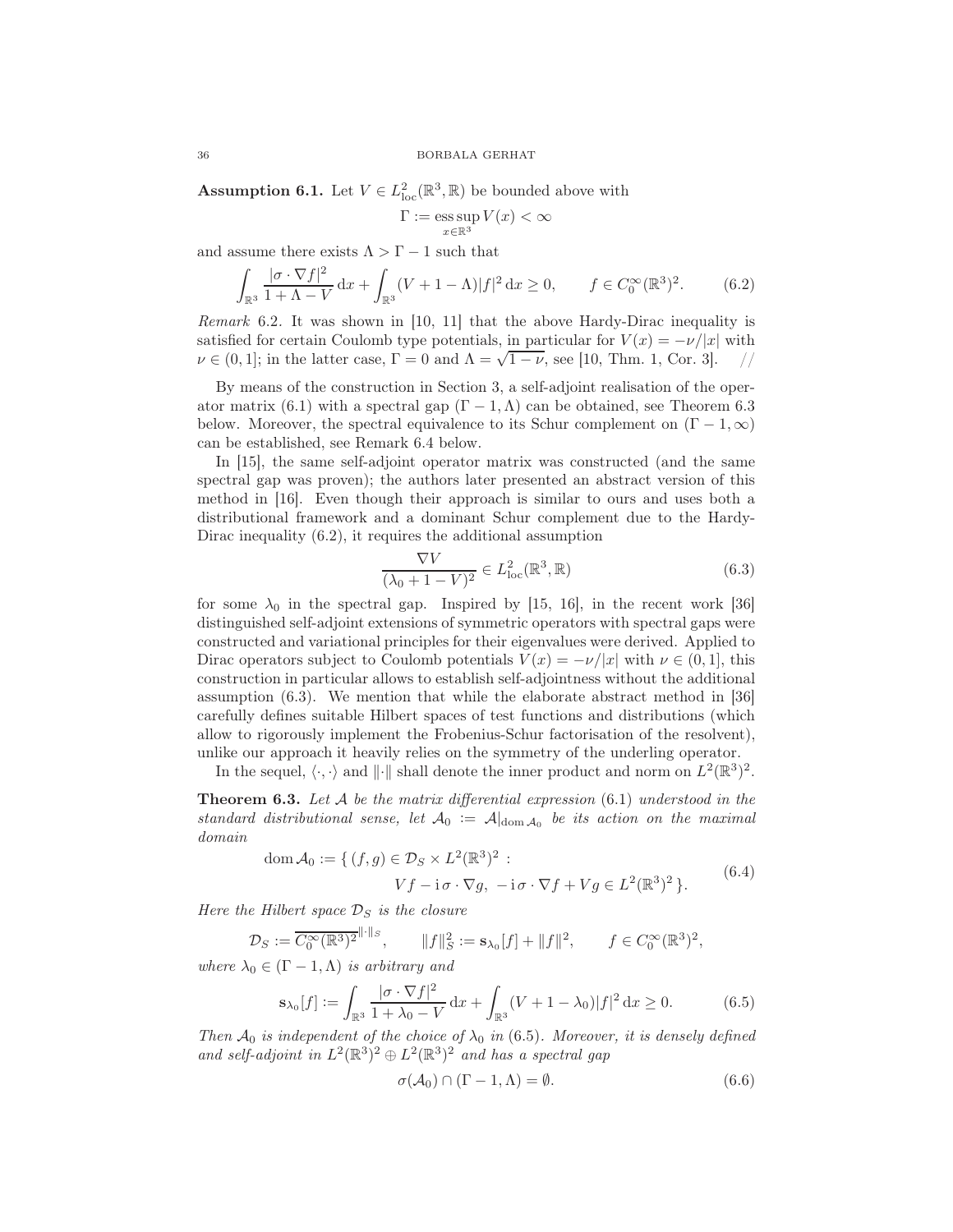*Proof.* For any  $\lambda \in (\Gamma - 1, \infty)$ , let the quadratic form  $s_{\lambda}$  be defined on  $C_0^{\infty}(\mathbb{R}^3)^2$ analogously to (6.5). We first note that  $s_{\lambda}$  is decreasing in  $\lambda$  and that (6.2) translates into  $s_{\lambda}$  being non-negative for  $\lambda \in (\Gamma - 1, \Lambda]$ . Moreover, for  $\lambda \in (\Gamma - 1, \Lambda)$ , the forms  $s_{\lambda} + ||\cdot||^2$  are pairwise equivalent norms. This can be shown similarly to Lemma 5.11, by proving that for any  $\lambda, \mu > \Gamma - 1$  there exist  $m_{\lambda,\mu}, M_{\lambda,\mu} > 0$  such that a.e. in  $\mathbb{R}^3$  and for all  $f \in C_0^{\infty}(\mathbb{R}^3)^2$ 

$$
m_{\lambda,\mu} \mathbf{s}_{\mu}[f] + (\mu - \lambda) \|f\|^2 \le \mathbf{s}_{\lambda}[f] \le M_{\lambda,\mu} \mathbf{s}_{\mu}[f] + (\mu - \lambda) \|f\|^2. \tag{6.7}
$$

In order to apply the results in Section 3, we proceed by indicating the remaining spaces and operators needed for Assumption 3.1. The following constructions are similar to Propositions 4.6 and 4.9 for the wave equation and Propositions 5.7 and 5.10 for the singular coefficient matrix differential operators, thus analogous parts will be merely sketched here.

We start by defining the spaces and showing that (as topological spaces) they are independent of  $\lambda_0$ . This in particular implies that  $\mathcal{A}_0$  does not depend on  $\lambda_0$ . Clearly,  $\mathcal{H}_1 := \mathcal{H}_2 := L^2(\mathbb{R}^3)^2$  and we set  $\mathcal{D}_{-S} := \mathcal{D}_S^*$  and  $\mathcal{D}_{-1} := \mathcal{D}_1^*$  with  $\mathcal{D}_1$ defined as the closure

$$
\mathcal{D}_1 := \overline{C_0^{\infty}(\mathbb{R}^3)^2}^{\|\cdot\|_1}, \quad \|f\|_1^2 := \|f\|_S^2 + \|Vf\|^2 + \|\sigma \cdot \nabla f\|^2, \quad f \in C_0^{\infty}(\mathbb{R}^3)^2.
$$

We further introduce the (weighted) spaces

$$
\mathcal{D}_2 := L^2(\mathbb{R}^3)^2, \qquad \mathcal{D}_{-2} := L^2(\mathbb{R}^3; (1 + \lambda_0 - V)^{-2})^2.
$$

One can show that the above spaces are well-defined and satisfy Assumption 2.1 (i), cf. Propositions 4.6 and 5.7. Notice therefore that the weighted Lebesgue measure  $(1 + \lambda_0 - V)^{-2} d\lambda^3$  is a Borel measure, which implies the density of  $L^2(\mathbb{R}^3)^2$  in  $\mathcal{D}_{-2}$ , see [7, Ex. 1.5.3 (c)]. The  $\lambda_0$ -independence of  $\mathcal{D}_S$  and  $\mathcal{D}_{-2}$ , respectively, follow from the chain of inequalities (6.7) and a similar argument as in the proof of Lemma 5.11. We continue with defining the matrix entries. To this end, the operators

$$
A := V + 1 \in \mathcal{B}(\mathcal{D}_S, \mathcal{D}_1^*), \qquad B := -\mathrm{i}\,\sigma \cdot \nabla \in \mathcal{B}(L^2(\mathbb{R}^3)^2, \mathcal{D}_1^*),
$$

shall be defined as unique bounded extensions of

$$
(Af,g)_{\mathcal{D}_1^* \times \mathcal{D}_1} := \int_{\mathbb{R}^3} (V+1)f \cdot \overline{g} dx,
$$
  

$$
(Bf,g)_{\mathcal{D}_1^* \times \mathcal{D}_1} := i \int_{\mathbb{R}^3} f \cdot \overline{(\sigma \cdot \nabla g)} dx,
$$
  

$$
f, g \in C_0^{\infty}(\mathbb{R}^3)^2,
$$
 (6.8)

cf. the constructions  $(4.13)$  and  $(5.19)$ . This is possible due to the inequalities

$$
|(Af,g)_{\mathcal{D}_1^* \times \mathcal{D}_1}| \le ||f||_S||g||_1, \qquad |(Bf,g)_{\mathcal{D}_1^* \times \mathcal{D}_1}| \le ||f|| ||g||_1,\tag{6.9}
$$

which hold for  $f, g \in C_0^{\infty}(\mathbb{R}^3)^2$  by the construction of  $\|\cdot\|_1$  and since  $\|\cdot\| \le \|\cdot\|_S$ . Moreover, the entry

$$
C := -\mathrm{i}\,\sigma\cdot\nabla \in \mathcal{B}(\mathcal{D}_S, \mathcal{D}_{-2})
$$

shall be constructed as unique bounded extension of

$$
Cf := -\mathbf{i}\,\sigma \cdot \nabla f, \qquad f \in C_0^{\infty}(\mathbb{R}^3)^2,
$$

similarly to  $(5.20)$  and  $(5.22)$ . To this end, see [15, Prop. 6] for the proof of the inequality

$$
||Cf||_{\mathcal{D}_{-2}}^2 = \int_{\mathbb{R}^3} \frac{|\sigma \cdot \nabla f|^2}{(1 + \lambda_0 - V)^2} dx \lesssim ||f||_S
$$
 (6.10)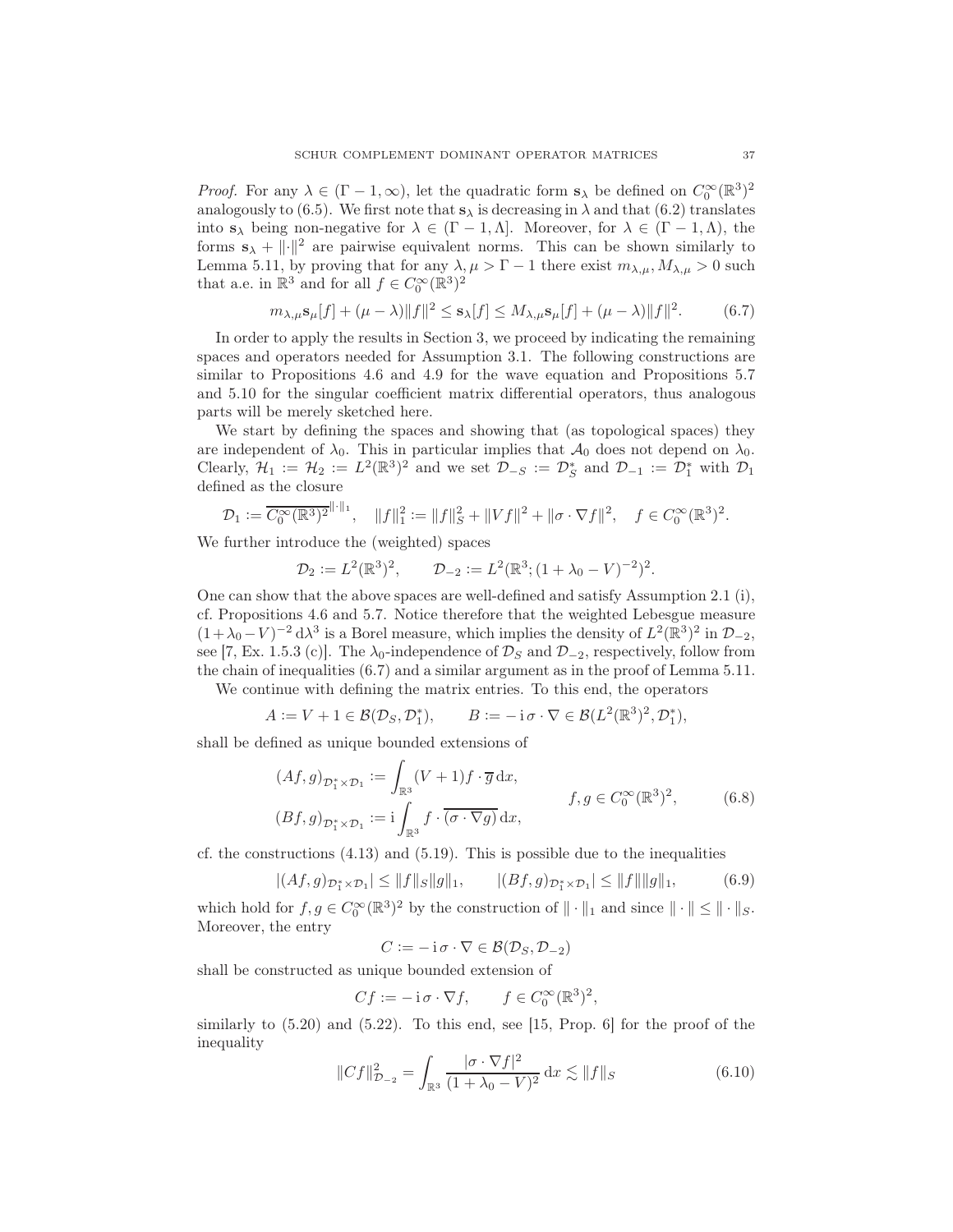for  $f \in C_0^{\infty}(\mathbb{R}^3)^2$ . Finally, let

$$
D := (V - 1) \in \mathcal{B}(L^2(\mathbb{R}^3)^2, \mathcal{D}_{-2}), \quad D_0 := D|_{\text{dom } D_0}, \quad \text{dom } D_0 := (\text{dom } V)^2.
$$

It follows that the operators defined above satisfy Assumptions 2.1 (ii) and 3.1 (ii), cf. Propositions 4.9 and 5.10, thus Assumption 3.1 holds. Moreover, we set

$$
D^{\ddagger}(\lambda) := (D - \lambda)^{-1} \in \mathcal{B}(\mathcal{D}_{-2}, L^2(\mathbb{R}^3)^2), \qquad \lambda \in \Theta := (\Gamma - 1, \infty) \subset \rho(D_0),
$$

and point out that  $\Theta$  satisfies the inclusion (3.2), cf. Lemma 5.11 regarding the claimed boundedness of  $D^{\ddagger}(\lambda)$ .

The matrix  $\mathcal{A}_0$  and its first Schur complement  $S_0(\cdot)$  are well-defined as in Definition 3.2 with dom  $\mathcal{A}_0$  as in (6.4). It is obvious that the action of  $\mathcal{A}_0$  coincides with its standard definition by distributional operations, where A and C are extended by continuity to  $\mathcal{D}_S$  analogously as in Remarks 4.12 and 5.14. It thus remains to explain that  $\mathcal{A}_0$  is densely defined, self-adjoint and that  $(6.6)$  holds.

Let  $\lambda \in (\Gamma - 1, \infty)$  be arbitrary but fixed. Considering the definition of  $S(\lambda)$ and the inequalities in (6.7), it follows that

$$
S(\lambda) \in \mathcal{B}(\mathcal{D}_S, \mathcal{D}_S^*), \qquad (S(\lambda)f, f)_{\mathcal{D}_S^* \times \mathcal{D}_S} = \mathbf{s}_{\lambda}[f], \qquad f \in C_0^{\infty}(\mathbb{R}^3)^2, \qquad (6.11)
$$

cf. Proposition 5.13. Moreover, it is not difficult to use (6.7) to show that there exists a shift  $z_\lambda \in \mathbb{R}$  such that

$$
|((S(\lambda) - z_{\lambda})f, f)_{\mathcal{D}_{\mathcal{S}}^* \times \mathcal{D}_{S}}| \gtrsim ||f||_{S}^2, \qquad f \in C_0^{\infty}(\mathbb{R}^3)^2,
$$

which means that  $S(\lambda)-z_\lambda$  is coercive on  $\mathcal{D}_S$ . Hence, by the Lax-Milgram Theorem, see e.g. [12, Thm. IV.1.1], we conclude

$$
S_z^{\ddagger}(\lambda) := (S(\lambda) - z_{\lambda})^{-1} \in \mathcal{B}(\mathcal{D}_S^*, \mathcal{D}_S), \qquad z_{\lambda} \in \rho(S_0(\lambda)),
$$

and that dom  $S(\lambda)$  is dense in  $\mathcal{D}_S$  and thus also in  $L^2(\mathbb{R}^3)^2$ . In particular, one can choose  $z_{\lambda} = 0$  if  $\lambda \in (\Gamma - 1, \lambda_0)$  and thus

$$
(\Gamma - 1, \lambda_0) \subset \rho(S_0). \tag{6.12}
$$

We proceed to show that the numerical range of  $\mathcal{A}_0$  is a subset of  $\mathbb{R}$ , cf. the proofs of [15, Thm. 4] and [16, Thm. 1]. To this end, let  $(f, g) \in \text{dom} \mathcal{A}_0$ . Then  $S(\lambda_0)f \in \mathcal{D}_S^*$  by (6.11) and hence

$$
\langle Af + Bg, f \rangle = (S(\lambda_0)f, f)_{\mathcal{D}_S^* \times \mathcal{D}_S} + \lambda_0 \|f\|^2 + (B((D - \lambda_0)^{-1}Cf + g), f)_{\mathcal{D}_S^* \times \mathcal{D}_S}.
$$

Moreover, with  $f_n \in C_0^{\infty}(\mathbb{R}^3)^2$  converging to f in  $\mathcal{D}_S$ , we have

$$
(B((D - \lambda_0)^{-1}Cf + g), f_n)_{\mathcal{D}_S^* \times \mathcal{D}_S} = \mathbf{i} \int_{\mathbb{R}^3} ((D - \lambda_0)^{-1}Cf + g)\overline{(\sigma \cdot \nabla f_n)} dx
$$
  

$$
= \int_{\mathbb{R}^3} (Cf + (D - \lambda_0)g) \frac{\overline{Cf_n}}{V - 1 - \lambda_0} dx
$$
  

$$
= \langle Cf + (D - \lambda_0)g, (D - \lambda_0)^{-1}Cf_n \rangle;
$$

notice that the defining formula (6.8) for B holds also for  $f \in L^2(\mathbb{R}^3)^2$  by inequality (6.9). Considering (6.10), the above identity is continuous with respect to convergence in  $\mathcal{D}_S$  and remains valid in the limit  $n \to \infty$ ; notice that  $(f, g) \in \text{dom } \mathcal{A}_0$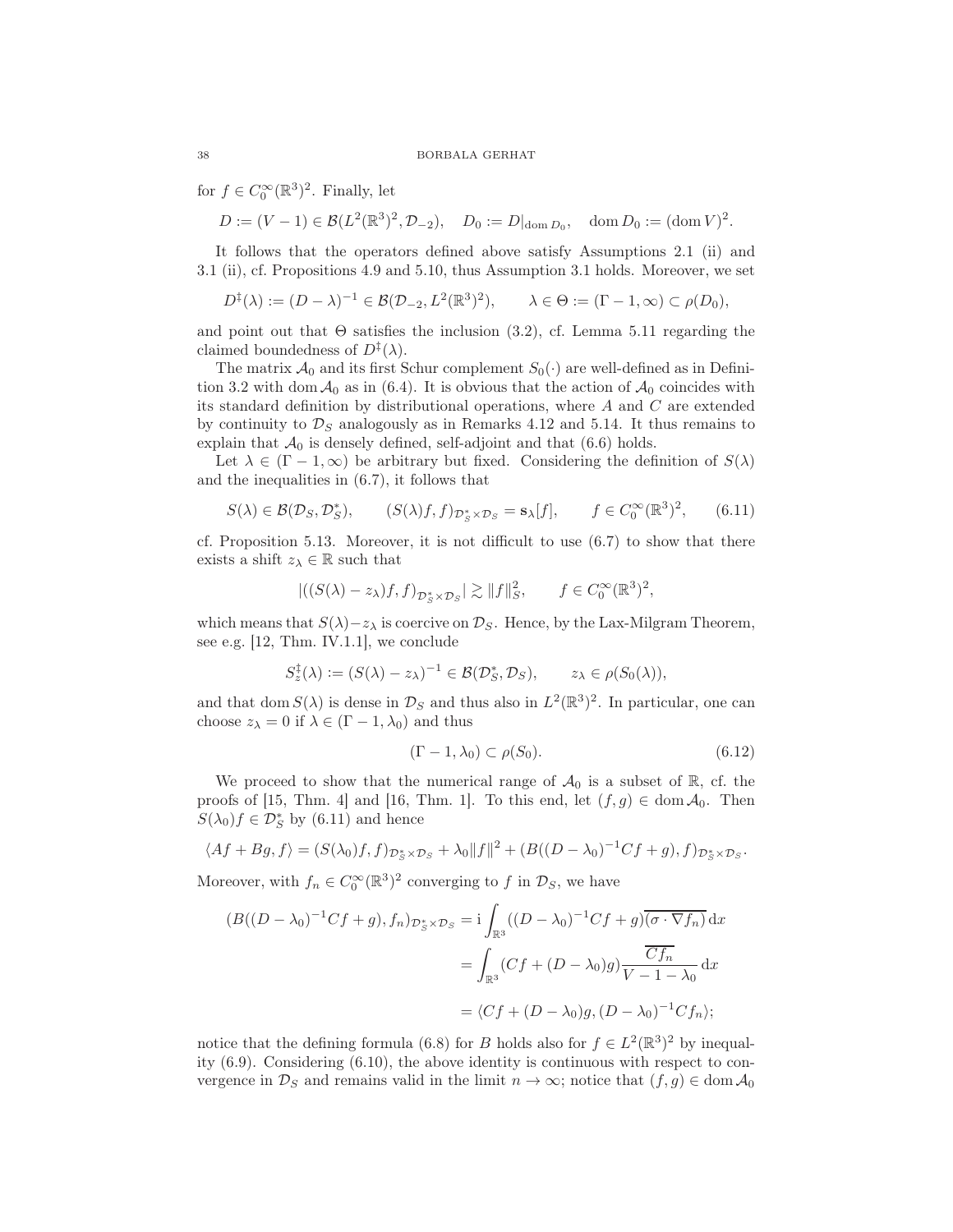implies that  $Cf + (D - \lambda_0)g \in L^2(\mathbb{R}^3)^2$ . In total, we have

$$
\langle \mathcal{A}_0(f,g), (f,g) \rangle_{\mathcal{H}} = (S(\lambda_0)f, f)_{\mathcal{D}_S^* \times \mathcal{D}_S} + \lambda_0 ||f||^2
$$
  
+ 
$$
\langle Cf + (D - \lambda_0)g, (D - \lambda_0)^{-1}Cf \rangle
$$
  
+ 
$$
\langle Cf + (D - \lambda_0)g, g \rangle + \lambda_0 ||g||^2
$$
  
= 
$$
(S(\lambda_0)f, f)_{\mathcal{D}_S^* \times \mathcal{D}_S} + \lambda_0 (||f||^2 + ||g||^2)
$$
  
+ 
$$
\langle Cf + (D - \lambda_0)g, (D - \lambda_0)^{-1}(Cf + (D - \lambda_0)g) \rangle.
$$

The last expression above, however, is clearly real.

It remains to employ Corollary 3.7 (i) in order to conclude (6.6); indeed, it then follows from  $W(\mathcal{A}_0) \subset \mathbb{R}$  and (6.13) below that  $\mathcal{A}_0$  is densely defined and selfadjoint. (Note that the density of dom  $A_0$  can also be shown using Corollary 3.4 (i).) Considering the above, it suffices to prove  $B((\text{dom } V)^2) \subset \mathcal{D}_{S}^*$ . The latter follows from a density argument and (6.10), which leads to the estimate

$$
|(Bf,g)_{\mathcal{D}_1^* \times \mathcal{D}_1}| \leq \int_{\mathbb{R}^3} |(V-1-\lambda_0)f| \frac{|\sigma \cdot \nabla g|}{|V-1-\lambda_0|} dx \leq ||(V-1-\lambda_0)f|| ||g||_S
$$

for  $f \in (\text{dom } V)^2$  and  $g \in C_0^{\infty}(\mathbb{R}^3)^2$ , cf. [15, Lem. 7] and [16, Lem. 4]. Corollary 3.7 (i) is then applicable with  $\Sigma := (\Gamma - 1, \lambda_0)$  and gives

$$
\sigma(\mathcal{A}_0) \cap (\Gamma - 1, \lambda_0) \subset \sigma(S_0) \cap (\Gamma - 1, \lambda_0) = \emptyset,
$$
\n(6.13)

see (6.12). Since  $\lambda_0$  was arbitrary and  $\mathcal{A}_0$  is independent of  $\lambda_0$ , (6.6) follows.  $\Box$ 

Remark 6.4. Besides the spectral gap (6.6) found in [15] leading to the self-adjointness of  $A_0$ , our method provides the equivalence of (point and essential) spectra of  $\mathcal{A}_0$  and its first Schur complement on [ $\Lambda, \infty$ ), i.e.

$$
\sigma(\mathcal{A}_0) \cap [\Lambda, \infty) = \sigma(S_0(\cdot)) \cap [\Lambda, \infty)
$$

and analogously with  $\sigma_{\rm p}$  and  $\sigma_{\rm e2}$  instead of  $\sigma$ , see Corollaries 3.5–3.7 and the proof of Theorem 6.3. (Due to the self-adjointness of  $A_0$ , it suffices to consider real spectral parameters.) For  $\lambda \in (\Gamma - 1, \infty)$ , our realisation of the Schur complement is defined as the maximal restriction  $S_0(\lambda) := S(\lambda)|_{\text{dom } S_0(\lambda)}$  where

$$
S(\lambda) := V + 1 - \lambda + (\sigma \cdot \nabla)(V - 1 - \lambda)^{-1}(\sigma \cdot \nabla),
$$
  
dom  $S_0(\lambda) := \{ f \in \mathcal{D}_S : V f + (\sigma \cdot \nabla)(V - 1 - \lambda)^{-1}(\sigma \cdot \nabla)f \in L^2(\mathbb{R}^3)^2 \}.$ 

By construction, the above operations are understood in the standard distributional sense. More precisely, the action of  $S(\lambda)$  on  $\mathcal{D}_S$  is obtained by continuous extension, i.e. as a limit in  $\mathcal{D}'(\mathbb{R}^3)^2$  of distributions of the form

$$
(V+1-\lambda)f+(\sigma\cdot\nabla)(V-1-\lambda)^{-1}(\sigma\cdot\nabla)f\in\mathcal{D}'(\mathbb{R}^3)^2,\quad f\in C_0^{\infty}(\mathbb{R}^3)^2,
$$
cf. Remarks 4.12 and 5.14.

## 7. Klein-Gordon equation with purely imaginary potential

We consider a Klein-Gordon equation on  $\mathbb{R}^n$  with potential V and mass  $m > 0$ 

$$
(\partial_t - \mathrm{i} V(x))^2 u(x, t) - \Delta_x u(x, t) + m^2 u(x, t) = 0, \qquad x \in \mathbb{R}^n, \quad t \ge 0;
$$

here the involved physical constants are normalised for the sake of simplicity, see e.g. [38] for the full generality. The equation above has been studied in a large number of works, employing various (operator theoretic) approaches, see e.g. [30,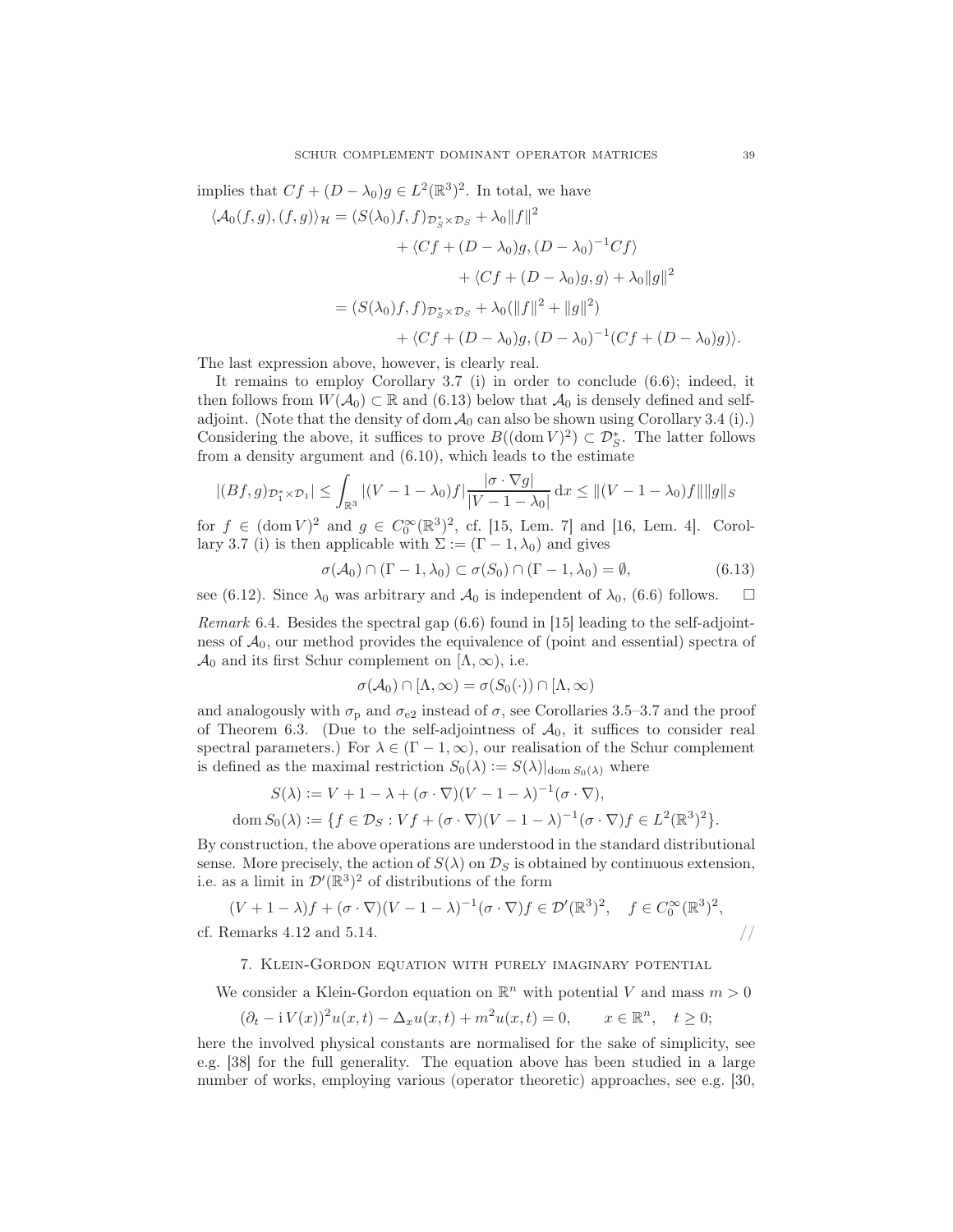31, 38]. After suitable transformations, one arrives at the following first order Cauchy problem

$$
\partial_t \left( \begin{array}{c} u_1(t,x) \\ u_2(t,x) \end{array} \right) = \mathbf{i} \left( \begin{array}{c} 0 & 1 \\ -\Delta_x + m^2 - V(x)^2 & 2V(x) \end{array} \right) \left( \begin{array}{c} u_1(t,x) \\ u_2(t,x) \end{array} \right). \tag{7.1}
$$

We mention that also another system of equations arising by means of different transformations has been of interest, for instance in [31, 38]. Motivated by the underlying physical problem, the potential is assumed to be real-valued in all works above. This results in a certain indefiniteness of the problem, which makes its spectral analysis less straightforward, see e.g. [30] where Krein spaces together with a smallness condition for the potential were employed.

For purely imaginary potentials  $V = iW$  with real-valued W, however, the problem can be reduced to a suitable wave equation, see (7.9) below; note that the latter has a special structure since the damping  $W$  is relatively bounded with respect to  $-\Delta + m^2 + W^2$ . Assuming only that the potential is locally square integrable, we define the matrix expression

$$
\mathcal{A} := \begin{pmatrix} 0 & I \\ -\Delta + m^2 + W^2 & 2iW \end{pmatrix} \tag{7.2}
$$

on the right hand side of (7.1) as a densely defined, boundedly invertible operator in a suitable Hilbert space and show spectral equivalence to its second Schur complement

$$
S(\lambda) := \frac{1}{\lambda} \left( -\Delta + m^2 + (W + \lambda i)^2 \right), \qquad \lambda \in \mathbb{C} \setminus \{0\}, \tag{7.3}
$$

see Theorem 7.1 below. Moreover, in Example 7.2, we consider the special case  $W(x) = x$  in one dimension and show that the spectrum of the resulting operator matrix is empty, which is in line with the analogous result for the Airy operator in case of the Schrödinger equation.

We denote  $\|\cdot\| := \|\cdot\|_{L^2(\mathbb{R}^n)}$  and  $\langle \cdot, \cdot \rangle := \langle \cdot, \cdot \rangle_{L^2(\mathbb{R}^n)}$  and, if its meaning is clear from the context, adapt the same notation for norm and inner product in  $L^2(\mathbb{R}^n)^n$ . The operator matrix and its Schur complement are defined as follows

$$
\mathcal{A}_0 := \mathcal{A}|_{\text{dom}\,\mathcal{A}_0}, \qquad S_0(\lambda) := S(\lambda)|_{\text{dom}\,S_0}, \qquad \lambda \in \mathbb{C} \setminus \{0\}, \tag{7.4}
$$

acting in the underlying Hilbert spaces  $W(\mathbb{R}^n) \oplus L^2(\mathbb{R}^n)$  and  $L^2(\mathbb{R}^n)$ , respectively, with A and  $S(\lambda)$  as in (7.2) and (7.3) understood in the standard distributional sense, on their respective domains

dom 
$$
\mathcal{A}_0 := \text{dom } S_0 \times \mathcal{W}(\mathbb{R}^n)
$$
,  
\n
$$
\text{dom } S_0 := \{ f \in \mathcal{W}(\mathbb{R}^n) : (\Delta - W^2)f \in L^2(\mathbb{R}^n) \};
$$
\n(7.5)

notice that the domain of  $S_0(\lambda)$  is independent of  $\lambda \in \mathbb{C} \setminus \{0\}$  and that the domain of  $\mathcal{A}_0$  is diagonal due to the previously mentioned relative boundedness. In the above, the first component of the product space is

$$
\mathcal{W}(\mathbb{R}^n) := H^1(\mathbb{R}^n) \cap \text{dom}\, W \tag{7.6}
$$

considered as Hilbert space equipped with the inner product

$$
\langle f, g \rangle_{\mathcal{W}}^2 := \int_{\mathbb{R}^n} \nabla f \cdot \overline{\nabla g} \, dx + \int_{\mathbb{R}^n} W^2 f \overline{g} \, dx + \int_{\mathbb{R}^n} f \overline{g} \, dx, \qquad f, g \in \mathcal{W}(\mathbb{R}^n). \tag{7.7}
$$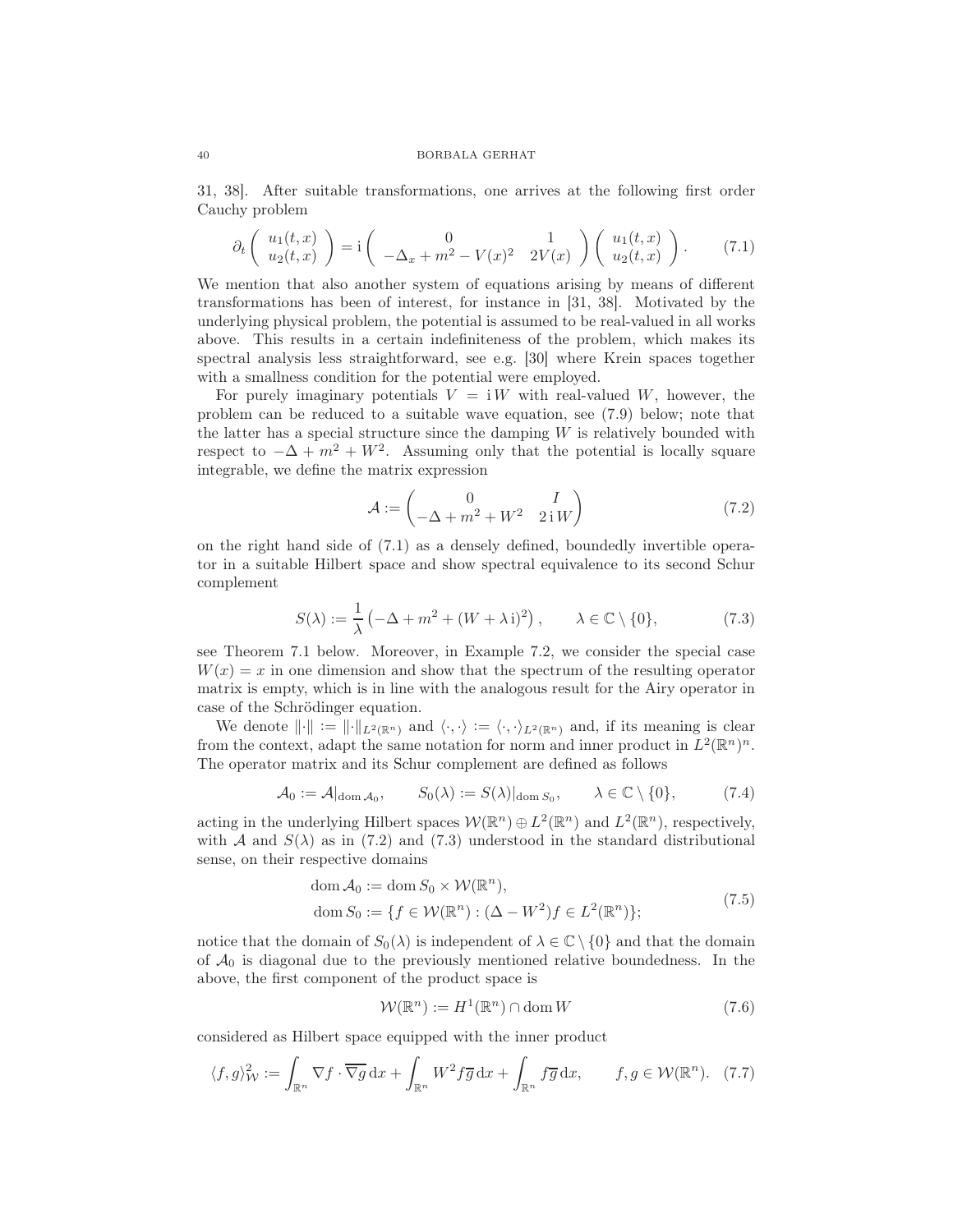**Theorem 7.1.** Assume that  $W \in L^2_{loc}(\mathbb{R}^n, \mathbb{R})$  and let  $\mathcal{A}_0$  and  $S_0(\cdot)$  be as in (7.4), (7.5). Then  $\mathcal{A}_0$  is closed with  $0 \in \rho(\mathcal{A}_0)$  and its domain is dense in  $\mathcal{W}(\mathbb{R}^n) \oplus \mathcal{W}(\mathbb{R}^n)$ and in  $W(\mathbb{R}^n) \oplus L^2(\mathbb{R}^n)$ . Moreover, the (point and essential) spectra of  $\mathcal{A}_0$  and  $S_0(\cdot)$ are equivalent, more precisely,

$$
\sigma(\mathcal{A}_0) = \sigma(S_0(\cdot)), \quad \sigma_\mathbf{p}(\mathcal{A}_0) = \sigma_\mathbf{p}(S_0(\cdot)), \quad \sigma_\mathbf{e_2}(\mathcal{A}_0) = \sigma_\mathbf{e_2}(S_0(\cdot)). \tag{7.8}
$$

Proof. We relate the problem to a suitable damped wave equation and apply the results in Section 4. In detail, for  $\lambda \in \mathbb{C}$  we have

$$
A_0 - \lambda = \mathrm{i} \operatorname{diag}(I, \mathrm{i})^{-1} (\widetilde{A}_0 - \mathrm{i} \lambda) \operatorname{diag}(I, \mathrm{i})
$$

with  $\tilde{A}_0$  being the following linear operator in  $W(\mathbb{R}^n) \oplus L^2(\mathbb{R}^n)$ 

$$
\widetilde{\mathcal{A}}_0 := \begin{pmatrix} 0 & I \\ \Delta - (m^2 + W^2) & -2W \end{pmatrix}, \qquad \text{dom}\,\widetilde{\mathcal{A}}_0 := \text{dom}\,\mathcal{A}_0. \tag{7.9}
$$

This clearly gives the equivalence

$$
\lambda \in \sigma(\mathcal{A}_0) \iff \mathrm{i}\,\lambda \in \sigma(\widetilde{\mathcal{A}}_0),\tag{7.10}
$$

and analogously with  $\sigma_{\rm p}$  and  $\sigma_{\rm e2}$  instead of  $\sigma$ .

We apply Theorem 4.2 to  $\mathcal{A}_0$  and its second Schur complement  $\widetilde{S}_0(\cdot)$  in a suitable way, i.e. with  $\Omega := \mathbb{R}^n$ , the potential  $q := m^2 + W^2$  and the damping  $a := W$  therein. Even though the latter might be indefinite, it is relatively bounded with bound zero with respect to the potential in the sense of quadratic forms, and the spectral equivalence can thus be implemented analogously. Indeed, merely the following adjustments have to be made.

Instead of (4.3), (4.4) and (4.10), define  $W(\Omega) := W(\mathbb{R}^n)$  as in (7.6), (7.7), and set  $\mathcal{D}_S := \mathcal{W}(\mathbb{R}^n)$ ; notice that (4.3) and (7.7) give equivalent norms and, as a topological space,  $W(\mathbb{R}^n)$  is in fact independent of choosing either one of them. Taking into account these modifications, Propositions 4.6, 4.9 and 4.11 remain valid. Moreover, since  $W(\mathbb{R}^n) \subset \text{dom } W$ , the domain of  $A_0$  defined as in (4.6) indeed coincides with dom  $A_0$  in (7.5). In view of Lemma 4.13, we consider the Schur complement

$$
\widetilde{S}(\lambda) = -\frac{1}{\lambda} \left( -\Delta + m^2 + W^2 + 2\lambda W + \lambda^2 \right) \in \mathcal{B}(\mathcal{W}(\mathbb{R}^n), \mathcal{W}(\mathbb{R}^n)^*),
$$

and the restriction  $\widetilde{S}_0(\cdot)$  to its maximal domain in  $L^2(\mathbb{R}^n)$ , see (4.5) and (4.6), which since  $W(\mathbb{R}^n) \subset \text{dom } W$ , is given by

$$
\operatorname{dom} S_0(\lambda) = \operatorname{dom} S_0, \quad \lambda \in \mathbb{C} \setminus \{0\},\
$$

where dom  $S_0$  is as in (7.5). In order to prove the claims analogously to Theorem 4.2, it thus suffices to justify that  $\text{dom } S_0$  is dense in  $L^2(\mathbb{R}^n)$  and that, for every  $\lambda \neq 0$ , there exists  $z_{\lambda} \in \mathbb{C}$  such that (4.17) holds and  $z_{\lambda} = 0$  can be chosen if  $\lambda > 0$  is sufficiently large. This, however, follows in a straightforward way from the order zero form-relative boundedness of the damping with respect to the potential. More precisely, using Cauchy-Schwarz' and Young's inequalities, one shows that for every  $\delta > 0$  it holds that

$$
\int_{\mathbb{R}^n} |W||f|^2 \, \mathrm{d}x \le \frac{\delta}{2} \int_{\mathbb{R}^n} W^2 |f|^2 \, \mathrm{d}x + \frac{1}{2\delta} \int_{\mathbb{R}^n} |f|^2 \, \mathrm{d}x, \quad f \in \text{dom}(W^2).
$$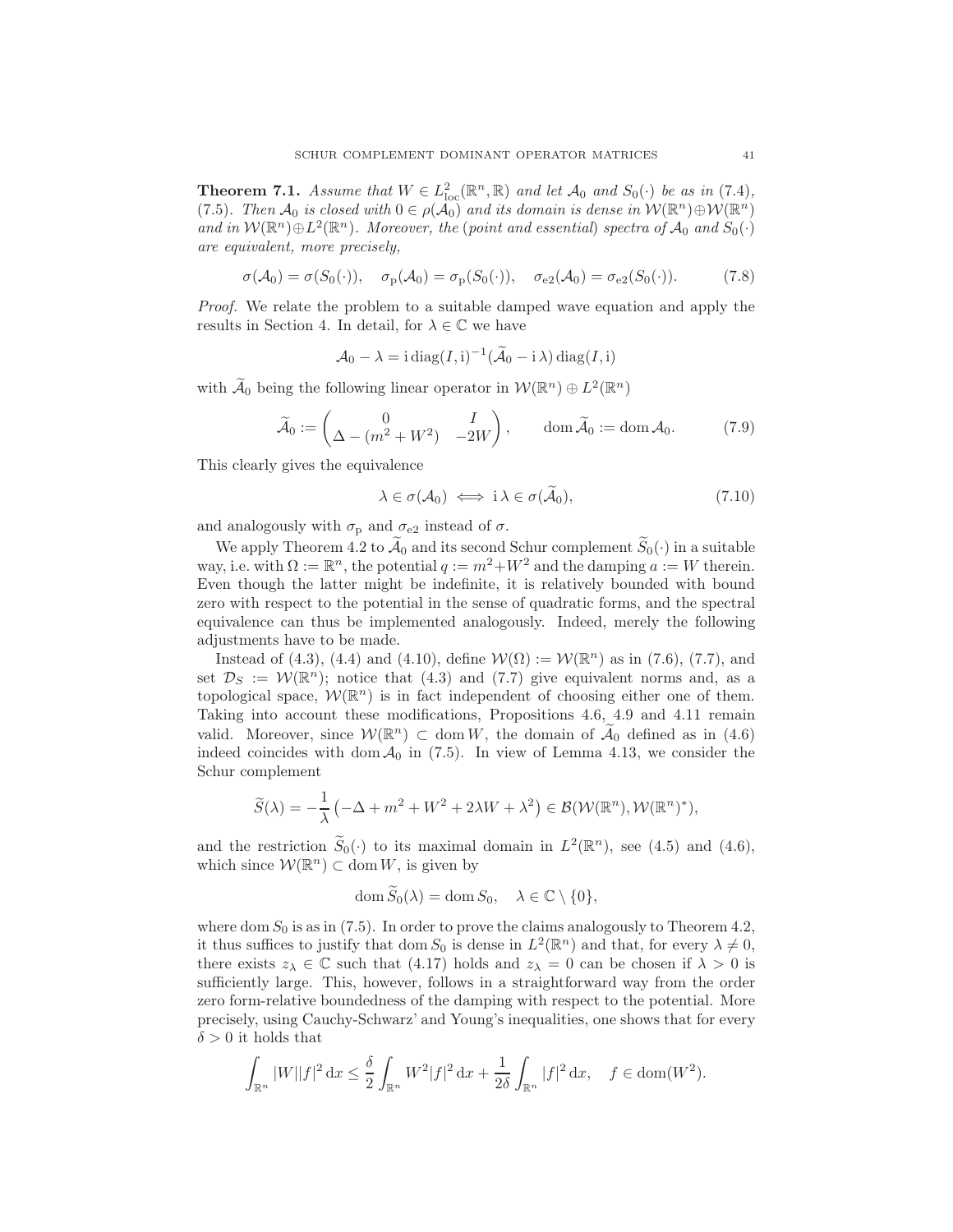Hence, for  $\lambda \in \mathbb{C} \setminus \{0\}$  and  $f \in \mathcal{W}(\mathbb{R}^n)$ , the above gives

$$
\operatorname{Re}(-\lambda \widetilde{S}(\lambda)f,f)_{\mathcal{W}(\mathbb{R}^n)\times\mathcal{W}(\mathbb{R}^n)^*} \geq \|\nabla f\|^2 + (1 - |\lambda|\delta)\|Wf\|^2
$$
  
+ 
$$
(m^2 + \operatorname{Re}(\lambda^2) - |\lambda|\delta^{-1})\|f\|^2,
$$

implying the existence of  $z_\lambda \in \mathbb{C}$  such that  $\widetilde{S}(\lambda) - z_\lambda$  is coercive on  $\mathcal{W}(\mathbb{R}^n)$  and also that  $z_{\lambda} = 0$  is a possible choice for any  $\lambda > 0$ . The claimed invertibility in (4.17) now follows from the Lax-Milgram-Theorem, see [12, Cor. IV.1.2]; cf. the proofs of Lemmas 4.13 and 5.15. Combining the above, Corollaries 3.4 (ii) and 3.5–3.7, we obtain the density of dom  $A_0 = \text{dom } \widetilde{A}_0$  in the claimed spaces, as well as

$$
0 \neq \lambda \in \sigma(\widetilde{\mathcal{A}}_0) \iff \lambda \in \sigma(\widetilde{S}_0(\cdot)), \tag{7.11}
$$

and analogously with  $\sigma_{\rm p}$  and  $\sigma_{\rm e2}$  instead of  $\sigma$ .

It remains to show that  $\mathcal{A}_0$  is boundedly invertible. The equivalence (7.8) then follows from (7.10), (7.11) and since for  $\lambda \neq 0$  clearly

$$
0 \in \sigma(S_0(i\lambda)) \iff 0 \in \sigma(S_0(\lambda)),
$$

and analogously with  $\sigma_{\rm p}$  and  $\sigma_{\rm e2}$  instead of  $\sigma$ . To show  $0 \in \rho(\mathcal{A}_0)$ , in view of (7.10), it suffices to prove that

$$
\widetilde{\mathcal{A}}_0^{-1} = \mathcal{R} := \begin{pmatrix} -2T_0^{-1}W & -T_0^{-1} \\ I & 0 \end{pmatrix} \in \mathcal{B}(\mathcal{W}(\mathbb{R}^n), L^2(\mathbb{R}^n))
$$

where  $T_0$  is the linear operator in  $L^2(\mathbb{R}^n)$  given by

$$
T_0 := -\Delta + m^2 + W^2
$$
,  $\text{dom } T_0 := \text{dom } S_0$ .

However, the claimed boundedness of  $R$  readily follows from

$$
W \in \mathcal{B}(\mathcal{W}(\mathbb{R}^n), L^2(\mathbb{R}^n)), \qquad T_0^{-1} \in \mathcal{B}(L^2(\mathbb{R}^n), \mathcal{W}(\mathbb{R}^n)),
$$

and the proof of  $\widetilde{\mathcal{A}}_0 \mathcal{R} = I$  and of  $\mathcal{R} \widetilde{\mathcal{A}}_0 = I$  on dom  $\mathcal{A}_0$  is straightforward.

**Example 7.2.** For the one dimensional purely imaginary potential  $V = i x$ , our realisation of the Klein-Gordon Cauchy problem (7.1) has empty spectrum. More precisely, we show that if  $n = 1$  and  $W(x) := x, x \in \mathbb{R}$ , then  $\sigma(\mathcal{A}_0) = \emptyset$ .

By Theorem 7.1, we have  $0 \in \rho(\mathcal{A}_0)$  and that  $\sigma(\mathcal{A}_0) = \sigma(S_0(\cdot))$ , where

$$
S_0(\lambda) = \frac{1}{\lambda} \left( -\partial_x^2 + m^2 + (x + \mathrm{i} \lambda)^2 \right), \qquad \lambda \in \mathbb{C} \setminus \{0\},\
$$

is the operator family in  $L^2(\mathbb{R})$  on the ( $\lambda$ -independent) domain

$$
\operatorname{dom} S_0 = H^2(\mathbb{R}) \cap \operatorname{dom}(x^2);
$$

see [9, Prop. 2.6. (i)] for the domain separation property and note that

$$
\operatorname{dom}(m^2 + (x + \mathrm{i}\,\lambda)^2) = \operatorname{dom}(x^2).
$$

The claim thus follows if we show  $\sigma(S_0(\cdot)) = \emptyset$ . It is easy to see that

$$
T(\lambda) := \lambda S_0(\lambda), \quad T(0) := -\partial_x^2 + m^2 + x^2, \quad \text{dom}\, T(\lambda) := \text{dom}\, S_0, \quad \lambda \in \mathbb{C},
$$

is a holomorphic family of type  $(A)$  in the sense of [25, Sec. VII.2]; notice that in fact  $T(\cdot)$  is also type (B) holomorphic, see [25, Sec. VII.4], with form domain  $W(\mathbb{R})$  as in (7.6), (7.7). Since for every  $\lambda \neq 0$ , the operator  $T(\lambda)$  is a bound zero perturbation of  $T(0)$  and the latter has compact resolvent, see [35, Thm. XIII.67], also  $T(\lambda)$  has compact resolvent; see [25, Thm. IV.1.16] and note that

$$
||(T(0) - \mu)^{-1}|| \to 0, \qquad \mu \to -\infty.
$$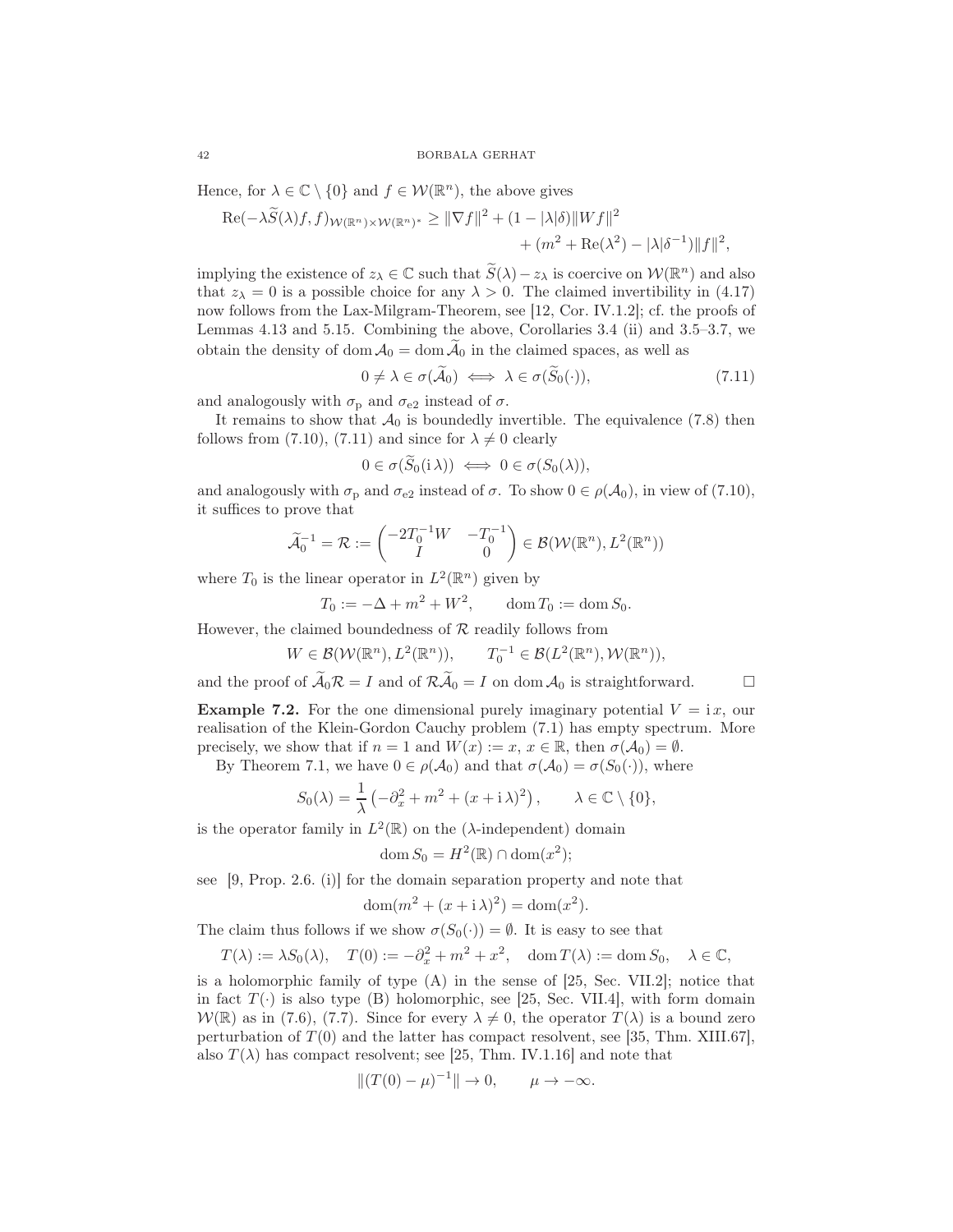Due to the analyticity of  $T(\cdot)$ , the isolated eigenvalues (of finite multiplicity) of  $T(\lambda)$ depend analytically on  $\lambda \in \mathbb{C}$ , see [25, Sec. VII.1.3, Thm. VII.1.8]. Considering that, for  $\lambda \in i\mathbb{R}_+$ , by unitary equivalence we have

$$
\sigma(T(0)) = \sigma(-\partial_x^2 + m^2 + (x - |\lambda|)^2) = \sigma(T(\lambda)),
$$

the spectrum of  $T(\lambda)$  remains unchanged in  $\lambda \in \mathbb{C}$  and thus, for  $\lambda \neq 0$ ,

$$
\lambda \sigma(S_0(\lambda)) = \sigma(T(\lambda)) = \sigma(T(0)).
$$

Since it is well-known that  $\sigma(T(0))$  does not contain zero, this gives  $\sigma(S_0(\cdot)) = \emptyset$ .

## 8. An illustrative constant coefficient problem

In many applications, in particular in Sections 4–7, the spaces  $\mathcal{D}_S$  and  $\mathcal{D}_{-S}$ are given by the form domain of the Schur complement and its anti-dual space. However, the latter is not always the case, as we demonstrate in a model problem where  $\mathcal{D}_S = H^1(\mathbb{R}^n)$  and  $\mathcal{D}_{-S} = H^{-2}(\mathbb{R}^n)$ , while  $H^{\frac{3}{2}}(\mathbb{R}^n)$  is the form domain of the Schur complement. We point out that this example is of illustrative purpose and chosen as simple as possible; examples of similar structure can be found e.g. in [22] where the entries are more general pseudodifferential operators, cf. [18, Sec. 5.2] where  $\mathcal{D}_S$  is the operator domain of the Schur complement, which is defined in a suitable weighted  $L^2$ -space  $\mathcal{D}_{-2}$ , and also Remark 2.11.

**Example 8.1.** In the Hilbert space  $\mathcal{H} = \mathcal{H}_1 \oplus \mathcal{H}_2 = L^2(\mathbb{R}^n) \oplus L^2(\mathbb{R}^n)$ , we consider the operator matrix

$$
\mathcal{A} = \begin{pmatrix} \Delta & -\Delta^2 \\ \sqrt{-\Delta} & \Delta \end{pmatrix} \tag{8.1}
$$

and the corresponding first Schur complement

$$
S(\lambda) = \Delta - \lambda + \Delta^2 (\Delta - \lambda)^{-1} \sqrt{-\Delta}, \qquad \lambda \in \mathbb{C} \setminus (-\infty, 0],
$$
 (8.2)

acting in  $L^2(\mathbb{R}^n)$ . Note that in this particular case, it is not difficult to explicitly determine the spectra of the operator matrix and its Schur complement above; however, the goal of this example is not their spectral analysis, but the illustration of spaces and operators underlying the spectral correspondence developed in Section 3.

**Proposition 8.2.** Let  $\mathcal{A}_0 := \mathcal{A}|_{\text{dom }\mathcal{A}_0}$  with  $\mathcal{A}$  as in (8.1) and

$$
\operatorname{dom} \mathcal{A}_0 := \{ (f, g) \in H^1(\mathbb{R}^n) \times H^2(\mathbb{R}^n) : \Delta f - \Delta^2 g \in L^2(\mathbb{R}^n) \}. \tag{8.3}
$$

Moreover, let  $S_0(\lambda) := S(\lambda)|_{\text{dom }S_0(\lambda)}, \lambda \in \mathbb{C} \setminus (-\infty, 0],$  be the family of maximal operators in  $L^2(\mathbb{R}^n)$  where  $S(\lambda)$  is as in (8.2) and

dom 
$$
S_0(\lambda) := \{ f \in H^1(\mathbb{R}^n) : \Delta f + \Delta^2 (\Delta - 1)^{-1} \sqrt{-\Delta} f \in L^2(\mathbb{R}^n) \}.
$$
 (8.4)

In the above, the square root of  $-\Delta$  is defined via functional calculus. Then  $\mathcal{A}_0$  is densely defined and closed in  $L^2(\mathbb{R}^n) \oplus L^2(\mathbb{R}^n)$  with

$$
\{\lambda \in \mathbb{C} : \text{Re}\,\lambda > 0\} \subset \rho(\mathcal{A}_0) \tag{8.5}
$$

and for the (point and essential) spectra of  $\mathcal{A}_0$  and  $S_0(\cdot)$  it holds that

$$
\sigma(\mathcal{A}_0) \setminus (-\infty, 0] = \sigma(S_0(\cdot)) \tag{8.6}
$$

and analogously with  $\sigma_{\rm p}$  and  $\sigma_{\rm e2}$  instead of  $\sigma$ .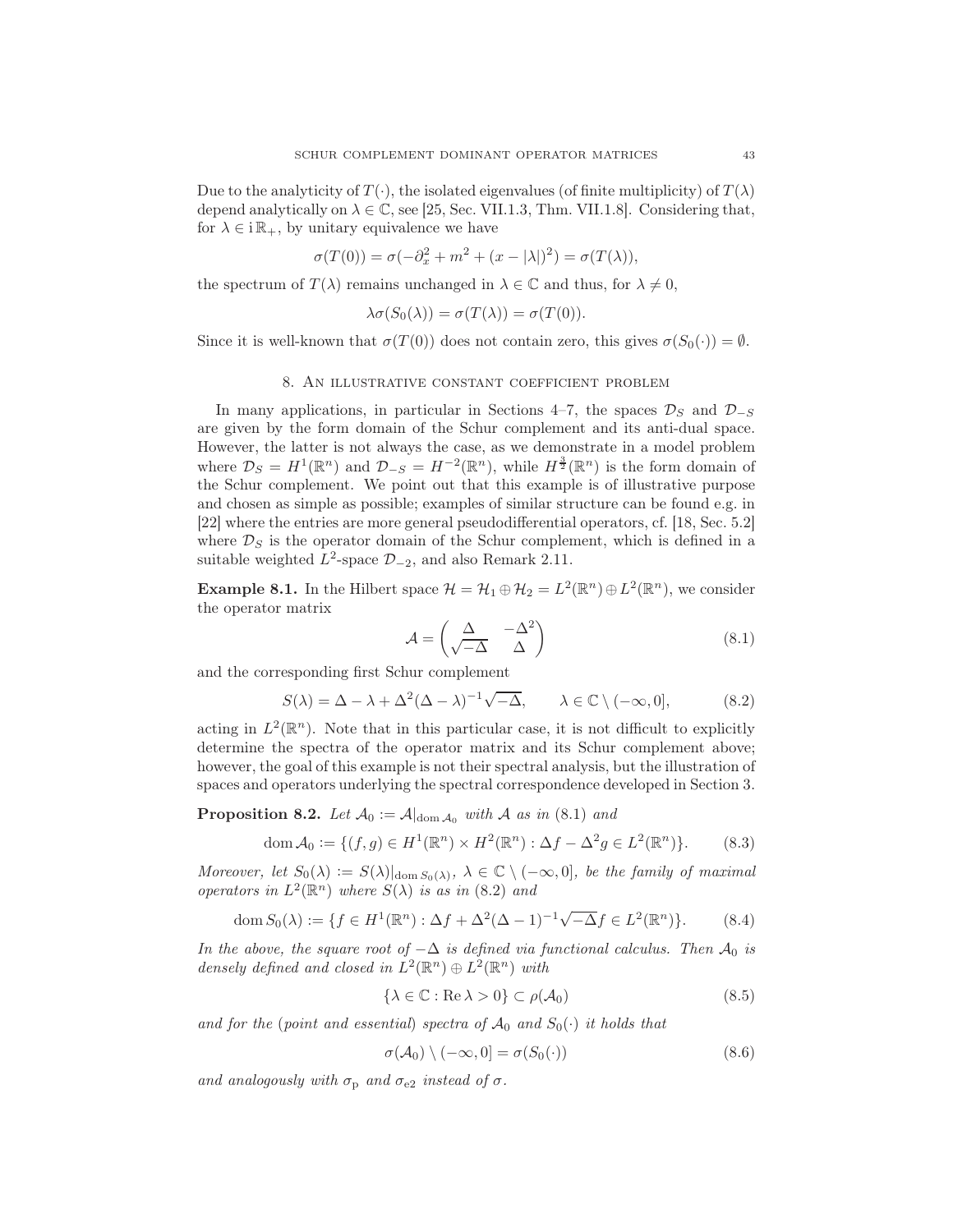Sketch of proof. We indicate the objects needed for Assumption 3.1. Let

$$
\mathcal{D}_S := H^1(\mathbb{R}^n), \qquad \mathcal{D}_{-S} = \mathcal{D}_{-1} := H^{-2}(\mathbb{R}^n),
$$
  

$$
\mathcal{D}_2 := H^2(\mathbb{R}^n), \qquad \mathcal{D}_{-2} := L^2(\mathbb{R}^n).
$$

Using the distributional Fourier transform, one can easily check that the following operators are bounded between the claimed spaces

$$
A := \Delta \in \mathcal{B}(H^1(\mathbb{R}^n), H^{-1}(\mathbb{R}^n)), \qquad B := -\Delta^2 \in \mathcal{B}(H^2(\mathbb{R}^n), H^{-2}(\mathbb{R}^n)),
$$
  

$$
C := \sqrt{-\Delta} \in \mathcal{B}(H^1(\mathbb{R}^n), L^2(\mathbb{R}^n)), \qquad D := \Delta \in \mathcal{B}(H^2(\mathbb{R}^n), L^2(\mathbb{R}^n)),
$$

see e.g. [1, Thm. 3.41]. Since  $H^{-1}(\mathbb{R}^n)$  embeds continuously in  $H^{-2}(\mathbb{R}^n)$ , Assumption 3.1 is satisfied with  $D_0 := D$  and we can define  $\mathcal{A}_0$  and  $S_0(\cdot)$  as in Definition 3.2 with

$$
D^{\ddagger}(\lambda) := (D - \lambda)^{-1}, \qquad \lambda \in \Theta := \rho(D_0) = \mathbb{C} \setminus (-\infty, 0].
$$

One easily verifies that dom  $\mathcal{A}_0$  and dom  $S_0(\lambda)$  coincide with (8.3) and (8.4).

For the proof of (8.6), we outline the assumptions of Corollaries 3.6 and 3.7. Let therefore  $\lambda \in \mathbb{C} \setminus (-\infty, 0]$  be arbitrary but fixed. It is not difficult to see that there exists  $z_{\lambda} > 0$  such that the inverse of  $S(\lambda) - z_{\lambda}$  is bounded on  $H^{-2}(\mathbb{R}^n)$ ; this follows from the fact that  $S(\lambda)$  is unitarily equivalent to the multiplication operator by the symbol

$$
s_{\lambda}(\xi) := -|\xi|^2 - \lambda - \frac{|\xi|^5}{|\xi|^2 + \lambda}, \quad \xi \in \mathbb{R}^n,
$$

in the Fourier space. Indeed, it is elementary to prove the lower bound

$$
|s_{\lambda}(\xi)-z_{\lambda}|\gtrsim |\xi|^3+1, \qquad \xi\in\mathbb{R}^n,
$$

if  $z_{\lambda} > 0$  is large enough, which implies

$$
S_z^{\ddagger}(\lambda) := (S(\lambda) - z_{\lambda})^{-1} \in \mathcal{B}(H^{-2}(\mathbb{R}^n), H^1(\mathbb{R}^n)).
$$

Moreover, dom  $S_0(\lambda)$  contains  $C_0^{\infty}(\mathbb{R}^n)$  and is thus dense in  $H^1(\mathbb{R}^n)$ . The relations in (8.6) then follow from Corollary 3.5 and Corollaries 3.6 and 3.7 with

$$
\Sigma := \Theta = \mathbb{C} \setminus (-\infty, 0] = \rho(D_0).
$$

The density of dom  $\mathcal{A}_0$  in  $L^2(\mathbb{R}^n) \oplus L^2(\mathbb{R}^n)$  is a consequence of Corollary 3.4 (ii). Finally, if  $\text{Re }\lambda > 0$ , then one can easily derive the following lower bound

$$
|s_{\lambda}(\xi)| \ge \text{Re}\,\lambda > 0, \qquad \xi \in \mathbb{R}^n,
$$

which implies  $0 \in \rho(S_0(\lambda))$  and in turn (8.5) by (8.6).

## **REFERENCES**

- [1] ABELS, H. Pseudodifferential and singular integral operators. De Gruyter Graduate Lectures. De Gruyter, Berlin, 2012. An introduction with applications.
- [2] Almog, Y. The stability of the normal state of superconductors in the presence of electric currents. SIAM J. Math. Anal. 40, 2 (2008), 824–850.
- [3] Almog, Y., Grebenkov, D. S., and Helffer, B. On a Schrödinger operator with a purely imaginary potential in the semiclassical limit. Comm. Partial Differential Equations 44, 12 (2019), 1542–1604.
- [4] Almog, Y., and Helffer, B. On the spectrum of non-selfadjoint Schrödinger operators with compact resolvent. Comm. Partial Differential Equations  $40, 8$  (2015), 1441–1466.
- [5] Ammari, K., and Nicaise, S. Stabilization of elastic systems by collocated feedback, vol. 2124 of Lecture Notes in Mathematics. Springer, Cham, 2015.
- [6] Bátkai, A., Binding, P., Dijksma, A., Hryniv, R., and Langer, H. Spectral problems for operator matrices. Math. Nachr. 278, 12-13 (2005), 1408–1429.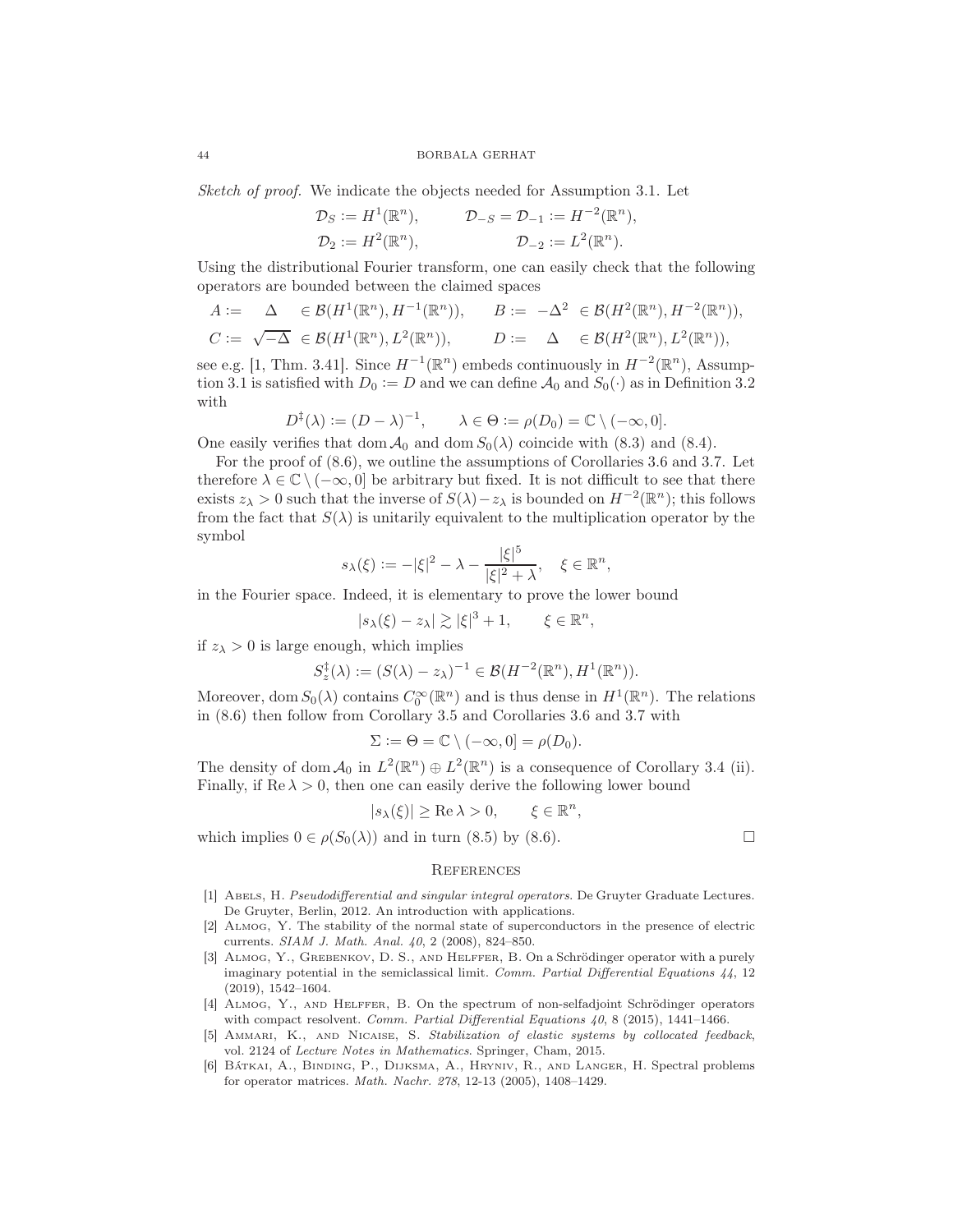- [7] Blank, J., Exner, P., and Havlíček, M. Hilbert space operators in quantum physics, second ed. Theoretical and Mathematical Physics. Springer, New York; AIP Press, New York, 2008.
- [8] Bögli, S., AND MARLETTA, M. Essential numerical ranges for linear operator pencils. IMA J. Numer. Anal. 40, 4 (2020), 2256–2308.
- [9] Bögli, S., Siegl, P., AND TRETTER, C. Approximations of spectra of Schrödinger operators with complex potentials on  $\mathbb{R}^d$ . Comm. Partial Differential Equations 42, 7 (2017), 1001– 1041.
- [10] DOLBEAULT, J., ESTEBAN, M. J., LOSS, M., AND VEGA, L. An analytical proof of Hardylike inequalities related to the Dirac operator. J. Funct. Anal. 216, 1 (2004), 1-21.
- [11] DOLBEAULT, J., ESTEBAN, M. J., AND SÉRÉ, E. On the eigenvalues of operators with gaps. Application to Dirac operators. J. Funct. Anal. 174, 1 (2000), 208–226.
- [12] EDMUNDS, D. E., AND EVANS, W. D. Spectral theory and differential operators. Oxford Mathematical Monographs. The Clarendon Press, Oxford University Press, New York, 1987. Oxford Science Publications.
- [13] Esteban, M., Lewin, M., and Séré, É. Domains for dirac–coulomb min-max levels. Revista Matemática Iberoamericana 35, 3 (apr 2019), 877–924.
- [14] Esteban, M. J., Lewin, M., and Séré, É. Dirac–coulomb operators with general charge distribution i. distinguished extension and min-max formulas. Annales Henri Lebesgue 4 (dec 2021), 1421–1456.
- [15] Esteban, M. J., and Loss, M. Self-adjointness for Dirac operators via Hardy-Dirac inequalities. J. Math. Phys. 48, 11 (2007), 112107, 8.
- [16] Esteban, M. J., and Loss, M. Self-adjointness via partial Hardy-like inequalities. In Mathematical results in quantum mechanics. World Sci. Publ., Hackensack, NJ, 2008, pp. 41–47.
- [17] Freitas, P., Siegl, P., and Tretter, C. The damped wave equation with unbounded damping. J. Differential Equations 264, 12 (2018), 7023–7054.
- [18] Gerhat, B., and Siegl, P. Schrödinger operators with accretive potentials in weighted spaces. Preprint (2022).
- [19] GESZTESY, F., GOLDSTEIN, J. A., HOLDEN, H., AND TESCHL, G. Abstract wave equations and associated Dirac-type operators. Ann. Mat. Pura Appl.  $(4)$  191, 4 (2012), 631–676.
- [20] Ibrogimov, O. O. Essential spectrum of non-self-adjoint singular matrix differential operators. J. Math. Anal. Appl. 451, 1 (2017), 473–496.
- [21] Ibrogimov, O. O., SIEGL, P., AND TRETTER, C. Analysis of the essential spectrum of singular matrix differential operators. J. Differential Equations 260, 4 (2016), 3881–3926.
- [22] Ibrogimov, O. O., AND TRETTER, C. Essential spectrum of elliptic systems of pseudodifferential operators on  $L^2(\mathbb{R}^N) \oplus L^2(\mathbb{R}^N)$ . J. Pseudo-Differ. Oper. Appl. 8, 2 (2017), 147– 166.
- [23] IKEHATA, R., AND TAKEDA, H. Uniform energy decay for wave equations with unbounded damping coefficients. Funkcial. Ekvac. 63, 1 (2020), 133–152.
- JACOB, B., TRETTER, C., TRUNK, C., AND VOGT, H. Systems with strong damping and their spectra. Math. Methods Appl. Sci. 41, 16 (2018), 6546–6573.
- [25] Kato, T. Perturbation theory for linear operators. Classics in Mathematics. Springer-Verlag, Berlin, 1995. Reprint of the 1980 edition.
- [26] Konstantinov, A. Y. Spectral theory of some matrix differential operators of mixed order. Ukraïn. Mat. Zh. 50, 8 (1998), 1064–1072.
- [27] Krejcirik, D., and Royer, J. Spectrum of the wave equation with dirac damping on a non-compact star graph. arXiv:2204.12747 [math.SP], 2022.
- [28] Krejčiřík, D., and Kurimaiová, T. From Lieb-Thirring inequalities to spectral enclosures for the damped wave equation. Integral Equations Operator Theory 92, 6 (2020), Paper No. 47, 12.
- [29] KURASOV, P., LELYAVIN, I., AND NABOKO, S. On the essential spectrum of a class of singular matrix differential operators. II. Weyl's limit circles for the Hain-Lüst operator whenever quasi-regularity conditions are not satisfied. Proc. Roy. Soc. Edinburgh Sect. A 138, 1 (2008), 109–138.
- [30] LANGER, H., NAJMAN, B., AND TRETTER, C. Spectral theory of the Klein-Gordon equation in Pontryagin spaces. Comm. Math. Phys. 267, 1 (2006), 159–180.
- [31] LANGER, H., NAJMAN, B., AND TRETTER, C. Spectral theory of the Klein-Gordon equation in Krein spaces. Proc. Edinb. Math. Soc. (2) 51, 3 (2008), 711–750.